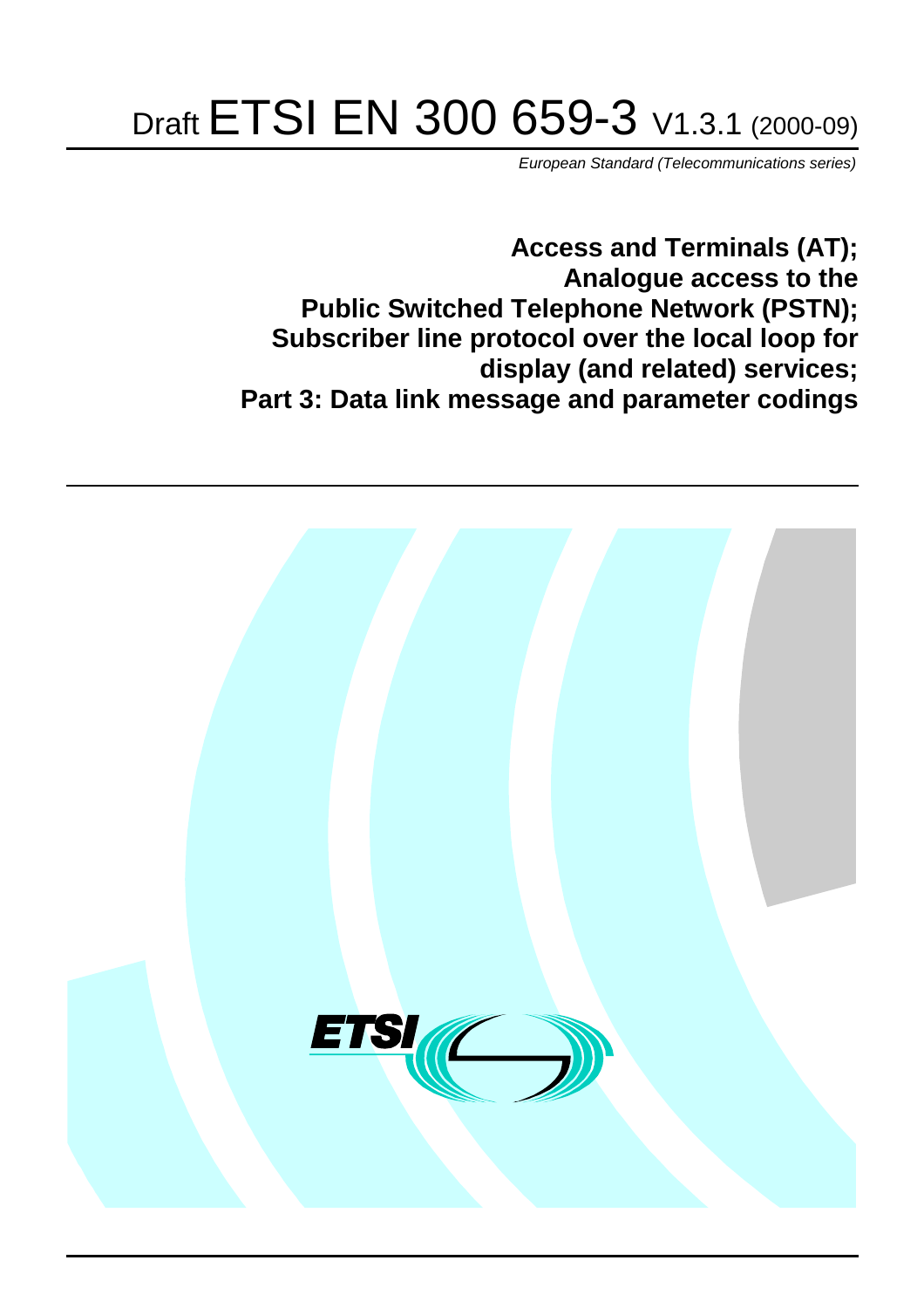Reference DEN/AT-030006-3

Keywords

data, PSTN, protocol, service

#### **ETSI**

#### 650 Route des Lucioles F-06921 Sophia Antipolis Cedex - FRANCE

Tel.: +33 4 92 94 42 00 Fax: +33 4 93 65 47 16

Siret N° 348 623 562 00017 - NAF 742 C Association à but non lucratif enregistrée à la Sous-Préfecture de Grasse (06) N° 7803/88

**Important notice**

Individual copies of the present document can be downloaded from: [http://www.etsi.org](http://www.etsi.org/)

The present document may be made available in more than one electronic version or in print. In any case of existing or perceived difference in contents between such versions, the reference version is the Portable Document Format (PDF). In case of dispute, the reference shall be the printing on ETSI printers of the PDF version kept on a specific network drive within ETSI Secretariat.

Users of the present document should be aware that the document may be subject to revision or change of status. Information on the current status of this and other ETSI documents is available at [http://www.etsi.org/tb/status/](http://www.etsi.org/tb/status)

> If you find errors in the present document, send your comment to: <editor@etsi.fr>

#### **Copyright Notification**

No part may be reproduced except as authorized by written permission. The copyright and the foregoing restriction extend to reproduction in all media.

> © European Telecommunications Standards Institute 2000. All rights reserved.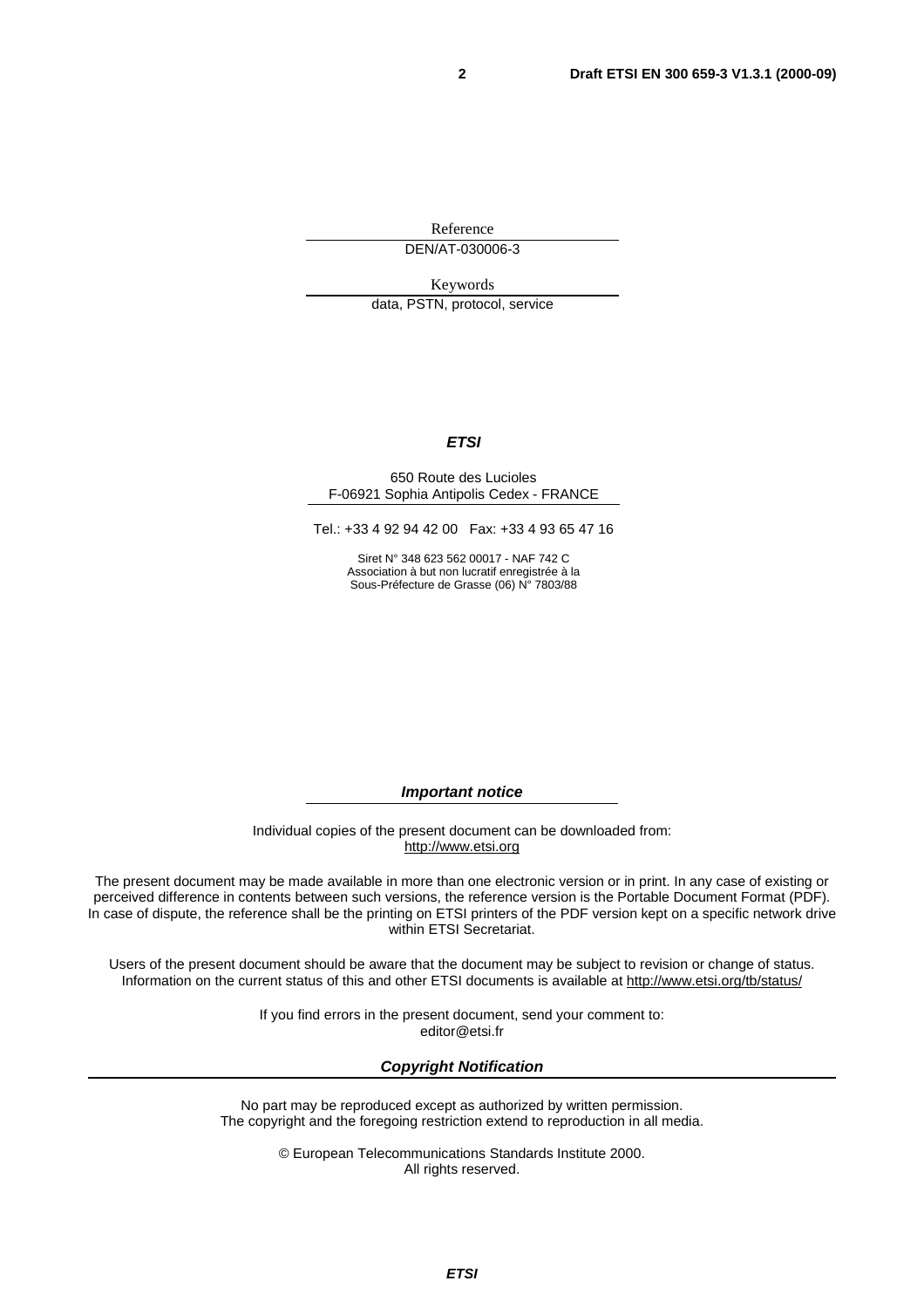## Contents

| 1              |  |    |  |
|----------------|--|----|--|
| 2              |  |    |  |
| 3              |  |    |  |
| 3.1            |  |    |  |
| 3.2            |  |    |  |
| $\overline{4}$ |  |    |  |
| 5              |  |    |  |
| 5.1            |  |    |  |
| 5.1.1          |  |    |  |
| 5.1.2          |  |    |  |
| 5.1.3          |  |    |  |
| 5.2            |  |    |  |
| 5.2.1          |  |    |  |
| 5.2.2          |  |    |  |
| 5.2.3          |  |    |  |
| 5.2.4          |  |    |  |
| 5.3            |  |    |  |
| 5.4            |  |    |  |
| 5.4.1          |  |    |  |
| 5.4.2          |  |    |  |
| 5.4.3          |  |    |  |
| 5.4.4          |  |    |  |
| 5.4.5          |  |    |  |
| 5.4.6          |  |    |  |
| 5.4.7          |  |    |  |
| 5.4.8          |  |    |  |
| 5.4.9          |  |    |  |
| 5.4.10         |  |    |  |
| 5.4.11         |  |    |  |
| 5.4.12         |  |    |  |
| 5.4.13         |  |    |  |
| 5.4.14         |  |    |  |
| 5.4.15         |  |    |  |
| 5.4.16         |  |    |  |
| 5.4.17         |  |    |  |
| 5.4.18         |  |    |  |
| 5.4.19         |  |    |  |
| 5.4.20         |  |    |  |
| 5.4.21         |  |    |  |
| 5.4.22         |  | 22 |  |
| 5.4.23         |  |    |  |
| 5.4.24         |  |    |  |
| 5.4.25         |  |    |  |
| 5.4.26         |  |    |  |

 $\mathbf{3}$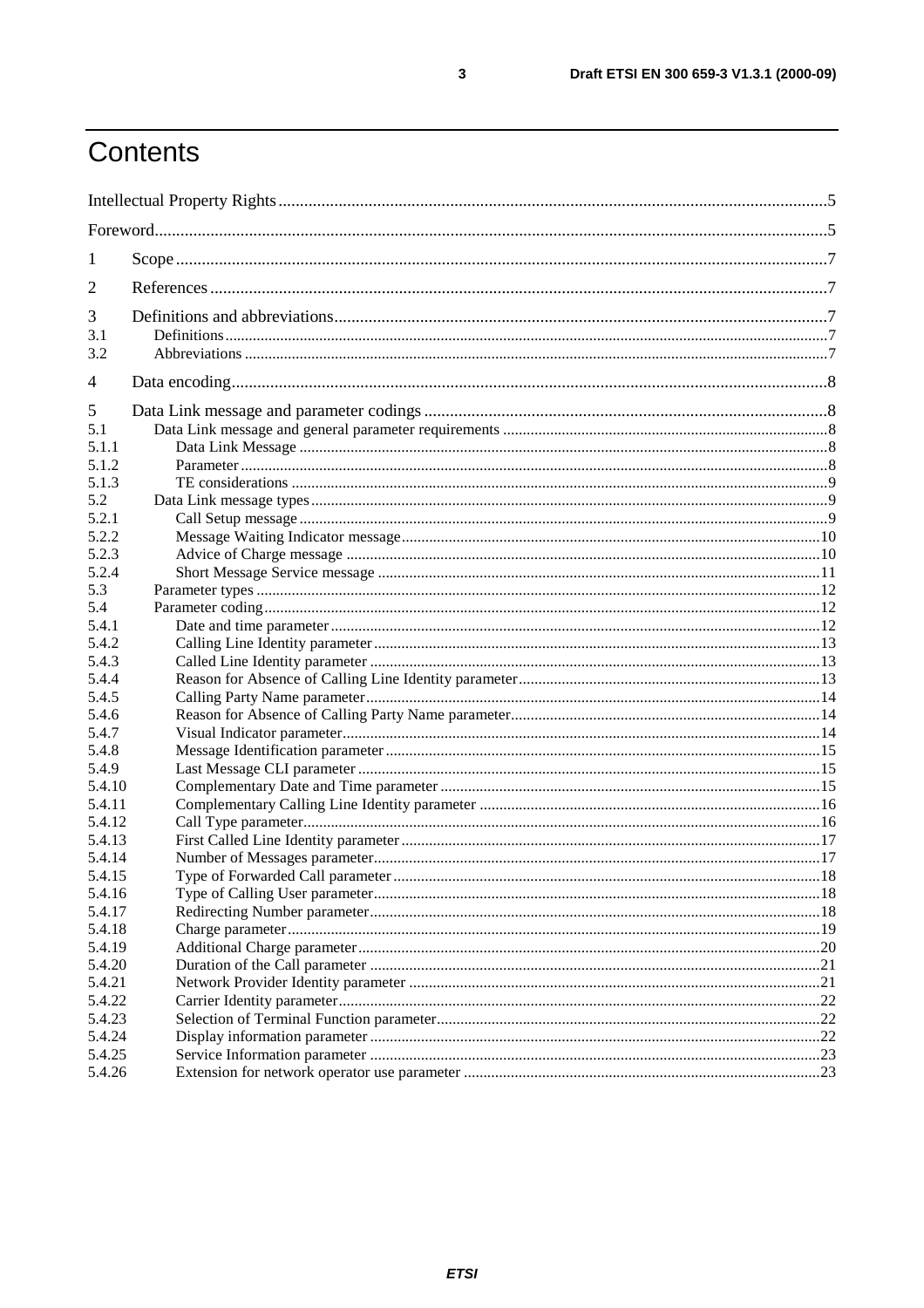| <b>Annex A (normative):</b>   |                                                             |  |
|-------------------------------|-------------------------------------------------------------|--|
| <b>Annex B</b> (normative):   |                                                             |  |
| <b>Annex C</b> (informative): | International reference alphabet - 7-bit basic code table30 |  |
| <b>Annex D</b> (informative): |                                                             |  |
|                               |                                                             |  |
|                               |                                                             |  |
|                               |                                                             |  |
|                               |                                                             |  |
|                               |                                                             |  |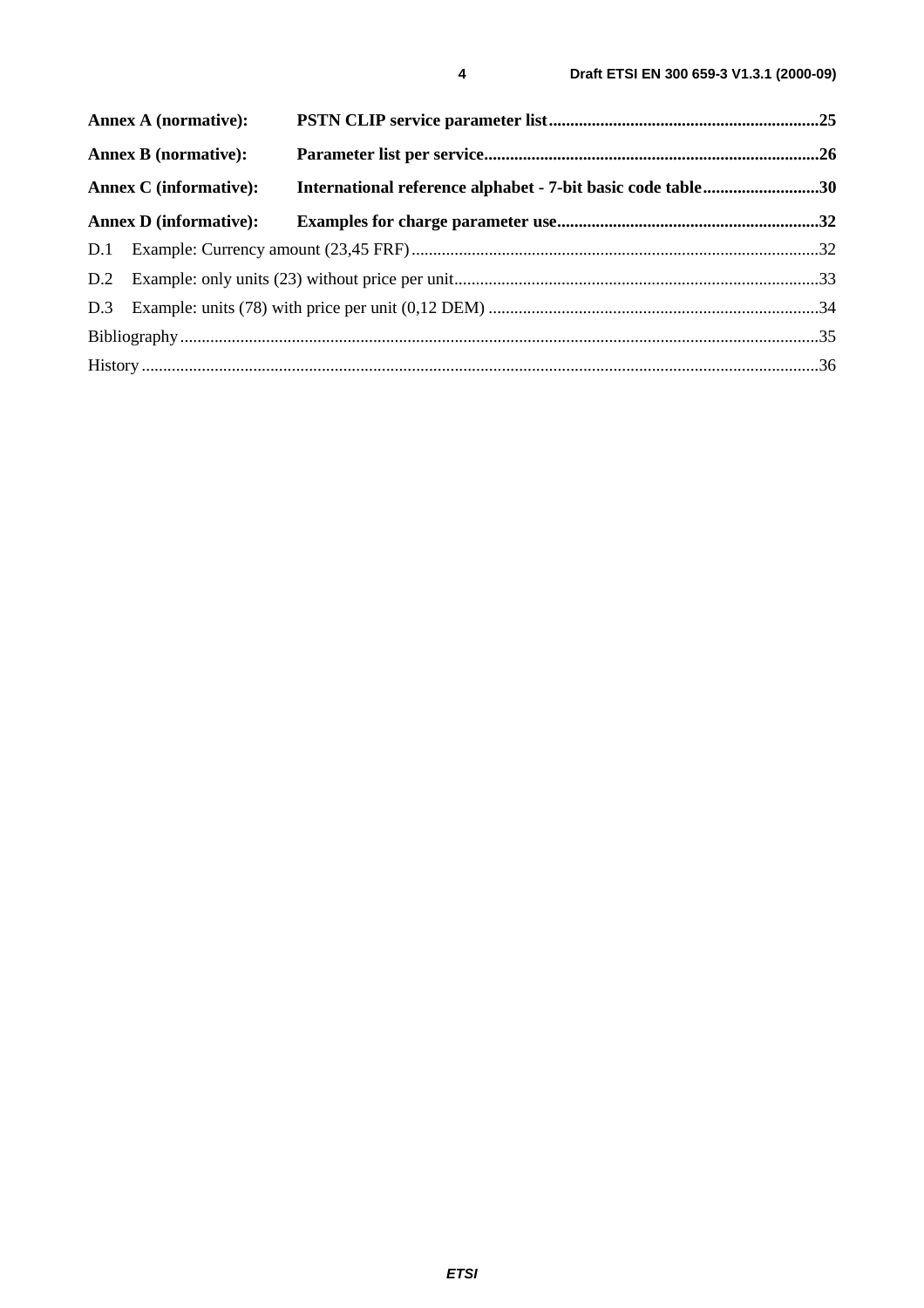IPRs essential or potentially essential to the present document may have been declared to ETSI. The information pertaining to these essential IPRs, if any, is publicly available for **ETSI members and non-members**, and can be found in SR 000 314: *"Intellectual Property Rights (IPRs); Essential, or potentially Essential, IPRs notified to ETSI in respect of ETSI standards"*, which is available from the ETSI Secretariat. Latest updates are available on the ETSI Web server (<http://www.etsi.org/ipr>).

The attention of ETSI has been drawn to the Intellectual Property Rights (IPRs) listed below which are, or may be, or may become, Essential to the present document and, in particular, on hook data transmission associated with ringing, network operator option: "transmission during ringing". The IPR owner has undertaken to grant irrevocable licences, on fair, reasonable and non-discriminatory terms and conditions under these IPRs pursuant to the ETSI IPR Policy. Further details pertaining to these IPRs can be obtained directly from the IPR owner.

The present IPR information has been submitted to ETSI and pursuant to the ETSI IPR Policy, no investigation, including IPR searches, has been carried out by ETSI. No guarantee can be given as to the existence of other IPRs not referenced in SR 000 314 (or the updates on the ETSI Web server) which are, or may be, or may become, essential to the present document.

#### **IPRs:**

| USA            | 4,582,956 |
|----------------|-----------|
| Canada         | 1,225,726 |
| Belgium        | 0,150,181 |
| France         | 0,150,181 |
| United Kingdom | 0,150,181 |
| Japan          | 1,832,616 |
| Netherlands    | 0,150,181 |
| Sweden         | 0,150,181 |
| Germany        | 3,376,377 |
|                |           |

The related International Patent Application (WHO 85/00488) designated the following countries: AT, AU, BE, BR, CH, DE, DK, FI, FR, GB, JP, LU, NL, NO, SE and SU.

| <b>IPR</b> owner: | AT&T<br>10 Independence Blvd.<br>Warren, NJ 07059-6799<br>USA              |
|-------------------|----------------------------------------------------------------------------|
| Contact:          | Mr. Rich De Felice<br>Tel: $+1$ (305) 569-3926<br>Fax: $+1$ (305) 569-4773 |

## Foreword

This European Standard (Telecommunications series) has been produced by ETSI Technical Committee Access and Terminals (AT), and is now submitted for the ETSI standards One-step Approval Procedure.

Version 1.2.1 of the present document had been submitted to One-step Approval Procedure 200017 but was withdrawn due to the receipt of substantial technical comments.

The present document is part 3 of a multi-part standard covering the PSTN subscriber line protocol over the local loop for display (and related) services, as described below:

Part 1: "On-hook data transmission";

Part 2: "Off-hook data transmission";

**Part 3: "Data link message and parameter codings".**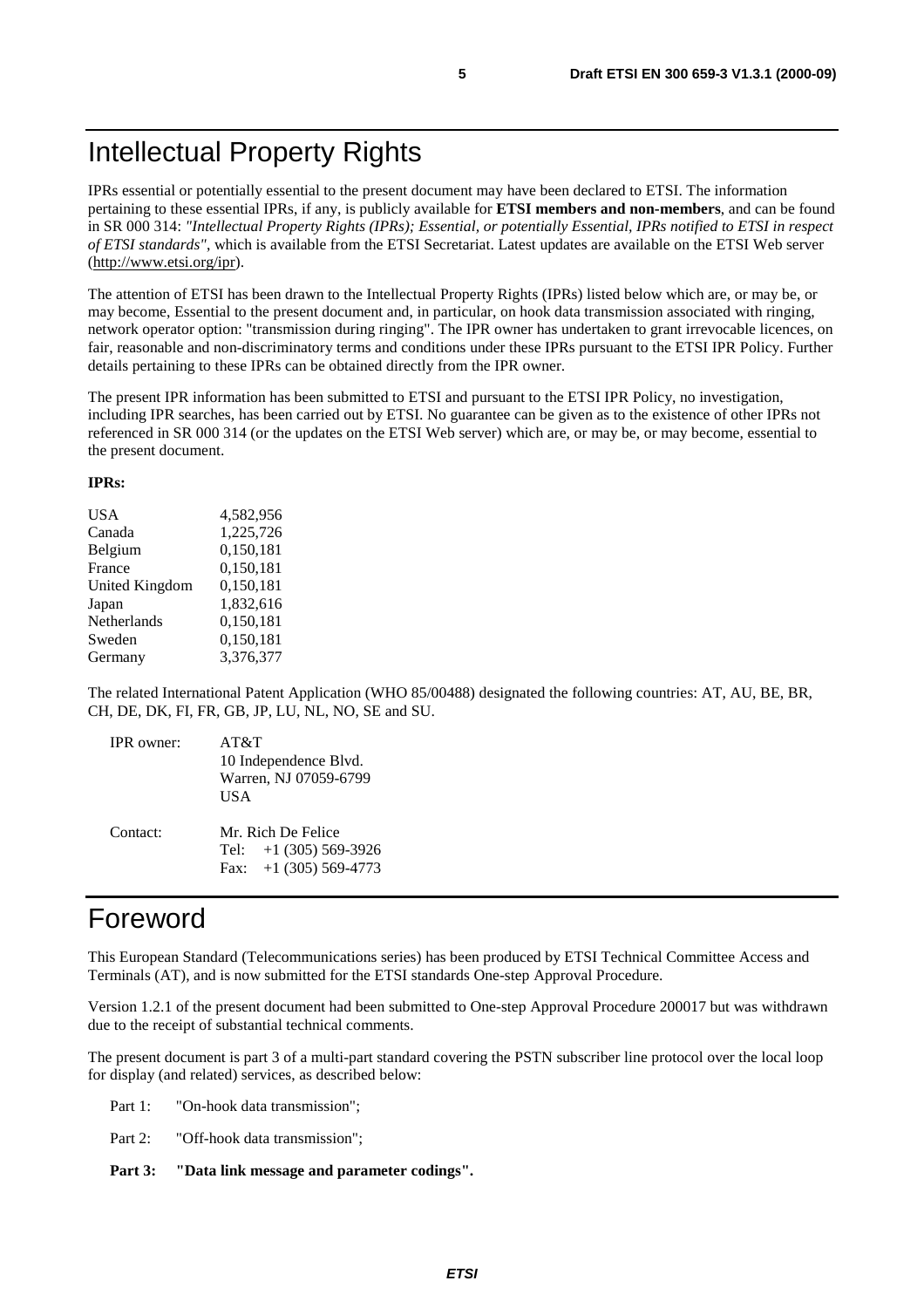| <b>Proposed national transposition dates</b>                                                |                                 |  |  |
|---------------------------------------------------------------------------------------------|---------------------------------|--|--|
| Date of latest announcement of this EN (doa):                                               | 3 months after ETSI publication |  |  |
| Date of latest publication of new National Standard<br>or endorsement of this $EN$ (dop/e): | 6 months after doa              |  |  |
| Date of withdrawal of any conflicting National Standard (dow):                              | 6 months after doa              |  |  |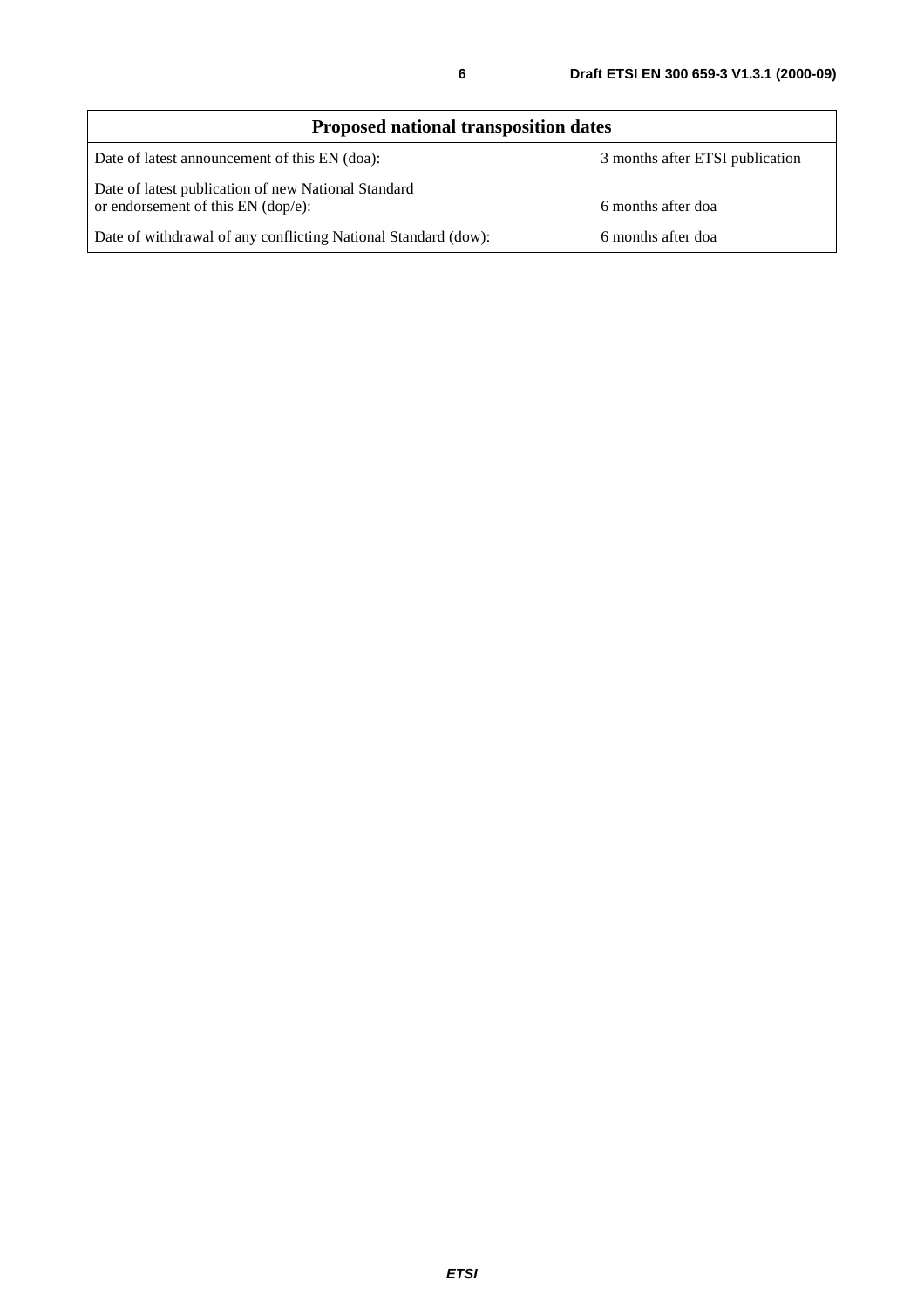## 1 Scope

The present document specifies the data link message and parameter codings for the PSTN subscriber line protocol to support display and related services sent by the Local Exchange (LE). The data transmission in the subscriber line protocol is accomplished by using asynchronous voice-band Frequency-Shift Keying (FSK) signalling.

## 2 References

The following documents contain provisions which, through reference in this text, constitute provisions of the present document.

- References are either specific (identified by date of publication, edition number, version number, etc.) or non-specific.
- For a specific reference, subsequent revisions do not apply.
- For a non-specific reference, the latest version applies.
- A non-specific reference to an ETS shall also be taken to refer to later versions published as an EN with the same number.
- [1] ETSI ETS 300 648 (1997): "Public Switched Telephone Network (PSTN); Calling Line Identification Presentation (CLIP) supplementary service; Service description".
- [2] CCITT Recommendation Q.11 (1988): "Numbering plan for the international telephone service".
- [3] CCITT Recommendation T.50 (1992): "International Reference Alphabet (IRA) (Formerly International Alphabet No. 5 or IA5) - Information technology - 7-bit coded character set for information interchange".
- [4] ETSI TR 101 292: "Public Switched Telephone Network (PSTN); Protocol over the local loop for display and related services; Proposed enhancements and maintenance of existing standards".

## 3 Definitions and abbreviations

## 3.1 Definitions

For the purposes of the present document, the following terms and definitions apply:

**calling line identity:** see ETS 300 648 [1]

**graphic character:** character that has a visual representation normally hand-written, printed or displayed; in IRA characters 2/1 to 7/14 (see CCITT Recommendation T.50 [3])

## 3.2 Abbreviations

For the purposes of the present document, the following abbreviations apply:

| AOC-D       | Advice Of Charge During the call         |
|-------------|------------------------------------------|
| AOC-E       | Advice Of Charge at the End of the call  |
| AOC-S       | Advice Of Charge at call Set-up          |
| AN          | <b>Access Network</b>                    |
| <b>CCBS</b> | Completion of Calls to Busy Subscriber   |
| <b>CCNR</b> | Completion of Calls on No Reply          |
| <b>CLIP</b> | Calling Line Identification Presentation |
| CLIR.       | Calling Line Identification Restriction  |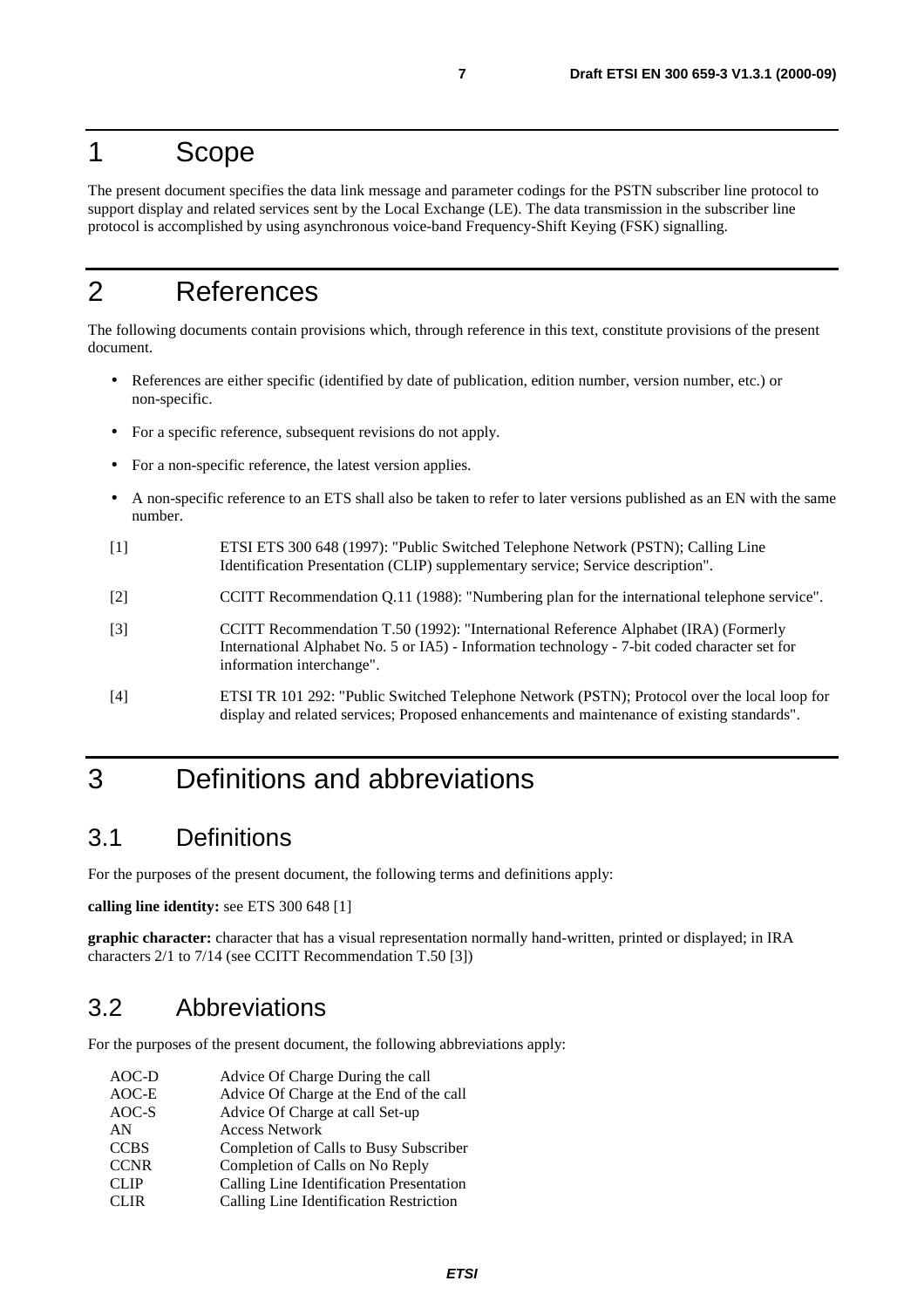| <b>CNIP</b> | Calling Name Identification Presentation |
|-------------|------------------------------------------|
| <b>CNIR</b> | Calling Name Identification Restriction  |
| <b>CT</b>   | Connection Type                          |
| FSK         | Frequency-Shift Keying                   |
| <b>IRA</b>  | <b>International Reference Alphabet</b>  |
| LE          | Local Exchange                           |
| <b>MSN</b>  | Multiple Subscriber Number               |
| <b>MWI</b>  | <b>Message Waiting Indication</b>        |
| <b>NPI</b>  | Network Provider Identity                |
| <b>NPN</b>  | Network Provided Number                  |
| <b>PSTN</b> | Public Switched Telephone Network        |
| <b>SDSS</b> | Server Display and Script Services       |
| <b>SMS</b>  | <b>Short Message Service</b>             |
| <b>SUB</b>  | Subaddressing                            |
| TE          | <b>Terminal Equipment</b>                |
| <b>UPN</b>  | <b>User Provided Number</b>              |
| <b>VPN</b>  | Virtual Private Network                  |
|             |                                          |

## 4 Data encoding

IRA, as specified in CCITT recommendation T.50 [3] (see annex C) including national versions, shall be used for the character coding.

Control characters 0/0 to 1/15 and 7/15 are not used within this protocol. Characters 8/0 to 15/15 are reserved for network operator use.

## 5 Data Link message and parameter codings

### 5.1 Data Link message and general parameter requirements

#### 5.1.1 Data Link Message

A Data Link message (for simplicity: a message) is generally related to a given service, but can be used in support of several different applications (each of them requiring different parameters).

For each message type (or for each service if the same message type is used for different applications) a list of parameters is defined.

Parameters may be sent in any order within a message.

A message can contain parameters for network operator use only.

A range within the Message type coding is reserved for network operator use.

### 5.1.2 Parameter

A parameter shall be used only once in each message.

The parameter "Extension for network operator use" (see subclause 5.4.26) shall be included in the message when a reserved value for network operator is used in Message type, Parameter type or Parameter data value.

The same parameter may be used within different messages (or different services).

Parameters can be either mandatory or optional according to the service description.

A range within the Parameter type coding is reserved for network operator use.

A range within the values of a parameter can be reserved for network operator use.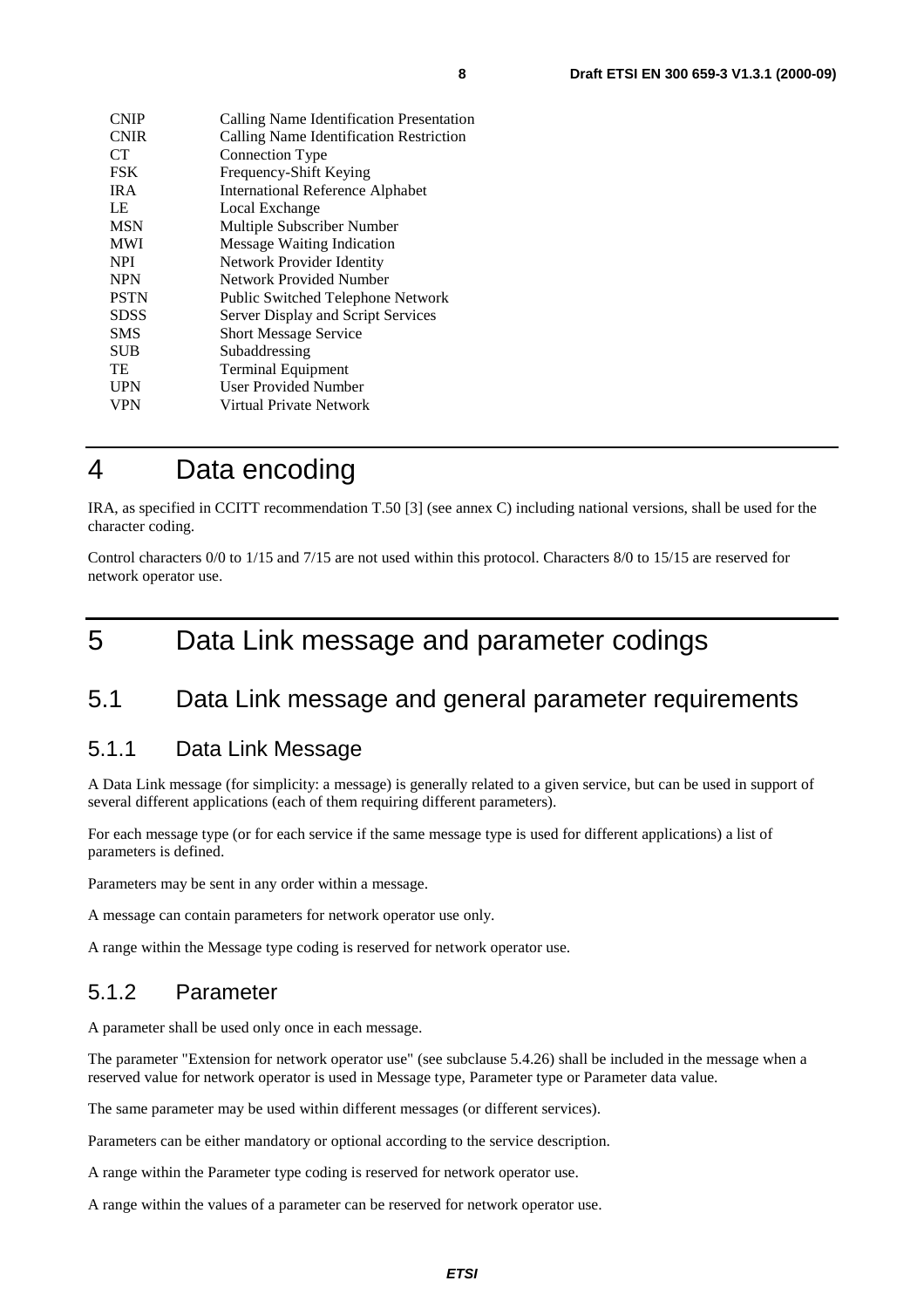#### 5.1.3 TE considerations

The TE does not need to know which parameters are mandatory/optional.

The TE decides how to handle the parameters (e.g. to display information or not).

The TE should discard a parameter with an unknown value.

The TE should discard an unknown message.

The TE should discard an unknown parameter in a known message, keeping the known parameters.

If mutually exclusive parameters are found in a message, the TE should discard the message.

If two or more of the same parameters, but with different values, are found in a message, the TE should discard the message.

If two parameters within a message are identical (same type coding value) the TE should discard the second parameter.

If the TE recognizes the "Extension for network operator" parameter data, it should process the network operator specific Message and/or Parameter in accordance with the network operator specifications.

If the TE does not recognize the "Extension for network operator" parameter, the TE should discard:

- the complete message, if it is a network operator specific type of Message;
- the parameter, if it is a network operator specific Parameter or Parameter value.

## 5.2 Data Link message types

Table 1 summarizes the messages supported in the present document.

| Message Type                      | <b>Binary coding</b> | Hexadecimal<br>coding | Reference<br>(clause) |
|-----------------------------------|----------------------|-----------------------|-----------------------|
| Call Set-up                       | 1000 0000            | 80                    | 5.2.1                 |
| Message Waiting Indicator         | 1000 0010            | 82                    | 5.2.2                 |
| Advice of Charge                  | 1000 0110            | 86                    | 5.2.3                 |
| <b>Short Message Service</b>      | 1000 1001            | 89                    | 5.2.4                 |
| Reserved for Network Operator use | 1111 0001            | F <sub>1</sub>        |                       |
|                                   | to                   | to                    |                       |
|                                   | 1111 1111            | FF                    |                       |

#### **Table 1: Data Link message types**

### 5.2.1 Call Setup message

This message is used to send information related with an incoming call. E.g. Calling Line Identification Presentation (CLIP) and related services.

The Call set-up message may contain the following parameters: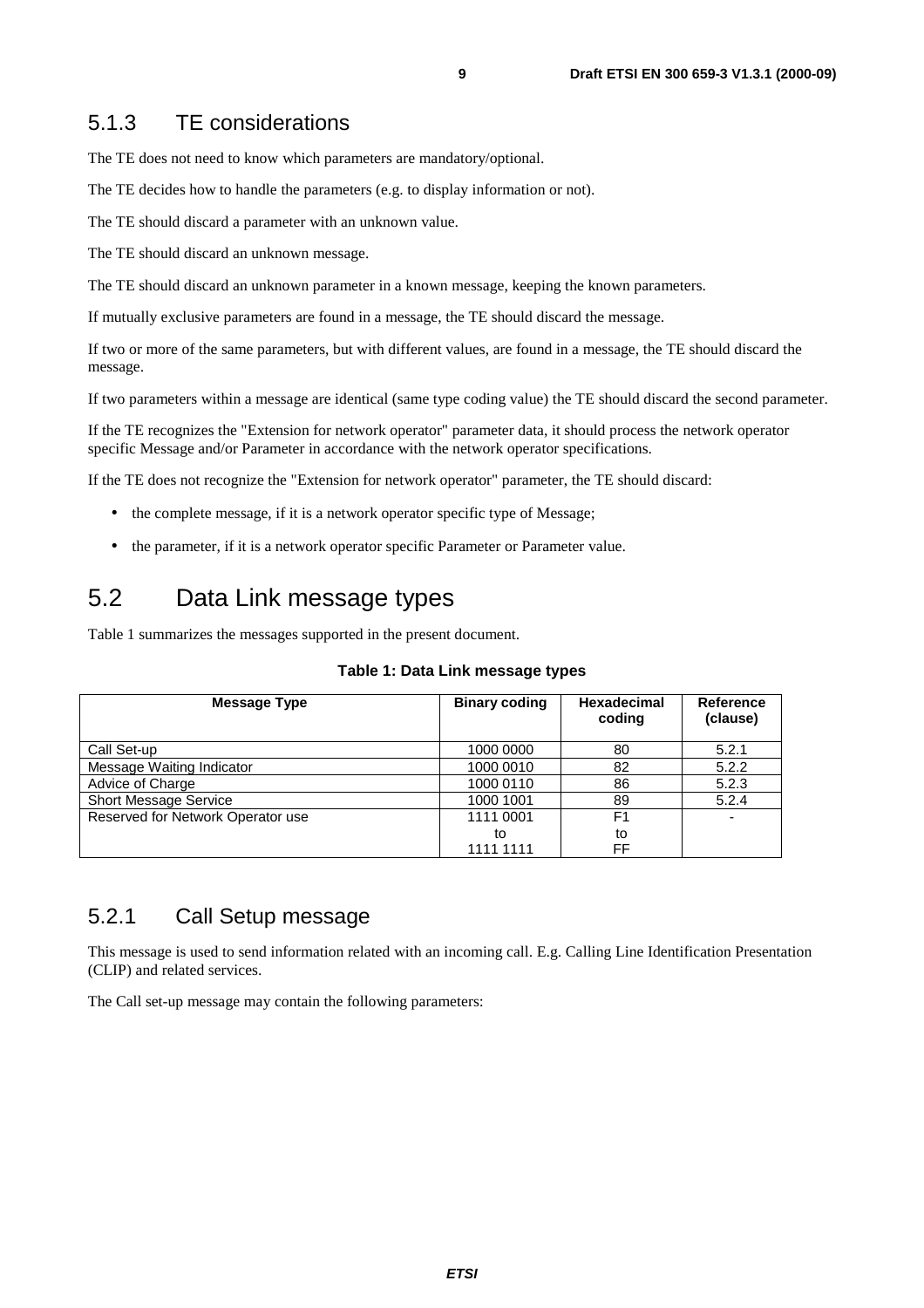#### **Table 2: Call set-up message parameters**

| <b>Parameter type</b>                       |                   |
|---------------------------------------------|-------------------|
| Date and Time                               | (clause)<br>5.4.1 |
| Calling Line Identity                       | 5.4.2             |
| Or                                          |                   |
| Reason for absence of Calling Line Identity | 5.4.4             |
| Called Line Identity                        | 5.4.3             |
| Calling Party Name                          | 5.4.5             |
| Or                                          |                   |
| Reason for absence of Calling Party Name    |                   |
| Complementary Calling Line Identity         |                   |
| Call type                                   |                   |
| <b>First Called Line Identity</b>           |                   |
| Number of Messages                          |                   |
| Type of Forwarded call                      |                   |
| Type of Calling User                        |                   |
| <b>Redirecting Number</b>                   |                   |
| Network Provider Identity                   |                   |
| Carrier Identity                            |                   |
| Selection of Terminal Function              |                   |
| Display Information                         | 5.4.24            |
| Extension for network operator use          |                   |
| Network operator parameter                  |                   |

See annex A and annex B for the parameter status (mandatory/optional at the LE) according to service requirements.

### 5.2.2 Message Waiting Indicator message

This message type is used to handle information related to messages in a message system.

The Message Waiting Indicator message may contain the following parameters:

#### **Table 3: Message Waiting Indicator message parameters**

| <b>Parameter type</b>                       |          |
|---------------------------------------------|----------|
|                                             | (clause) |
| Date and Time                               | 5.4.1    |
| Calling Line Identity                       | 5.4.2    |
| Or                                          |          |
| Reason for absence of Calling Line Identity | 5.4.4    |
| Calling Party Name                          | 5.4.5    |
| Or                                          |          |
| Reason for absence of Calling Party Name    | 5.4.6    |
| Visual Indicator                            | 5.4.7    |
| Message Identification                      |          |
| Last Message CLI                            | 5.4.9    |
| Complementary Date and Time                 | 5.4.10   |
| Complementary Calling Line Identity         | 5.4.11   |
| Number of Messages                          |          |
| Type of Calling User                        | 5.4.16   |
| Network Provider Identity                   | 5.4.21   |
| Selection of Terminal Function              |          |
| Display Information                         | 5.4.24   |
| Extension for network operator use          | 5.4.26   |
| Network operator parameter                  |          |

See annex B for the parameter status (mandatory/optional at the LE) according to service requirements.

### 5.2.3 Advice of Charge message

This message is used to send information related to the charge of a call.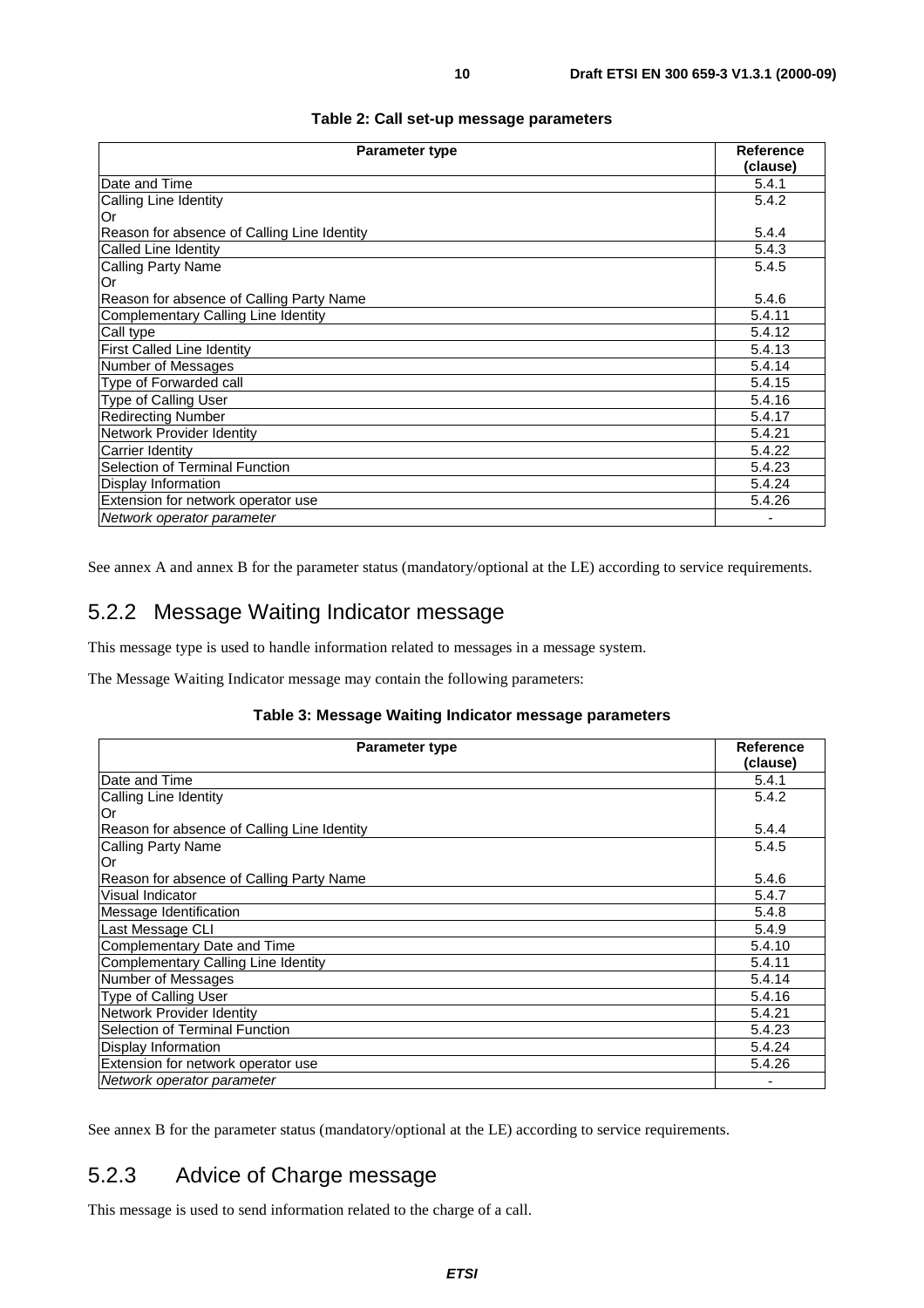| Table 4: Advice Of Charge message parameters |  |  |  |  |
|----------------------------------------------|--|--|--|--|
|----------------------------------------------|--|--|--|--|

| <b>Parameter type</b>                       |          |
|---------------------------------------------|----------|
|                                             | (clause) |
| Date and Time                               | 5.4.1    |
| Calling Line Identity                       | 5.4.2    |
| 'Or                                         |          |
| Reason for absence of Calling Line Identity | 5.4.4    |
| Called line identity                        | 5.4.3    |
| Complementary Calling Line Identity         | 5.4.11   |
| Charge                                      | 5.4.18   |
| <b>Additional Charge</b>                    | 5.4.19   |
| Duration of the call                        | 5.4.20   |
| Network Provider Identity                   |          |
| Carrier Identity                            | 5.4.22   |
| Selection of Terminal Function              |          |
| Display information                         | 5.4.24   |
| Extension for network operator use          |          |
| Network operator parameter                  |          |

See annex B for the parameter status (mandatory/optional at the LE) according to service requirements.

NOTE: The Advice of charge at call Set-up (AOC-S) has not been included in the present document because it has not been deemed feasible in the PSTN network. The charging information is very complex and not uniform with all operators. The information transfer may interfere with the communication and disturb the user or ongoing data transmission.

#### 5.2.4 Short Message Service message

This message is used to send short text messages to a TE.

The Short Message Service message may contain the following parameters:

#### **Table 5: Short Message Service message parameters**

| <b>Parameter type</b>                       | Reference<br>(clause) |
|---------------------------------------------|-----------------------|
| Date and Time                               | 5.4.1                 |
| Calling Line Identity                       | 5.4.2                 |
| Or                                          |                       |
| Reason for absence of Calling Line Identity | 5.4.4                 |
| Calling Party Name                          | 5.4.5                 |
| Or                                          |                       |
| Reason for absence of Calling Party Name    | 5.4.6                 |
| Complementary Calling Line Identity         | 5.4.11                |
| Type of Calling User                        | 5.4.16                |
| Network Provider Identity                   | 5.4.21                |
| Selection of Terminal Function              | 5.4.23                |
| Display Information                         | 5.4.24                |
| Service Information                         | 5.4.25                |
| Extension for network operator use          | 5.4.26                |
| Network operator parameter                  |                       |

See annex B for the parameter status (mandatory/optional at the LE) according to service requirements.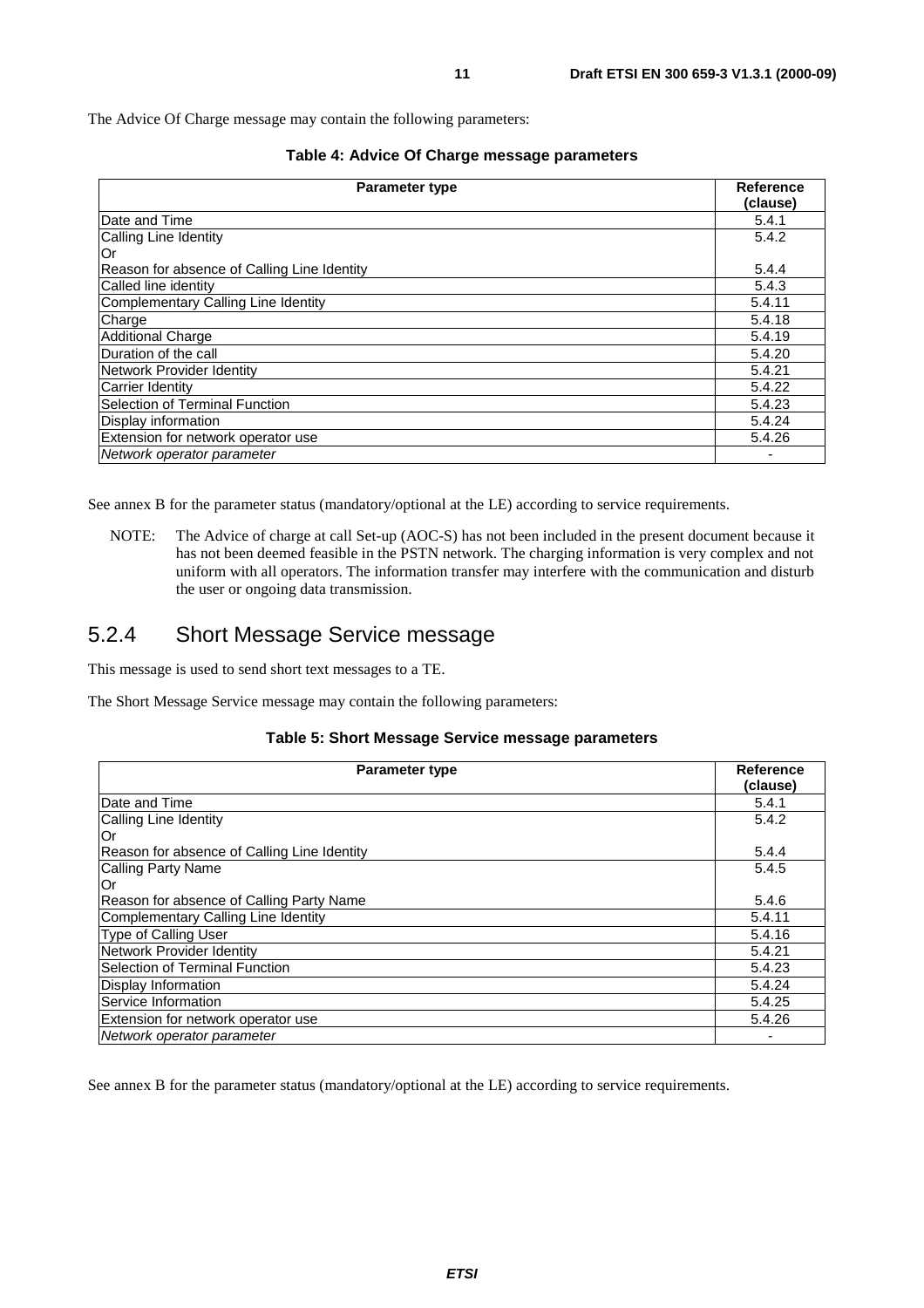## 5.3 Parameter types

Table 6 summarizes the Parameter types that are supported.

| <b>Binary coding</b> | <b>Hexadecimal</b><br>coding | Length            | <b>Parameter type</b>                       |
|----------------------|------------------------------|-------------------|---------------------------------------------|
| 0000 0001            | 01                           | 8                 | Date and Time                               |
| 0000 0010            | 02                           | max. 20<br>(note) | Calling Line Identity                       |
| 0000 0011            | 03                           | max. 20<br>(note) | <b>Called Line Identity</b>                 |
| 0000 0100            | 04                           | 1                 | Reason for Absence of Calling Line Identity |
| 0000 0111            | $\overline{07}$              | max. 50           | <b>Calling Party Name</b>                   |
| 0000 1000            | 08                           | 1                 | Reason for absence of Calling Party Name    |
| 0000 1011            | 0B                           | 1                 | Visual Indicator                            |
| 0000 1101            | 0D                           | 3                 | Message Identification                      |
| 0000 1110            | 0E                           | max. 20<br>(note) | Last Message CLI                            |
| 0000 1111            | 0 <sub>F</sub>               | 8 or 10           | Complementary Date and Time                 |
| 0001 0000            | 10                           | max. 20<br>(note) | <b>Complementary Calling Line Identity</b>  |
| 0001 0001            | 11                           | 1                 | Call type                                   |
| 0001 0010            | $\overline{12}$              | max. 20<br>(note) | <b>First Called Line Identity</b>           |
| 0001 0011            | 13                           | 1                 | Number of Messages                          |
| 0001 0101            | $\overline{15}$              | $\mathbf{1}$      | Type of Forwarded call                      |
| 0001 0110            | 16                           | $\mathbf{1}$      | Type of Calling user                        |
| 0001 1010            | 1A                           | max. 20<br>(note) | <b>Redirecting Number</b>                   |
| 0010 0000            | 20                           | 14                | Charge                                      |
| 0010 0001            | $\overline{2}1$              | 14                | <b>Additional Charge</b>                    |
| 0010 0011            | 23                           | $\overline{6}$    | Duration of the Call                        |
| 0011 0000            | 30                           | max. 20           | Network Provider Identity                   |
| 0011 0001            | 31                           | max. 20           | <b>Carrier Identity</b>                     |
| 0100 0000            | 40                           | max. 21           | <b>Selection Of Terminal Function</b>       |
| 0101 0000            | 50                           | max. 253          | Display Information                         |
| 0101 0101            | $\overline{55}$              | 1                 | Service Information                         |
| 1110 0000            | E <sub>0</sub>               | $\overline{10}$   | Extension for network operator use          |
| 1110 0001            | E1                           |                   |                                             |
| to<br>1111 1111      | to<br>FF                     |                   | Reserved for network operator use           |
| $\sim$ $-$           |                              |                   |                                             |

#### **Table 6: Parameter types**

NOTE: New applications have been identified that require more than 20 digits and these may be implemented in the future by some network operators. As a result studies have been initiated to identify a method of extending the parameter fields that:

- allows existing terminals to display useful information when receiving more than 20 digits;

- allows further extension in the future (if required).

## 5.4 Parameter coding

#### 5.4.1 Date and time parameter

The purpose of the Date and time parameter is to provide the date and the time to the user. It indicates the point in time when the message has been generated by the LE.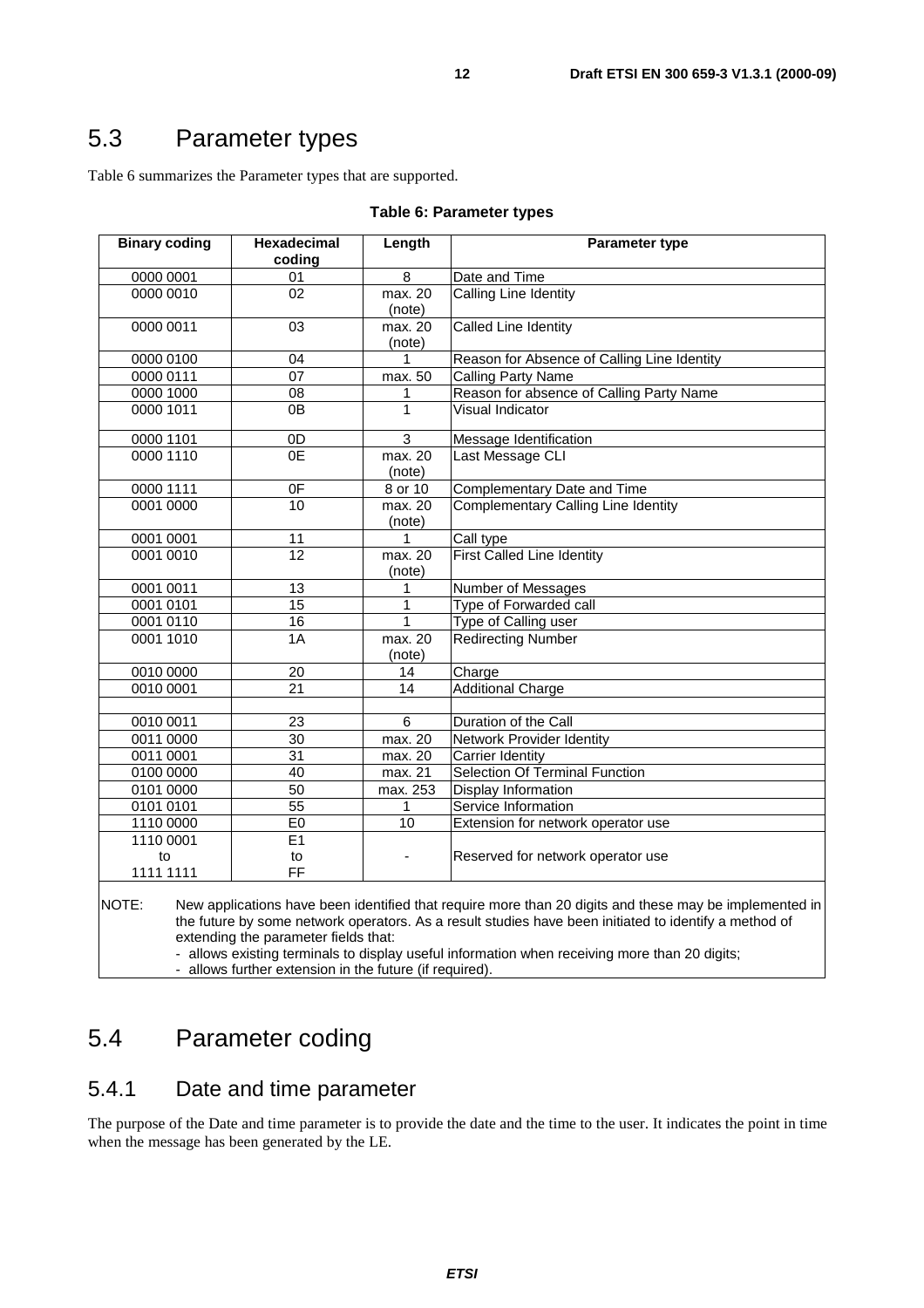| ۰,<br>×<br>۰, |  |
|---------------|--|
|               |  |

| Octet<br>number | <b>Binary</b><br>coding | <b>Hexadecimal</b><br>coding | <b>Contents</b>                  |
|-----------------|-------------------------|------------------------------|----------------------------------|
|                 | 0000 0001               | 01                           | Date and Time                    |
| 2               | 0000 1000               | 08                           | Parameter length (8)             |
| 3               | 0011 XXXX               | 3X                           | Month's most significant digit   |
| 4               | 0011 XXXX               | 3X                           | Month's least significant digit  |
| 5               | 0011 XXXX               | 3X                           | Day's most significant digit     |
| 6               | 0011 XXXX               | 3X                           | Day's least significant digit    |
| 7               | 0011 XXXX               | 3X                           | Hour's most significant digit    |
| 8               | 0011 XXXX               | 3X                           | Hour's least significant digit   |
| 9               | 0011 XXXX               | 3X                           | Minute's most significant digit  |
| 10              | 0011 XXXX               | 3X                           | Minute's least significant digit |

Days shall range from 01 to 31. Months shall range from 01 (January) to 12 (December). Hours shall range from 00 (midnight) to 23. Minutes shall range from 00 to 59.

Each digit shall be coded according to CCITT Recommendation T.50 [3].

## 5.4.2 Calling Line Identity parameter

The purpose of the Calling Line Identity parameter is to identify the origin of a call.

| ۰,<br>× |  |  |
|---------|--|--|
|---------|--|--|

| Octet<br>number | <b>Binary</b><br>coding | <b>Hexadecimal</b><br>coding | <b>Contents</b>             |
|-----------------|-------------------------|------------------------------|-----------------------------|
|                 | 0000 0010               | 02                           | Calling Line Identity (CLI) |
| ົ               | 000X XXXX               | XХ                           | Parameter length (max. 20)  |
| ◠               | XXXX XXXX               | ХX                           | Digit 1                     |
| $\cdots$        | $\cdots$                | $\cdots$                     | $\cdots$                    |
| $n + 2$         | XXXX XXXX               | ХX                           | Digit n                     |

Digits (0 to 9, \* and #) shall be coded according to CCITT Recommendation T.50 [3]. The digits may be interspersed with characters "space" (2/0), "-" (2/13), "(" (2/8), or ")" (2/9).

## 5.4.3 Called Line Identity parameter

The purpose of the Called Line Identity parameter is to identify the called party of a call.

| r.<br>۰, |  |
|----------|--|
|----------|--|

| Octet<br>number | <b>Binary</b><br>coding | Hexadecimal<br>coding | <b>Contents</b>            |
|-----------------|-------------------------|-----------------------|----------------------------|
|                 | 0000 0011               | 03                    | Called Line Identity       |
|                 | 000X XXXX               | XX                    | Parameter length (max. 20) |
| っ               | XXXX XXXX               | XХ                    | Digit 1                    |
| $\cdots$        |                         | $\cdots$              |                            |
| $n + 2$         | XXXX XXXX               | XХ                    | Digit n                    |

Digits (0 to 9, \* and #) shall be coded according to CCITT Recommendation T.50 [3]. The digits may be interspersed with characters "space" (2/0), "-" (2/13), "(" (2/8), or ")" (2/9).

### 5.4.4 Reason for Absence of Calling Line Identity parameter

The purpose of the Reason for Absence of Calling Line Identity parameter is to describe the reason for absence of Calling Line Identity. The parameters "Calling Line Identity" and "Reason for Absence of Calling Line Identity" are mutually exclusive within a message.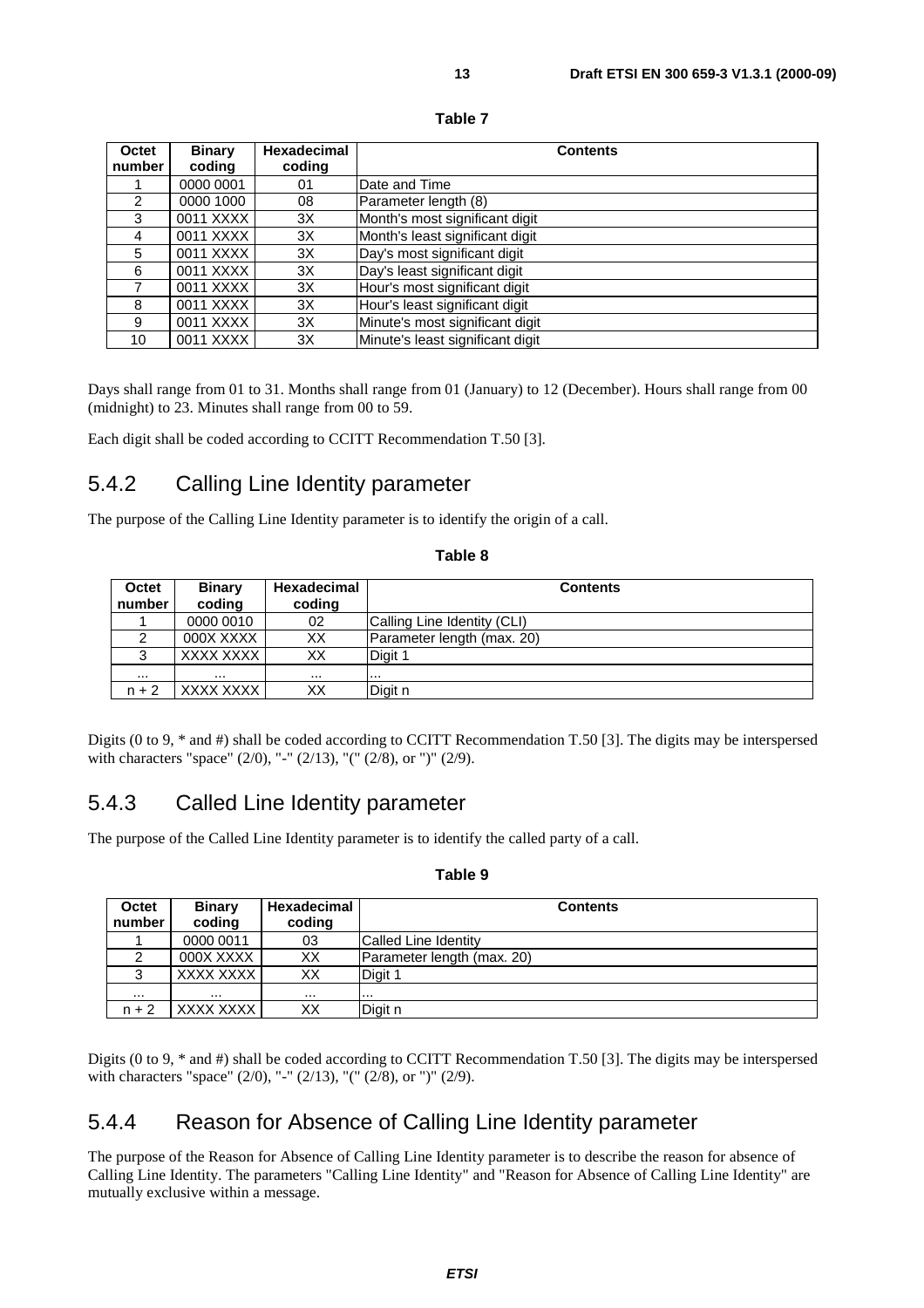| Octet<br>number | <b>Binary</b><br>coding      | <b>Hexadecimal</b><br>coding | <b>Contents</b>                        |
|-----------------|------------------------------|------------------------------|----------------------------------------|
|                 | 0000 0100                    | 04                           | Reason for absence of CLI              |
| 2               | 0000 0001                    | 01                           | Parameter length (1)                   |
| 3               | 0100 1111<br>0101 0000       | 4F<br>50                     | Unavailable<br>Private (CLIR involved) |
|                 | 1000 0000<br>to<br>1111 1111 | 80<br>to<br>FF.              | reserved for network operator use      |

#### **Table 10**

### 5.4.5 Calling Party Name parameter

The purpose of the Calling Party Name parameter is to identify the name of the party originating a call.

#### **Table 11**

| Octet<br>number | <b>Binary</b><br>coding | <b>Hexadecimal</b><br>coding | <b>Contents</b>            |
|-----------------|-------------------------|------------------------------|----------------------------|
|                 | 0000 0111               | 07                           | Calling Party Name         |
|                 | 00XX XXXX               | ХX                           | Parameter length (max. 50) |
| ົ               | XXXX XXXX I             | XХ                           | Character 1                |
| $\cdots$        | $\cdots$                | $\cdots$                     | .                          |
| $n + 2$         | XXXX XXXX I             | ХX                           | Character n                |

Characters shall be coded according to CCITT Recommendation T.50 [3].

## 5.4.6 Reason for Absence of Calling Party Name parameter

The purpose of the Reason for Absence of Calling Party Name parameter is to describe the reason for absence of the Calling Party Name.

| ⊺able |  |  |
|-------|--|--|
|-------|--|--|

| Octet  | <b>Binary</b> | <b>Hexadecimal</b> | <b>Contents</b>                          |
|--------|---------------|--------------------|------------------------------------------|
| number | coding        | coding             |                                          |
|        | 0000 1000     | 08                 | Reason for absence of Calling Party Name |
|        | 0000 0001     | 01                 | Parameter length (1)                     |
| 3      | 0100 1111     | 4F                 | Unavailable                              |
|        | 0101 0000     | 50                 | Private (Name delivery has been blocked) |
|        |               |                    |                                          |
|        | 1000 0000     | 80                 |                                          |
|        | to            | to                 | reserved for network operator use        |
|        | 1111 1111     | <b>FF</b>          |                                          |

## 5.4.7 Visual Indicator parameter

The purpose of the Visual Indicator parameter is to switch on/off a TE visual indicator (presence/absence of waiting messages).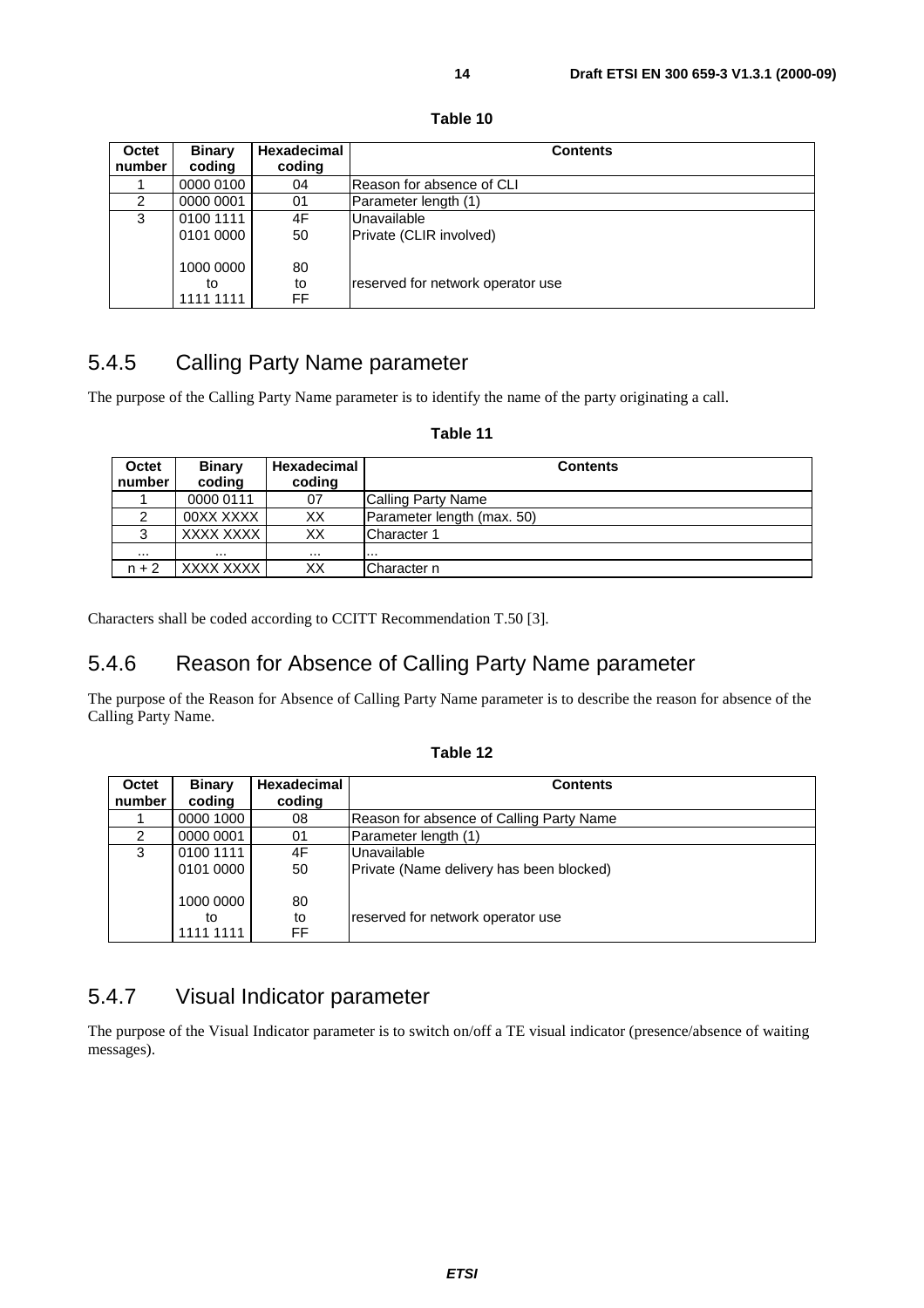| Octet<br>number | <b>Binary</b><br>coding      | Hexadecimal<br>coding | <b>Contents</b>                                           |
|-----------------|------------------------------|-----------------------|-----------------------------------------------------------|
|                 | 0000 1011                    | 0Β                    | Visual Indicator                                          |
| 2               | 0000 0001                    | 01                    | Parameter length (1)                                      |
| 3               | 0000 0000<br>1111 1111       | 00<br>FF              | Deactivation (indicator off)<br>Activation (indicator on) |
|                 | 1000 0000<br>to<br>1111 1110 | 80<br>to<br>FE.       | reserved for network operator use                         |

#### **Table 13**

### 5.4.8 Message Identification parameter

The purpose of the Message Identification parameter is to provide the reference and status of the indicated (displayed or not) message.

#### **Table 14**

| Octet         | <b>Binary</b> | Hexadecimal | <b>Contents</b>                            |          |
|---------------|---------------|-------------|--------------------------------------------|----------|
| <b>Number</b> | coding        | coding      |                                            |          |
|               | 0000 1101     | 0D          | Message Identification                     |          |
| 2             | 0000 0011     | 03          | Parameter length (3)                       |          |
| 3             | 0000 0000     | 00          | Removed Message                            |          |
|               | 0101 0101     | 55          | Message Reference only                     |          |
|               | 1111 1111     | FF.         | Added Message                              |          |
|               | XXXX XXXX     | XХ          | Message Reference: most significant octet  | Integer: |
|               | XXXX XXXX     | XX          | Message Reference: least significant octet | 065535   |

### 5.4.9 Last Message CLI parameter

The purpose of the Last Message CLI parameter is to provide the CLI of the calling party who has left the last message in the message system.

#### **Table 15**

| Octet    | <b>Binary</b> | Hexadecimal | <b>Contents</b>            |
|----------|---------------|-------------|----------------------------|
| number   | coding        | coding      |                            |
|          | 0000 1110     | 0E          | Last Message CLI           |
|          | 000X XXXX     | ХX          | Parameter length (max. 20) |
|          | XXXX XXXX     | ХX          | Digit 1                    |
| $\cdots$ |               | $\cdots$    | .                          |
| $n + 2$  | XXXX XXXX     | XХ          | Digit n                    |

Digits (0 to 9, \* and #) shall be coded according to CCITT Recommendation T.50 [3]. The digits may be interspersed with characters "space" (2/0), "-" (2/13), "(" (2/8), or ")" (2/9).

### 5.4.10 Complementary Date and Time parameter

The purpose of the Complementary Date and Time parameter is to provide an additional (service specific) date and time information to the user. The Complementary Date and Time parameter may optionally contain the indication of seconds.

In case of Message Waiting Indication, the Complementary Date and Time parameter indicates the point in time when the related message has been left in a message system.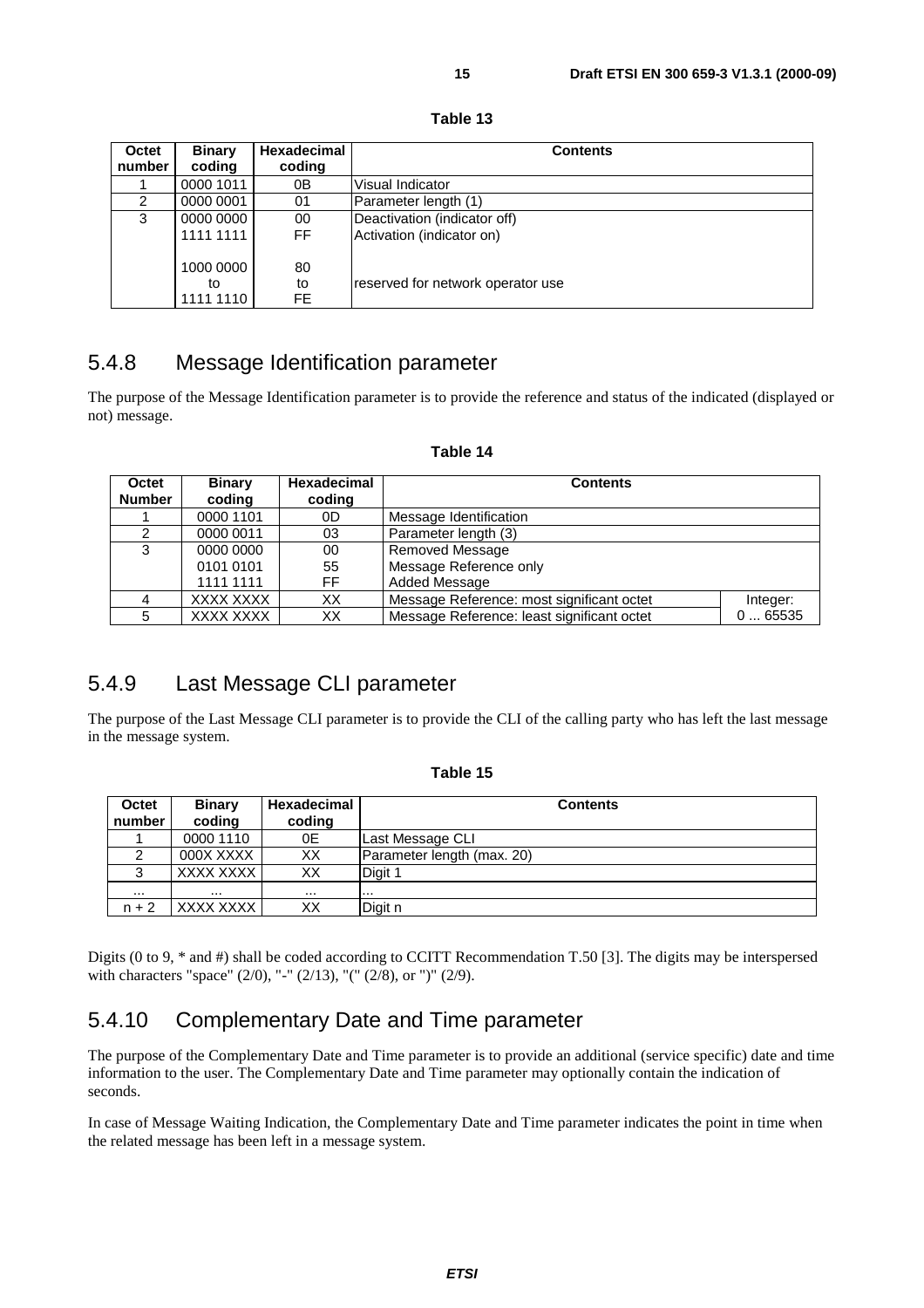| Octet<br>number   | <b>Binary</b><br>coding | <b>Hexadecimal</b><br>coding | <b>Contents</b>                             |
|-------------------|-------------------------|------------------------------|---------------------------------------------|
|                   | 0000 1111               | 0F                           | Complementary Date and Time                 |
| 2                 | 0000 10X0               | 0X                           | Parameter length (8 or 10)                  |
| 3                 | 0011 XXXX               | 3X                           | Month's most significant digit              |
| 4                 | 0011 XXXX               | 3X                           | Month's least significant digit             |
| 5                 | 0011 XXXX               | 3X                           | Day's most significant digit                |
| 6                 | 0011 XXXX               | 3X                           | Day's least significant digit               |
|                   | 0011 XXXX               | 3X                           | Hour's most significant digit               |
| 8                 | 0011 XXXX               | 3X                           | Hour's least significant digit              |
| 9                 | 0011 XXXX               | 3X                           | Minute's most significant digit             |
| 10                | 0011 XXXX               | 3X                           | Minute's least significant digit            |
| 11                | 0011 XXXX               | 3X                           | Second's most significant digit (optional)  |
| $12 \overline{ }$ | 0011 XXXX               | 3X                           | Second's least significant digit (optional) |

**Table 16**

Days shall range from 01 to 31. Months shall range from 01 (January) to 12 (December). Hours shall range from 00 (midnight) to 23. Minutes shall range from 00 to 59. Seconds shall range from 00 to 59.

Each digit shall be coded according to CCITT Recommendation T.50 [3].

### 5.4.11 Complementary Calling Line Identity parameter

The purpose of the Complementary Calling Line Identity is to convey the Network Provided Number (NPN) when a User Provided Number (UPN) is available and the UPN is transmitted in the Calling Line Identity parameter.

| Octet<br>number | <b>Binary</b><br>coding | Hexadecimal<br>coding | <b>Contents</b>            |
|-----------------|-------------------------|-----------------------|----------------------------|
|                 | 0001 0000               | 10                    | Complementary CLI          |
|                 | 000X XXXX               | ХX                    | Parameter length (max. 20) |
| 3               | XXXX XXXX               | XХ                    | Digit 1                    |
| $\cdots$        | $\cdots$                | $\cdots$              | $\cdots$                   |
| $n + 2$         | XXXX XXXX               | XХ                    | Digit n                    |

**Table 17**

Digits (0 to 9, \* and #) shall be coded according to CCITT Recommendation T.50 [3]. The digits may be interspersed with characters "space" (2/0), "-" (2/13), "(" (2/8), or ")" (2/9).

#### 5.4.12 Call Type parameter

The purpose of the Call Type parameter is to identify the type of the incoming call and/or the associated service.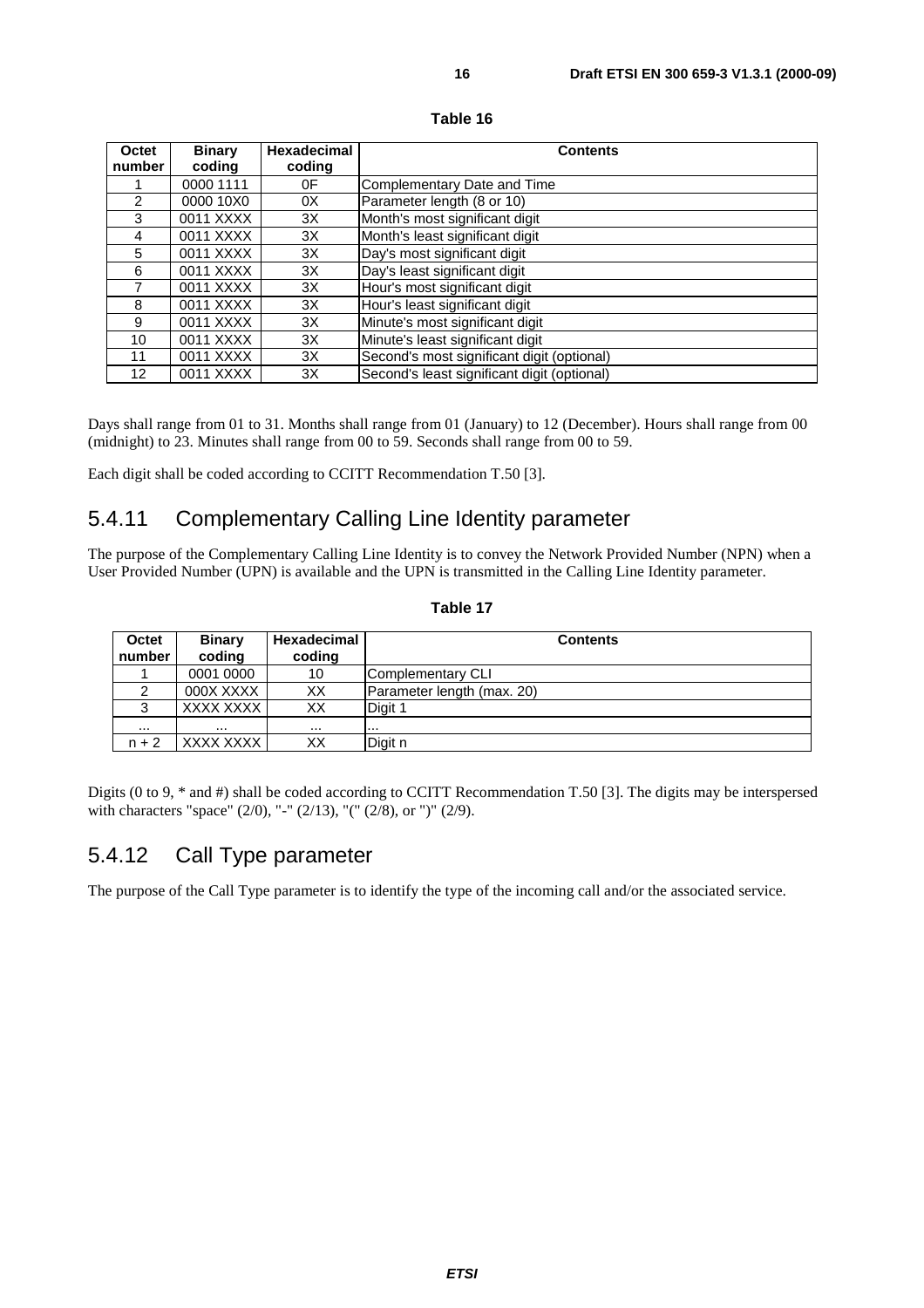| Octet          | <b>Binary</b> | <b>Hexadecimal</b> | <b>Contents</b>                   |
|----------------|---------------|--------------------|-----------------------------------|
| number         | coding        | coding             |                                   |
|                | 0001 0001     | 11                 | Call Type                         |
| $\overline{2}$ | 0000 0001     | 01                 | Parameter length (1)              |
| 3              | 0000 0001     | 01                 | Normal (voice) Call               |
|                | 0000 0010     | 02                 | ICCBS / CCNR                      |
|                | 0000 0011     | 03                 | Calling Name Delivery             |
|                | 0000 0100     | 04                 | lCall Return                      |
|                | 0000 0101     | 05                 | Alarm Call                        |
|                | 0000 0110     | 06                 | Download Function                 |
|                | 0000 0111     | 07                 | Reverse Charging Call             |
|                | 0001 0000     | 10                 | External Call (VPN)               |
|                | 0001 0001     | 11                 | Internal Call (VPN)               |
|                | 0101 0000     | 50                 | <b>Monitoring Call</b>            |
|                | 1000 0001     | 81                 | Message Waiting Call              |
|                |               |                    |                                   |
|                | 1000 0010     | 82                 |                                   |
|                | to            | to                 | reserved for network operator use |
|                | 1111 1111     | FF                 |                                   |

#### **Table 18**

### 5.4.13 First Called Line Identity parameter

In case of forwarded call, the purpose of First Called Line Identity parameter is to identify the first called party.

| Octet<br>number | <b>Binary</b><br>coding | <b>Hexadecimal</b><br>coding | <b>Contents</b>                   |
|-----------------|-------------------------|------------------------------|-----------------------------------|
|                 | 0001 0010               | 12                           | <b>First Called Line Identity</b> |
| 2               | 000X XXXX               | XХ                           | Parameter length (max. 20)        |
| 3               | XXXX XXXX               | XХ                           | Digit 1                           |
| $\cdots$        | $\cdots$                |                              |                                   |
| $n + 2$         | XXXX XXXX               | XХ                           | Digit n                           |

**Table 19**

Digits (0 to 9, \* and #) shall be coded according to CCITT Recommendation T.50 [3]. The digits may be interspersed with characters "space" (2/0), "-" (2/13), "(" (2/8), or ")" (2/9).

### 5.4.14 Number of Messages parameter

├

The purpose of Number of Messages is to specify the number of waiting messages in a message system.

|  |  |  | Table 20 |
|--|--|--|----------|
|--|--|--|----------|

| Octet  | <b>Binary</b> | Hexadecimal | <b>Contents</b>                                     |
|--------|---------------|-------------|-----------------------------------------------------|
| number | coding        | coding      |                                                     |
|        | 0001 0011     | 13          | Number of Messages                                  |
| 2      | 0000 0001     | 01          | Parameter length (1)                                |
| 3      | 0000 0000     | 00          | No messages                                         |
|        | 0000 0001     | 01          | 1 message or unspecified number of messages waiting |
|        |               |             |                                                     |
|        | 0000 0010     | 02          |                                                     |
|        | to            | to          | Number of messages waiting in the message system    |
|        | 1111 1111     | FF.         |                                                     |

The number of messages shall be binary encoded.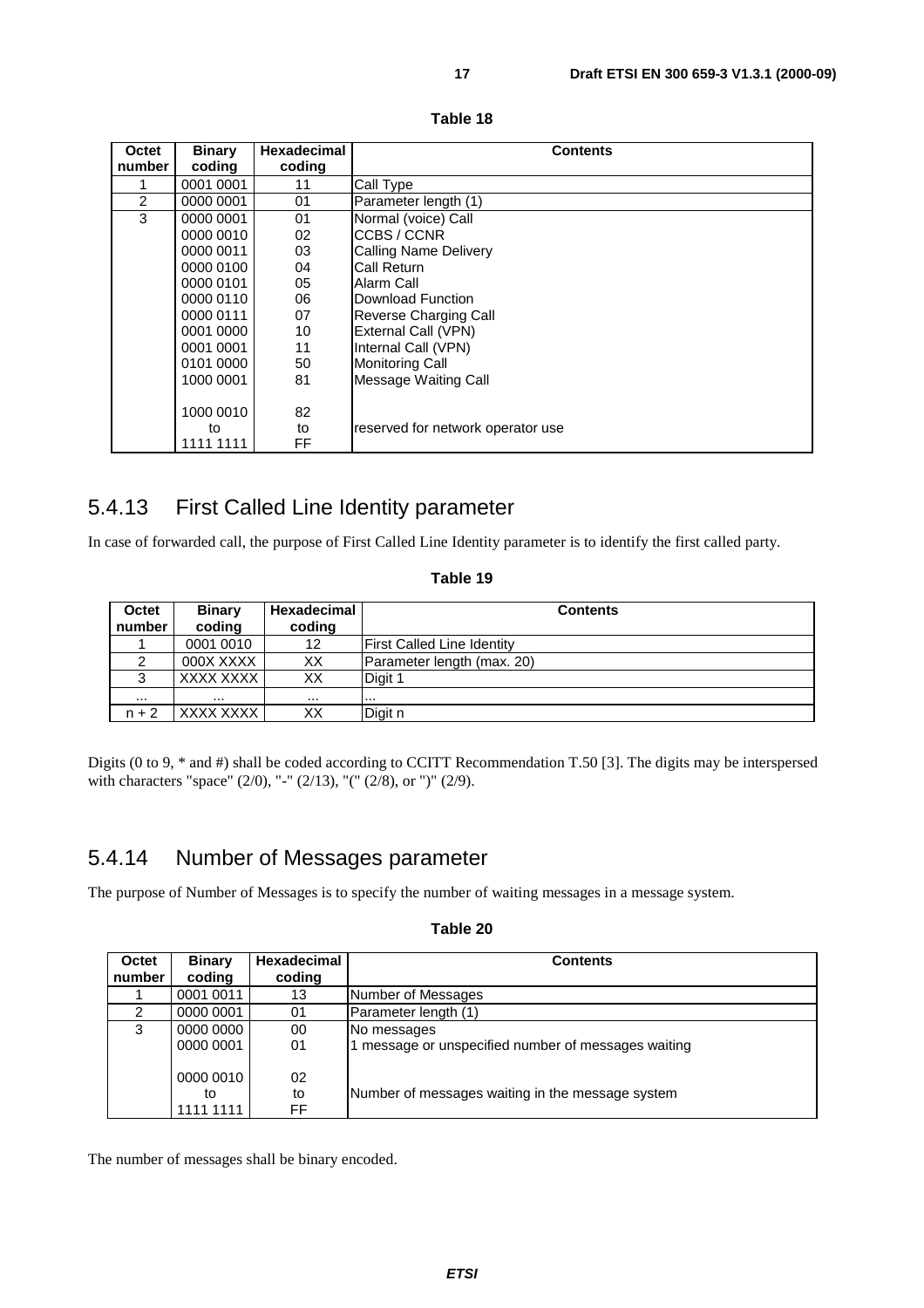## 5.4.15 Type of Forwarded Call parameter

The purpose of Type of Forwarded Call parameter is to identify the type of call forwarding in case of forwarded calls.

| Octet          | <b>Binary</b> | Hexadecimal | <b>Contents</b>                                        |
|----------------|---------------|-------------|--------------------------------------------------------|
| number         | coding        | coding      |                                                        |
|                | 0001 0101     | 15          | Type of Forwarded Call                                 |
| $\overline{2}$ | 0000 0001     | 01          | Parameter length (1)                                   |
| 3              | 0000 0000     | 00          | Unavailable or unknown forwarded call type             |
|                | 0000 0001     | 01          | Forwarded call on busy                                 |
|                | 0000 0010     | 02          | Forwarded call on no reply                             |
|                | 0000 0011     | 03          | Unconditional forwarded call                           |
|                | 0000 0100     | 04          | Deflected call (after alerting)                        |
|                | 0000 0101     | 05          | Deflected call (immediate)                             |
|                | 0000 0110     | 06          | Forwarded call on inability to reach mobile subscriber |
|                |               |             |                                                        |
|                | 1000 0000     | 80          |                                                        |
|                | to            | to          | reserved for network operator use                      |
|                | 1111 1111     | FF          |                                                        |

#### **Table 21**

## 5.4.16 Type of Calling User parameter

The purpose of Type of Calling User parameter is to identify the origin of the call.

| Octet  | Binary    | Hexadecimal | <b>Contents</b>                      |
|--------|-----------|-------------|--------------------------------------|
| number | coding    | coding      |                                      |
|        | 0001 0110 | 16          | <b>Type of Calling User</b>          |
| 2      | 0000 0001 | 01          | Parameter length (1)                 |
| 3      | 0000 0000 | 00          | Origination unknown or unavailable   |
|        | 0000 0001 | 01          | Voice Call                           |
|        | 0000 0010 | 02          | Text Call                            |
|        | 0000 0011 | 03          | <b>VPN (Virtual Private Network)</b> |
|        | 0000 0100 | 04          | Mobile phone                         |
|        | 0000 0101 | 05          | Mobile phone + VPN                   |
|        | 0000 0110 | 06          | <b>Fax Call</b>                      |
|        | 0000 0111 | 07          | Video Call                           |
|        | 0000 1000 | 08          | E-mail Call                          |
|        | 0000 1001 | 09          | Operator Call                        |
|        | 0000 1010 | 0А          | Ordinary calling subscriber          |
|        | 0000 1011 | 0B          | Calling subscriber with priority     |
|        | 0000 1100 | 0C          | Data Call                            |
|        | 0000 1101 | 0D          | Test call                            |
|        | 0000 1110 | 0E          | Telemetric Call                      |
|        | 0000 1111 | 0F          | Payphone                             |

#### **Table 22**

### 5.4.17 Redirecting Number parameter

In case of chained forwarded call, the purpose of Redirecting Number parameter is to identify the last redirecting party.

**ETSI**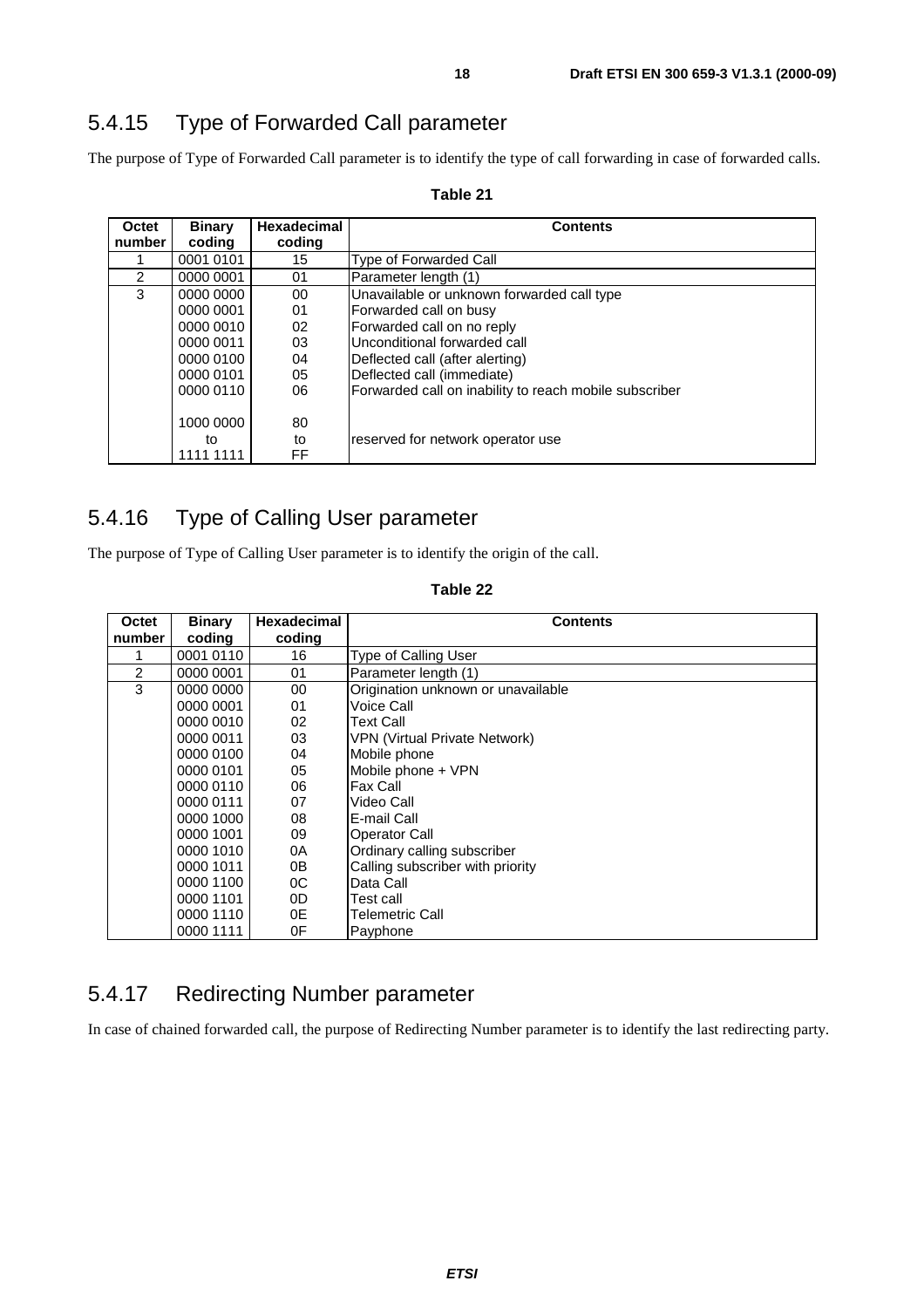| Octet<br>number | <b>Binary</b><br>coding | <b>Hexadecimal</b><br>coding | <b>Contents</b>            |
|-----------------|-------------------------|------------------------------|----------------------------|
|                 | 0001 1010               | 1Α                           | <b>Redirecting Number</b>  |
| $\mathfrak{p}$  | 000X XXXX               | XХ                           | Parameter length (max. 20) |
| 3               | XXXX XXXX I             | XХ                           | Digit 1                    |
| $\cdots$        | $\cdots$                | $\cdots$                     |                            |
| $n + 2$         | XXXX XXXX I             | XХ                           | Digit n                    |

**Table 23**

Digits (0 to 9, \* and #) shall be coded according to CCITT Recommendation T.50 [3]. The digits may be interspersed with characters "space" (2/0), "-" (2/13), "(" (2/8), or ")" (2/9).

## 5.4.18 Charge parameter

The purpose of the Charge parameter is to provide the charging information.

The value of bits 6 and 7 of octet 6 shall not be the same in both parameters when the charge parameter and the additional charge parameter are used at the same time.

| Octet          | <b>Binary</b>    | Hexadecimal     | <b>Content</b>                                               |
|----------------|------------------|-----------------|--------------------------------------------------------------|
| <b>Number</b>  | coding           | coding          |                                                              |
| 1              | 0010 0000        | 20              | Charge                                                       |
| $\overline{2}$ | 0000 1110        | 0E              | Parameter length (14)                                        |
| 3              | <b>XXXX XXXX</b> | $\overline{XX}$ | Currency: character 1                                        |
| $\overline{4}$ | XXXX XXXX        | XX              | Currency: character 2                                        |
| $\overline{5}$ | XXXX XXXX        | XX              | Currency: character 3                                        |
| 6:             | XXXX XXX0        | XX              | Normal charging                                              |
| bit 1          | XXXX XXX1        | XX              | Free of Charge                                               |
| 6:             | XXXX XX0X        | XX              | Total (AOC-E)                                                |
| bit 2          | XXXX XX1X        | XX              | Subtotal (AOC-D)                                             |
| 6:             | XXXX X0XX        | XX              | Normal charging                                              |
| bit 3          | XXXX X1XX        | XX              | Credit/Debit Card Charging                                   |
| 6:             | XXXX 0XXX        | XX              | Charging information available                               |
| bit 4          | XXXX 1XXX        | XX              | Charging information not available                           |
| 6:             | XXX0 XXXX        | $\overline{XX}$ | Currency amount                                              |
| bit 5          | XXX1 XXXX        | XX              | Charged units or, charged units and price per unit           |
| 6:             | X00X XXXX        | $\overline{XX}$ | Current call charge                                          |
| bits 6 and 7   | X01X XXXX        | XX              | Accumulated charge (last call included)                      |
|                | X10X XXXX        | XX              | Extra charge (note)                                          |
|                | X11X XXXX        | ХX              | (for future use)                                             |
| $\overline{7}$ | <b>XXXX XXXX</b> | $\overline{XX}$ | Cost (10 digits): Digit 1 (most significant digit)           |
|                |                  |                 | Or                                                           |
|                |                  |                 | Units (5 digits): Digit 1 (most significant digit)           |
|                |                  |                 |                                                              |
| 11             | <b>XXXX XXXX</b> | XX              | Cost                                                         |
|                |                  |                 | Or                                                           |
|                |                  |                 | Units (5 digits) : Digit 5 (least significant digit)         |
| 12             | XXXX XXXX        | XX              | Cost                                                         |
|                |                  |                 | Or                                                           |
|                |                  |                 | Price per unit (5 digits): Digit 1 (most significant digit)  |
| $\cdots$       | $\cdots$         | $\cdots$        |                                                              |
| 16             | <b>XXXX XXXX</b> | $\overline{XX}$ | Cost (10 digits) : Digit 10 (least significant digit)        |
|                |                  |                 | Or                                                           |
|                |                  |                 | Price per unit (5 digits): Digit 5 (least significant digit) |

#### **Table 24**

NOTE: The purpose of the "Extra Charge" is to provide the cumulated charging information of all calls which have not been made directly on an access and have been terminated at the time when the transmission takes place, e.g. call forwarded calls.

Currency code according to: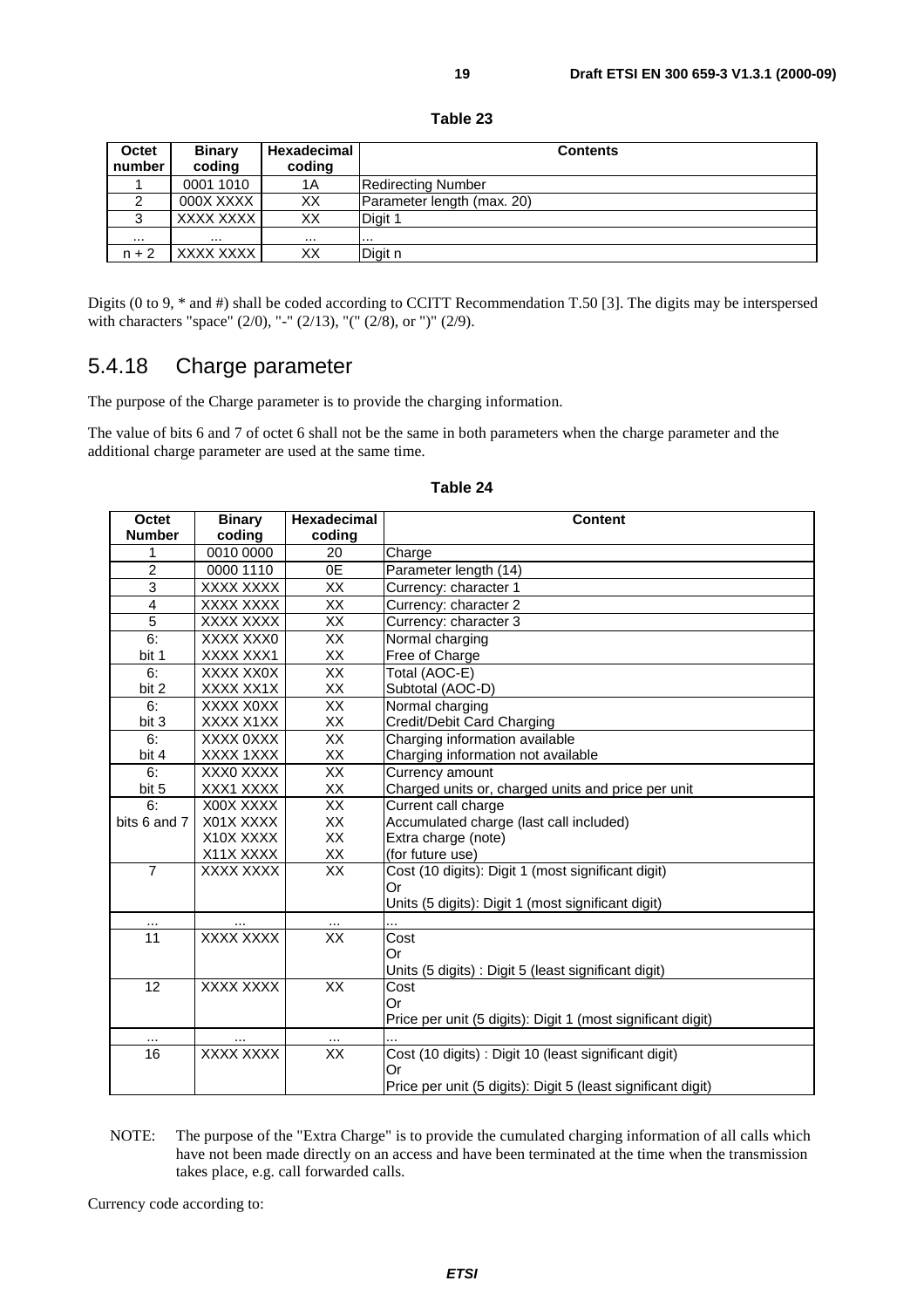international monetary 3-letter acronym Characters shall be coded according to CCITT Recommendation T.50 [3].

E.g. "ITL" is Italian Lira, where "I" is the first character.

Or three characters "-" (2/13, 2/13, 2/13), in the case that only the number of units is provided.

One of the octets in the "cost" or "price per unit" fields may be substituted by "," (comma) indicating a decimal comma.

Digits (0 to 9) and "," (comma) shall be coded according to CCITT Recommendation T.50 [3].

If the value for cost, units or price per unit does not use all of the available digits within the parameter, the leading digits shall be filled with the digit "0".

If units are provided without price per units, price per unit digits are replaced by the character "-" (2/13).

If charging information not available, Currency and Cost shall be replaced by the character "-" (2/13).

Examples of the use of this parameter can be found in annex D.

#### 5.4.19 Additional Charge parameter

The purpose of the Additional Charge parameter is to provide additional charging information when the Charge parameter is already being used.

The value of bits 6 and 7 of octet 6 shall not be the same in both parameters when the charge parameter and the additional charge parameter are used at the same time.

| Octet          | <b>Binary</b>    | Hexadecimal     | <b>Content</b>                                               |
|----------------|------------------|-----------------|--------------------------------------------------------------|
| <b>Number</b>  | coding           | coding          |                                                              |
| 1              | 0010 0001        | 21              | Additional charge                                            |
| $\overline{2}$ | 0000 1110        | 0E              | Parameter length (14)                                        |
| $\overline{3}$ | XXXX XXXX        | XX              | Currency: character 1                                        |
| $\overline{4}$ | XXXX XXXX        | XX              | Currency: character 2                                        |
| 5              | XXXX XXXX        | XX              | Currency: character 3                                        |
| 6:             | XXXX XXX0        | <b>XX</b>       | Normal charging                                              |
| bit 1          | XXXX XXX1        | XX              | Free of Charge                                               |
| 6:             | XXXX XX0X        | $\overline{XX}$ | Total (AOC-E)                                                |
| bit 2          | XXXX XX1X        | XX              | Subtotal (AOC-D)                                             |
| 6:             | XXXX X0XX        | XX              | Normal charging                                              |
| bit 3          | XXXX X1XX        | XX              | Credit/Debit Card Charging                                   |
| 6:             | XXXX 0XXX        | XX              | Charging information available                               |
| bit 4          | XXXX 1XXX        | XX              | Charging information not available                           |
| 6:             | XXX0 XXXX        | XX              | Currency amount                                              |
| bit 5          | XXX1 XXXX        | XX              | Charged units or, charged units and price per unit           |
| 6:             | X00X XXXX        | XX              | Current call charge                                          |
| bits 6 and 7   | X01X XXXX        | XX              | Accumulated charge (last call included)                      |
|                | X10X XXXX        |                 | Extra charge (note)                                          |
|                | X11X XXXX        |                 | (for future use)                                             |
| $\overline{7}$ | <b>XXXX XXXX</b> | XX              | Cost (10 digits): Digit 1 (most significant digit)           |
|                |                  |                 | Or                                                           |
|                |                  |                 | Units (5 digits): Digit 1 (most significant digit)           |
| $\cdots$       |                  | $\cdots$        | .                                                            |
| 11             | <b>XXXX XXXX</b> | XX              | Cost                                                         |
|                |                  |                 | Or                                                           |
|                |                  |                 | Units (5 digits) : Digit 5 (least significant digit)         |
| 12             | XXXX XXXX        | $\overline{XX}$ | Cost                                                         |
|                |                  |                 | Or                                                           |
|                |                  |                 | Price per unit (5 digits): Digit 1 (most significant digit)  |
|                |                  |                 |                                                              |
| 16             | <b>XXXX XXXX</b> | XX              | Cost (10 digits) : Digit 10 (least significant digit)        |
|                |                  |                 | Or                                                           |
|                |                  |                 | Price per unit (5 digits): Digit 5 (least significant digit) |

**Table 25**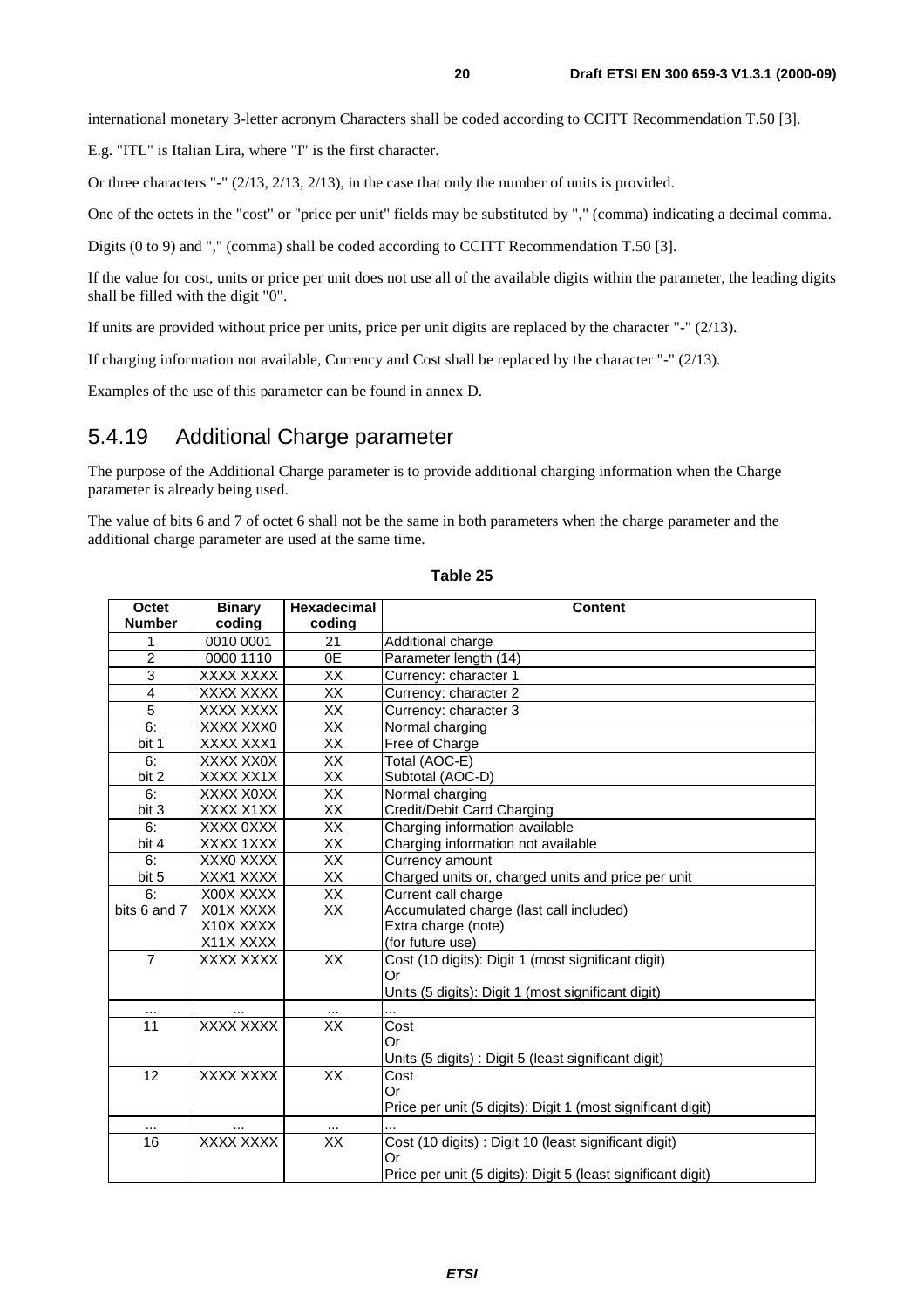NOTE: The purpose of the "Extra Charge" is to provide the cumulated charging information of all calls which have not been made directly on an access and have been terminated at the time when the transmission takes place, e.g. call forwarded calls.

Currency code according to:

international monetary 3-letter acronym Characters shall be coded according to CCITT Recommendation T.50 [3].

E.g. "ITL" is Italian Lira, where "I" is the first character.

Or three characters "-"  $(2/13, 2/13, 2/13)$ , in the case that only the number of units is provided.

One of the octets in the "cost" or "price per unit" fields may be substituted by "," (comma) indicating a decimal comma.

Digits (0 to 9) and "," (comma) shall be coded according to CCITT Recommendation T.50 [3].

If the value for cost, units or price per unit does not use all of the available digits within the parameter, the leading digits shall be filled with the digit "0".

If units are provided without price per units, price per unit digits are replaced by the character "-" (2/13).

If charging information not available, Currency and Cost shall be replaced by the character "-" (2/13).

### 5.4.20 Duration of the Call parameter

The purpose of the Duration of the Call parameter is to indicate the chargeable duration of the call.

| Octet<br>number | <b>Binary</b><br>coding | Hexadecimal<br>coding | <b>Content</b>                   |
|-----------------|-------------------------|-----------------------|----------------------------------|
|                 | 0010 0011               | 23                    | Duration of the Call             |
| 2               | 0000 0110               | 06                    | Parameter length (6)             |
| 3               | 0011 XXXX               | 3X                    | Hour's most significant digit    |
| 4               | 0011 XXXX               | 3X                    | Hour's least significant digit   |
| 5               | 0011 XXXX               | 3X                    | Minute's most significant digit  |
| 6               | 0011 XXXX               | 3X                    | Minute's least significant digit |
|                 | 0011 XXXX               | 3X                    | Second's most significant digit  |
| 8               | 0011 XXXX               | 3X                    | Second's least significant digit |

#### **Table 26**

Hours shall range from 00 to 99. Minutes shall range from 00 to 59. Seconds shall range from 00 to 59.

Each digit shall be coded according to CCITT Recommendation T.50 [3].

#### 5.4.21 Network Provider Identity parameter

The "Network Provider Identity" parameter (NPI) provides the TE (served user) with the identity of the current network provider.

| able |  |  |
|------|--|--|
|------|--|--|

| <b>Octet</b> | <b>Binary</b> | Hexadecimal | <b>Content</b>             |
|--------------|---------------|-------------|----------------------------|
| number       | coding        | coding      |                            |
|              | 0011 0000     | 30          | Network Provider Identity  |
|              | 000X XXXX     | XХ          | Parameter length (max. 20) |
| っ            | XXXX XXXX     | XХ          | ICharacter 1               |
| $\cdots$     | $\cdots$      | $\cdots$    |                            |
| $n+2$        | XXXX XXXX     | XХ          | Character n                |

Characters shall be coded according to CCITT Recommendation T.50 [3].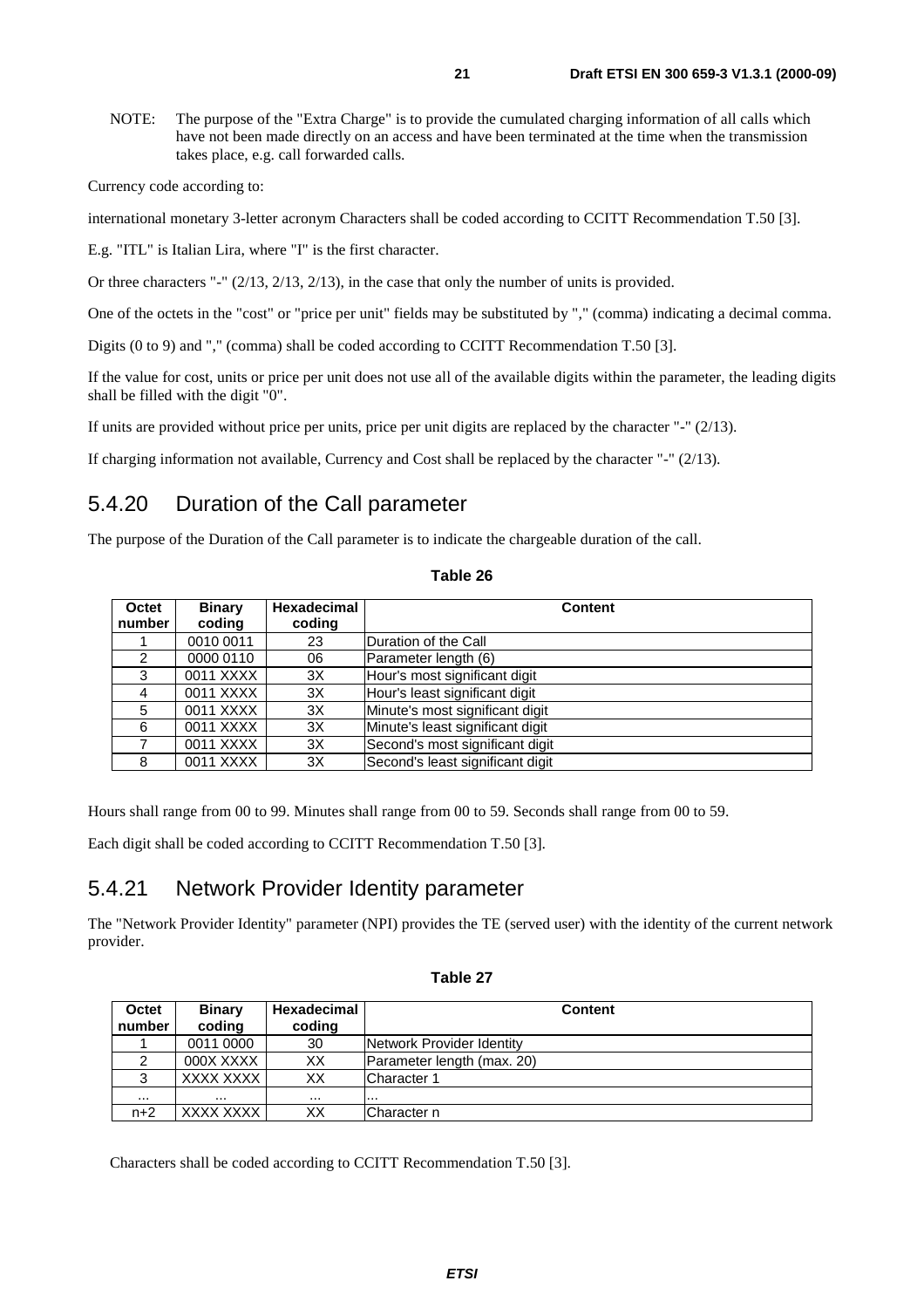### 5.4.22 Carrier Identity parameter

The purpose of the Carrier Identity parameter is to indicate the current network carrier identity.

| Octet<br>number | <b>Binary</b><br>coding | Hexadecimal<br>coding | <b>Content</b>             |
|-----------------|-------------------------|-----------------------|----------------------------|
|                 | 0011 0001               | 31                    | Carrier Identity           |
| 2               | 000X XXXX               | ХX                    | Parameter length (max. 20) |
| 3               | XXXX XXXX               | XХ                    | Character 1                |
| $\cdots$        |                         | $\cdots$              | .                          |
| $n+2$           | XXXX XXXX               | XХ                    | lCharacter n               |

#### **Table 28**

Characters shall be coded according to CCITT Recommendation T.50 [3].

### 5.4.23 Selection of Terminal Function parameter

The purpose of the "Selection of Terminal Function" parameter is to provide information to select a specific terminal or a terminal with a specific function.

| Octet<br>number | <b>Binary</b><br>coding | <b>Hexadecimal</b><br>coding | <b>Content</b>                                                                                     |
|-----------------|-------------------------|------------------------------|----------------------------------------------------------------------------------------------------|
|                 | 0100 0000               | 40                           | Selection of Terminal Function                                                                     |
| 2               | 000X XXXX               | XX                           | Parameter length (2 to 21)                                                                         |
| 3               | 0000 0001               | 01                           | Connection Type (CT)                                                                               |
|                 | 0000 0010               | 02                           | Multiple Subscriber Number (MSN)                                                                   |
|                 | 0000 0011               | 03                           | Subaddress (SUB)                                                                                   |
| 4               | XXXX XXXX               | XX                           | Connection Type code<br>Or<br>MSN (max. 20 digits): Digit 1<br>Or<br>SUB (max. 20 digits): Digit 1 |
| $\cdots$        | $\cdots$                | .                            | .                                                                                                  |
| $n+3$           | XXXX XXXX               | ХX                           | MSN or SUB (max. 20 digits): digit n                                                               |

#### **Table 29**

Connection Type codes are defined in table 30.

MSN and SUB digits (0 to 9, \* and #) shall be coded according to CCITT Recommendation T.50 [3]. The digits may be interspersed with characters "space" (2/0), "-" (2/13), "(" (2/8), or ")" (2/9).

**Table 30**

| <b>Binary</b><br>coding | Hexadecimal<br>coding | <b>Connection Type codes</b>                |
|-------------------------|-----------------------|---------------------------------------------|
| 0000 0000               | 00H                   | Connection Type not identified / Default CT |
| 0000 0001               | 01H                   | Voice Call                                  |
| 0000 0010               | 02H                   | <b>Fax Call</b>                             |
| 0000 0011               | 03H                   | Data Call                                   |
| 0000 0100               | 04H                   | Video Call                                  |
| 0000 0101               | 05H                   | IE-mail Call                                |
| 0000 0110               | 06H                   | Telemetric Call                             |
| 0000 0111               | 07H                   | Text Call                                   |

#### 5.4.24 Display information parameter

The purpose of the Display information parameter is to transmit general text information.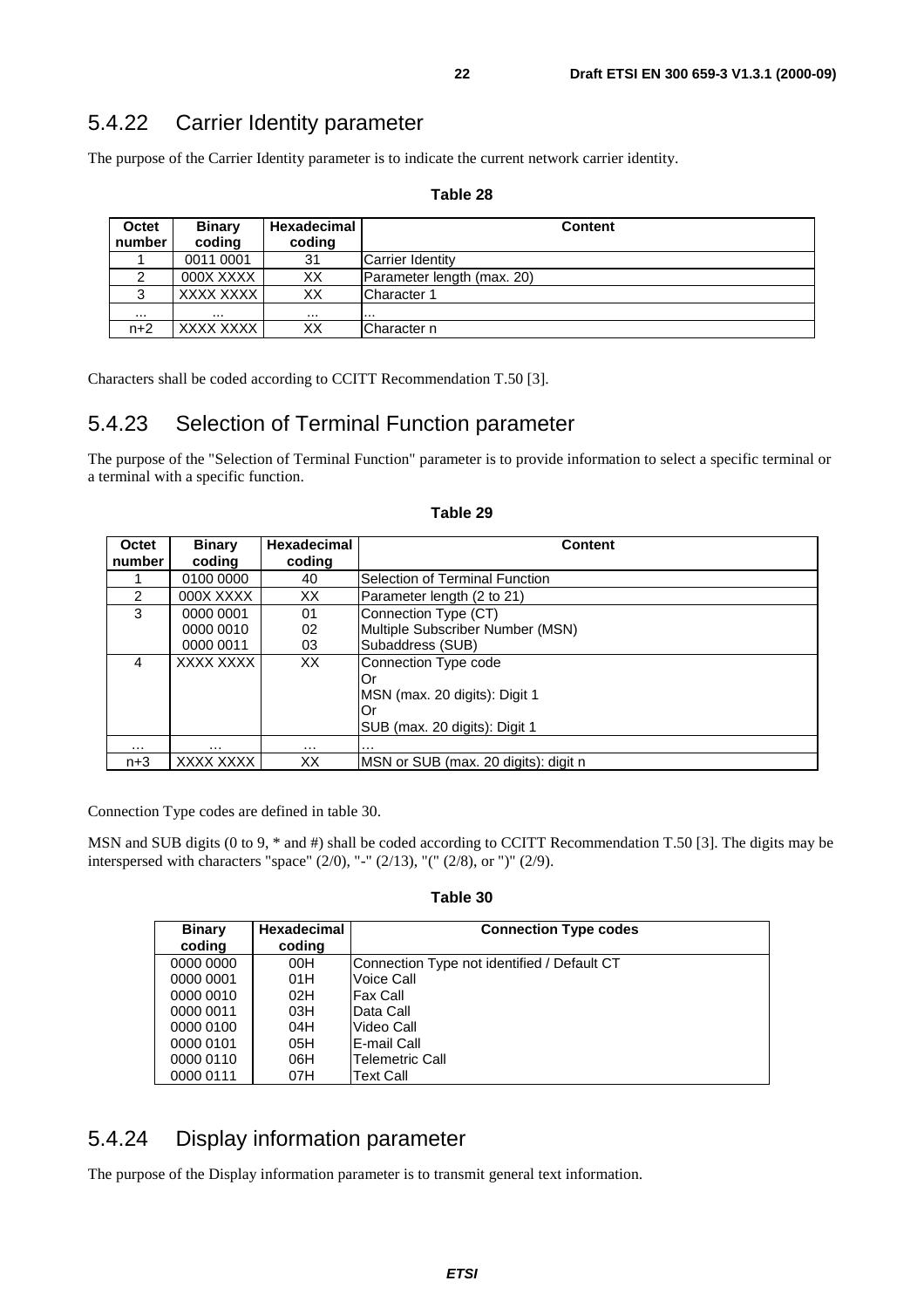| Octet          | <b>Binary</b> | <b>Hexadecimal</b> | <b>Content</b>                    |
|----------------|---------------|--------------------|-----------------------------------|
| number         | coding        | coding             |                                   |
| 1              | 0101 0000     | 50                 | Display information               |
| $\overline{2}$ | XXXX XXXX     | XX                 | Parameter length (max. 253)       |
| 3:             | X000 0000     | X0                 | Unknown or other                  |
| <b>bits</b>    | X000 0001     | X1                 | Positive acknowledgement          |
| 1 to $7$       | X000 0011     | X3                 | Negative acknowledgement          |
|                | X000 0100     | X4                 | Advertisement                     |
|                | X000 0101     | X5                 | Network Provider Information      |
|                | X000 0110     | X6                 | Remote User Provided information  |
|                | X111 0000     | X0                 |                                   |
|                | to            | to                 | reserved for network operator use |
|                | X111 1111     | ХF                 |                                   |
| 3:             | 0XXX XXXX     | XX                 | No stored information             |
| bit 8          | 1XXX XXXX     | XX.                | Stored information                |
| 4              | XXXX XXXX     | XX                 | Character 1                       |
| $\cdots$       |               |                    |                                   |
| $n+3$          | XXXX XXXX     | XX                 | Character n                       |

| abı<br>e |  |
|----------|--|
|----------|--|

The characters shall be coded according to CCITT Recommendation T.50 [3].

### 5.4.25 Service Information parameter

This parameter indicates the network status "active" or "not active" of the relevant service.

#### **Table 32**

| Octet  | <b>Binary</b> | <b>Hexadecimal</b> | <b>Contents</b>                   |
|--------|---------------|--------------------|-----------------------------------|
| number | coding        | coding             |                                   |
|        | 0101 0101     | 55                 | Service Information               |
| 2      | 0000 0001     | 01                 | Parameter length (1)              |
| 3      | 0000 0000     | 00                 | Service not active                |
|        | 0000 0001     | 01                 | Service active                    |
|        |               |                    |                                   |
|        | 1000 0000     | 80                 |                                   |
|        | to            | to                 | reserved for network operator use |
|        | 1111 1111     | FF                 |                                   |

#### 5.4.26 Extension for network operator use parameter

This parameter is used to qualify without ambiguity for the TE the private extension of the standard used by the network operator.

#### **Table 33**

| Octet  | <b>Binary</b>        | Hexadecimal | <b>Contents</b>                                                |
|--------|----------------------|-------------|----------------------------------------------------------------|
| number | coding               | coding      |                                                                |
|        | 1110 000             | E0.         | Extension for network operator use                             |
|        | 0000 1010            | 0A          | Parameter length (10)                                          |
| 3      | XXXX XXXX            | XX.         | <b>First digit of Country code</b>                             |
| 4      | XXXX XXXX            | XX.         | Second digit of Country code or space (20H) if no second digit |
| 5      | XXXX XXXX            | XX.         | Third digit of Country code or space (20H) if no third digit   |
| 6 to 9 | XXXX XXXX            | XX.         | Network Operator code                                          |
|        | 10 to 12   XXXX XXXX | XX          | Version (operator coding)                                      |

Parameter octets shall be coded according to CCITT Recommendation T.50 [3]. Unused octets of Network Operator code and Version code shall be coded as "space" (2/0).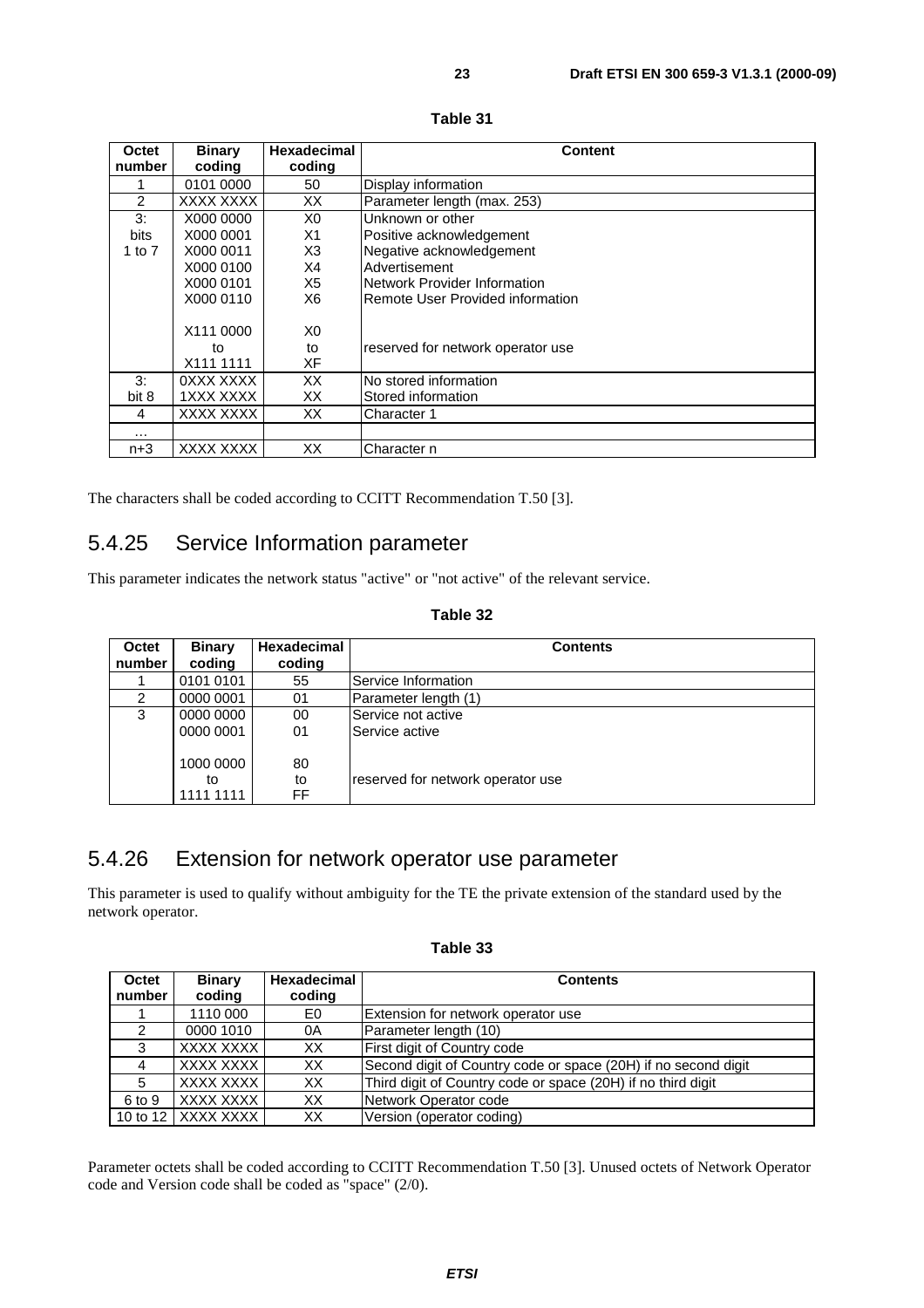The Country code shall be coded in accordance with CCITT Recommendation Q.11 [2].

The Network Operator code is defined by an agreement between the different network operators of each country.

The Version is defined by the network operator.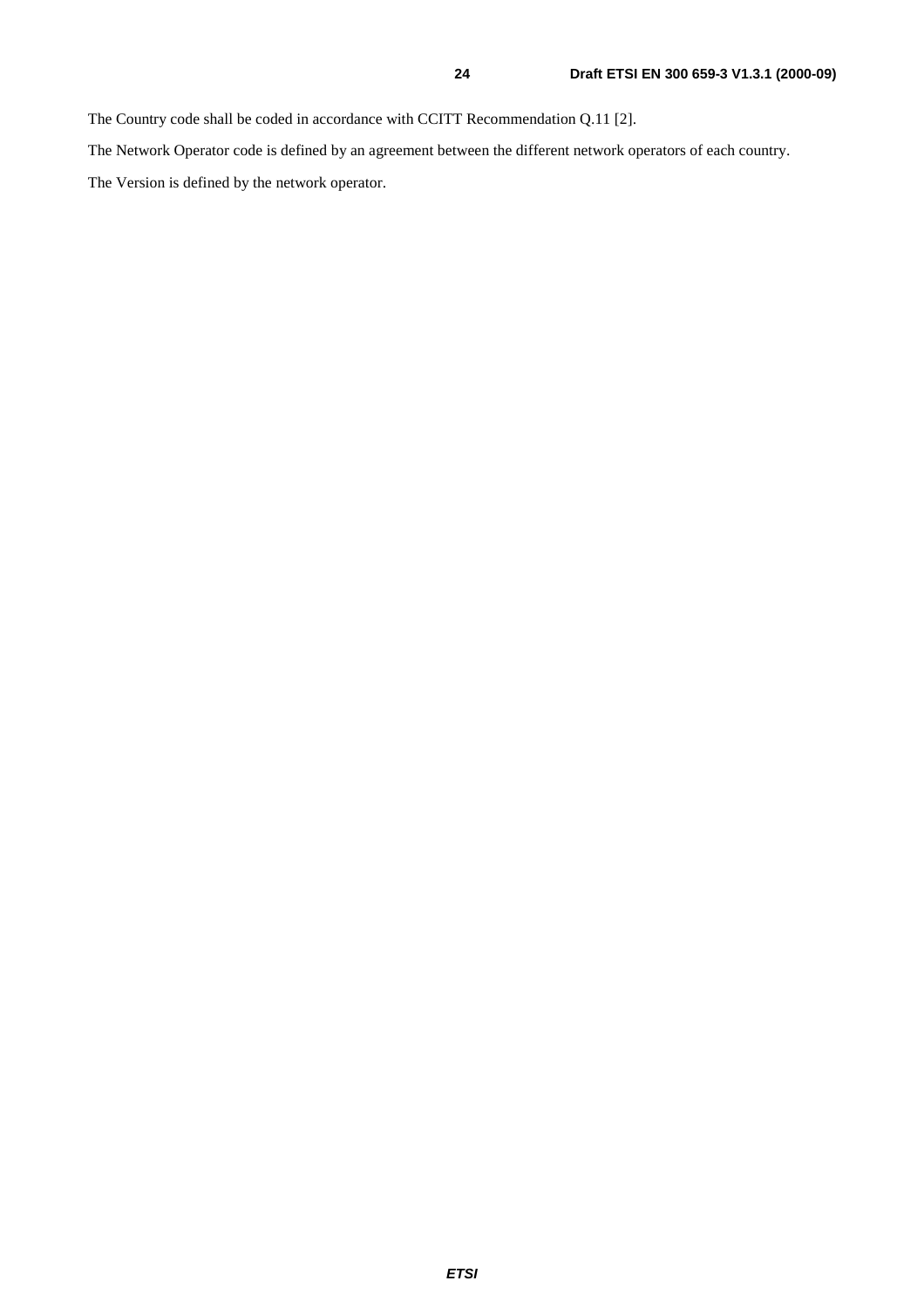## Annex A (normative): PSTN CLIP service parameter list

This annex describes how the protocol shall support the PSTN CLIP service as specified in ETS 300 648 [1]. As a service provider option, additional information can be provided to the served user by the optional parameters.

The LE shall use the Call Setup message in data transmission associated with ringing. The message shall contain the parameters as specified in table A.1.

| Table A.1 |  |
|-----------|--|
|-----------|--|

| <b>Parameter name</b>                                  | <b>Status</b> |
|--------------------------------------------------------|---------------|
| Date and Time                                          | Optional      |
| Calling Line Identity                                  |               |
| lOr                                                    | Mandatory     |
| Reason for absence of Calling Line Identity            |               |
| Called Line Identity                                   | Optional      |
| Calling Party Name                                     |               |
| lOr                                                    | Optional      |
| Reason for absence of Calling Party Name               |               |
| Complementary Calling Line Identity                    | Optional      |
| Call type                                              | Optional      |
| First Called Line Identity (in case of forwarded call) | Optional      |
| Type of Forwarded call (in case of forwarded call)     | Optional      |
| <b>Type of Calling User</b>                            | Optional      |
| Redirecting Number (in case of forwarded call)         | Optional      |
| Network Provider Identity                              | Optional      |
| Selection of Terminal Function                         | Optional      |
| Display Information                                    | Optional      |
| Extension for network operator use                     | Optional      |
| Network operator parameter                             | Optional      |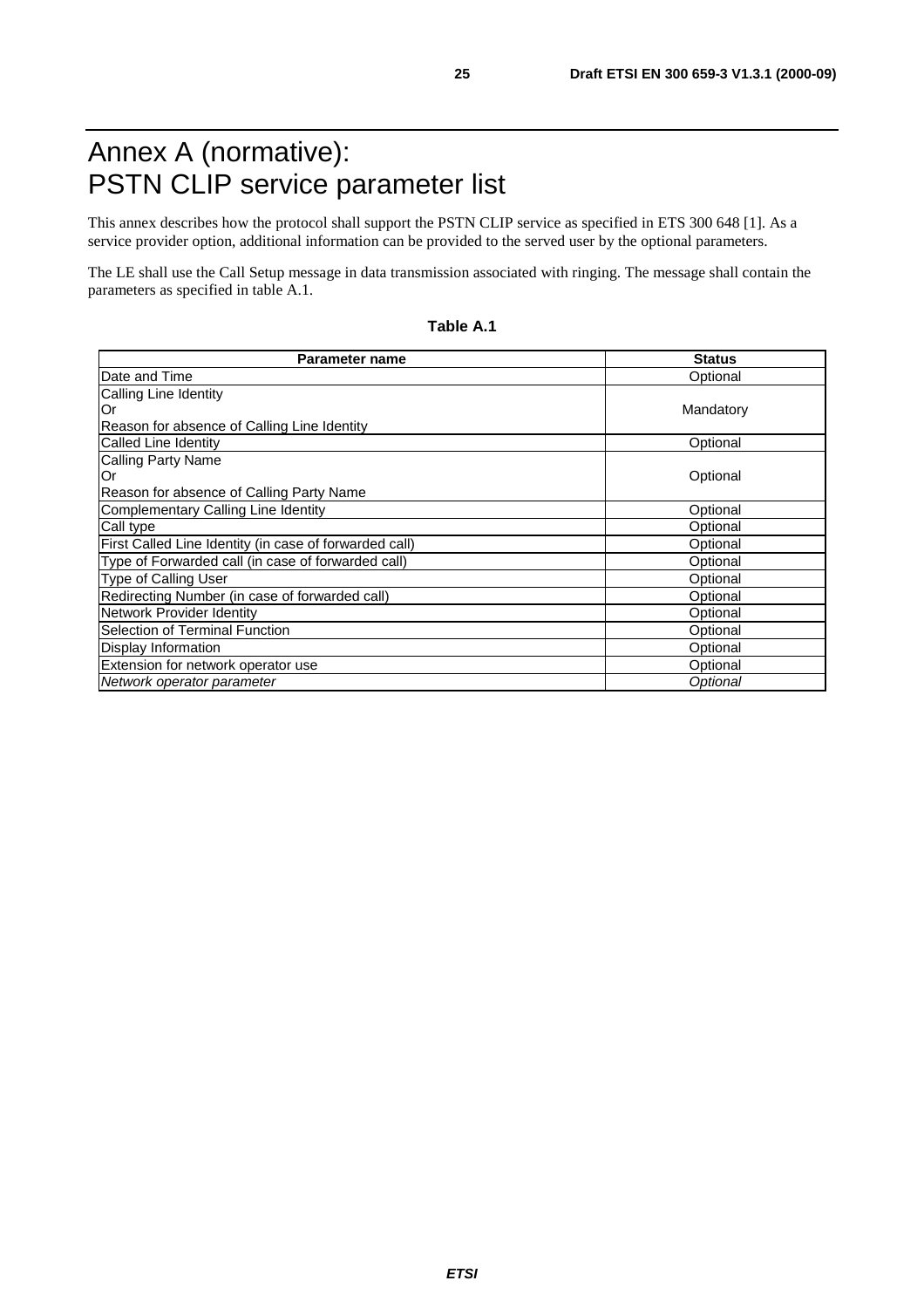## Annex B (normative): Parameter list per service

A short service description for the services in table B.1, can be found in TR 101 292 [4].

#### **USER PROCEDURE USER PROCEDURE MONITORING**<br>SERVICE CALL RETURN NOTIFICATION **CALL RETURN NOTIFICATION MSN, SUB, CT MSN, SUB,CT ALARM CALL MONITORING ALARM CALL** CCBS/CCNR **CCBS/CCNR CLIP/CLIR CNIP/CNIR MWI** (note ) **AOC-D,E** MWI (note) **SERVICE SMS DATA TRANSMISSION** ON-HOOK STATE A A A A A A A - A A A OFF-HOOK STATE A A A A - A A A A A A **MESSAGE TYPE** CALL SETUP MESSAGE A | A | - | - | A | - | A | A | A | - | A (80H) MESSAGE WAITING - | - | - | - | - | A | C | - | - | - | -INDICATOR (82H) ADVICE OF CHARGE - | - | A | - | - | - | C | - | - | - | -(86H) SHORT MESSAGE - | - | - | A | - | - | C | - | - | A | -SERVICE (89H) **PARAMETER TYPE** DATE AND TIME (01H) O O O O O O O O O O O CALLING LINE IDENTITY (02H) M/ C/ O/ O/ O/ O O/ C/ M/ - | - | C/<br>CALLED LINE IDENTITY (03H) OCO - O - O - C - | - | O CALLED LINE IDENTITY (03H) O C O - O - C - - - O REASON FOR ABSENCE OF CALLING LINE M/ C/ O/ O/ - O/ C/ M/ - - C/ IDENTITY (04H) 4FH Unavailable M/ C/ O/ O/ - O/ C/ M/ - - C/ 50H Private M/ C/ O/ O/ - O/ C/ M/ - - C/ CALLING PARTY NAME C/ | M/ | - | O/ | - | O/ | C/ | O/ | - | - | C/ (07H) REASON FOR ABSENCE OF CALLING PARTY C/ | M/ | - | O/ | - | O/ | C/ | O/ | - | - | C/ NAME (08H) 4FH Unavailable C/ M/ - O/ - O/ C/ O/ - - C/<br>50H Private C/ M/ - O/ - O/ C/ O/ - - C/ 50H Private C/ M/ - O/ - O/ C/ O/ - - C/ VISUAL INDICATOR (0BH) - - - - - M C - - - -  $\frac{1}{2}$  Indicator of  $\frac{1}{2}$   $\frac{1}{2}$   $\frac{1}{2}$   $\frac{1}{2}$   $\frac{1}{2}$   $\frac{1}{2}$   $\frac{1}{2}$   $\frac{1}{2}$   $\frac{1}{2}$   $\frac{1}{2}$   $\frac{1}{2}$   $\frac{1}{2}$   $\frac{1}{2}$   $\frac{1}{2}$   $\frac{1}{2}$   $\frac{1}{2}$   $\frac{1}{2}$   $\frac{1}{2}$   $\frac{1}{2}$   $\frac{1}{2}$ FFH  $\Box$  Indicator on  $\Box$  -  $\Box$  -  $\Box$  -  $\Box$  -  $\Box$  -  $\Box$  -  $\Box$  -  $\Box$  -  $\Box$  -  $\Box$  -  $\Box$  -  $\Box$  -  $\Box$  -  $\Box$  -  $\Box$  -  $\Box$  -  $\Box$  -  $\Box$  -  $\Box$  -  $\Box$  -  $\Box$  -  $\Box$  -  $\Box$  -  $\Box$  -  $\Box$  -  $\Box$  -  $\Box$  -  $\Box$  -  $\Box$ (0 ... 65535) - - - O - O C - - - - **MESSAGE** IDENTIFICATION (0DH) LAST MESSAGE CLI (0EH) - - - - - OC - - - - COMPLEMENTARY DATE AND TIME (OFH) - - - - O - - - - -COMPLEMENTARY CALLING LINE IDENTITY OCOO - OCO - - O (10H) CALLTYPE (11H) O O - - M - C M M - M 01H Normal (voice) call O/ O/ - - - - C/ - - - - 02H CCBS or CCNR - | - | - | - | M | - | C/ | - | - | - | -(ringback) 03H Calling name delivery - O/ - - - - C/ - - - - 04H Call Return  $\vert - \vert - \vert - \vert - \vert - \vert - \vert C / \vert M \vert - \vert - \vert - \vert - \vert$ 05H | Alarm call  $\vert - \vert - \vert - \vert - \vert - \vert - \vert - \vert C / \vert - \vert M \vert - \vert -$ 06H Download function O/ O/ - - - - C/ - - - -

#### **Table B.1**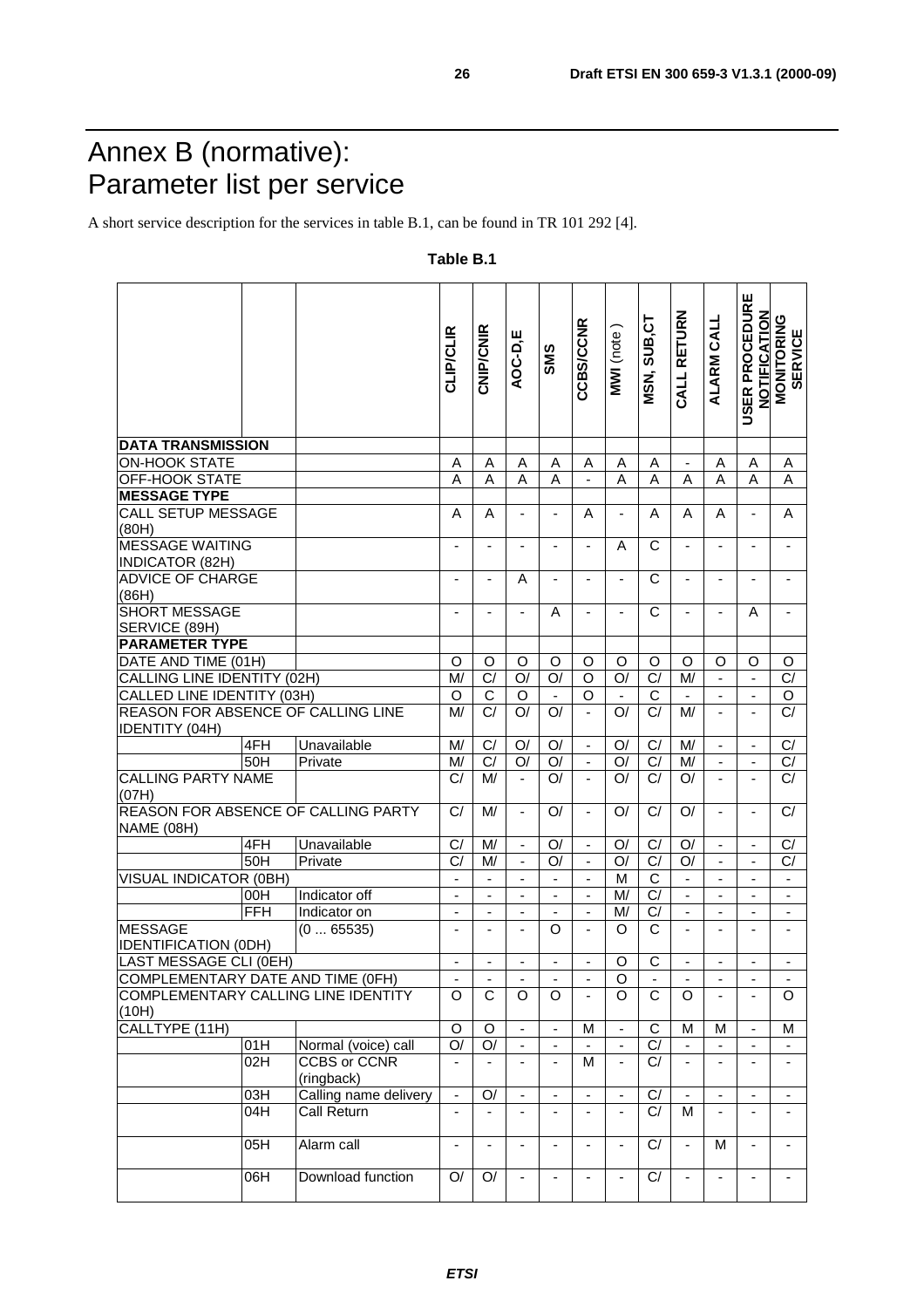|                                   |                       |                                            | <b>CLIP/CLIR</b>             | <b>CNIP/CNIR</b>   | AOC-D,E                  | <b>SMS</b>               | <b>CCBS/CCNR</b>             | MWI (note)               | MSN, SUB,CT             | CALL RETURN              | <b>ALARM CALL</b>        | USER PROCEDURE           | <b>NOTIFICATION<br/>MONITORING<br/>SERVICE</b> |
|-----------------------------------|-----------------------|--------------------------------------------|------------------------------|--------------------|--------------------------|--------------------------|------------------------------|--------------------------|-------------------------|--------------------------|--------------------------|--------------------------|------------------------------------------------|
|                                   | 07H                   | Reverse charging Call                      | O/                           | O/                 | $\overline{\phantom{0}}$ | ÷,                       | ä,                           | $\frac{1}{2}$            | C/                      | $\blacksquare$           |                          |                          | $\qquad \qquad \blacksquare$                   |
|                                   | 10H                   | External call (VPN)                        | O/                           | O/                 |                          | $\blacksquare$           |                              | $\overline{\phantom{a}}$ | $\overline{C}$          |                          | ÷,                       |                          |                                                |
|                                   | 11H                   | Internal call (VPN)                        | O/                           | O/                 | $\blacksquare$           | $\blacksquare$           | ÷,                           | ÷                        | C/                      | $\blacksquare$           | ٠                        |                          | $\overline{\phantom{a}}$                       |
|                                   | 50H                   | Monitoring call                            |                              |                    |                          |                          |                              |                          | $\overline{C}$          |                          |                          |                          | M/                                             |
|                                   | 81H                   | Message waiting                            |                              |                    |                          |                          |                              |                          | $\overline{C}$          |                          |                          |                          |                                                |
| FIRST CALLED LINE IDENTITY (12H)  |                       |                                            | O                            | $\overline{C}$     |                          | $\blacksquare$           | L,                           | $\overline{\phantom{0}}$ | $\overline{\text{c}}$   | O                        | ÷,                       |                          | O                                              |
| <b>NUMBER OF MESSAGES (13H)</b>   |                       |                                            | $\overline{\phantom{a}}$     | $\blacksquare$     |                          | $\blacksquare$           | $\qquad \qquad \blacksquare$ | O                        | $\overline{C}$          | $\blacksquare$           | -                        |                          |                                                |
|                                   | 00H                   | No messages                                | $\qquad \qquad \blacksquare$ | $\overline{a}$     |                          |                          | $\qquad \qquad \blacksquare$ | $\overline{O}$           | C/                      | $\overline{\phantom{m}}$ | Ĭ.                       |                          |                                                |
|                                   | 01H                   | One or unspecified<br>number of messages   | ä,                           | ä,                 | $\overline{\phantom{a}}$ | ÷,                       | $\frac{1}{2}$                | $\overline{O}$           | C/                      | $\blacksquare$           | ÷,                       |                          |                                                |
|                                   | $02H -$<br><b>FFH</b> | Number of messages                         | $\overline{\phantom{a}}$     | $\overline{a}$     |                          |                          | $\overline{\phantom{0}}$     | $\overline{O}$           | C/                      | $\overline{\phantom{a}}$ | ÷                        |                          |                                                |
| TYPE OF FORWARDED CALL (15H)      |                       |                                            | O                            | C                  | ÷,                       | $\blacksquare$           | ÷,                           | $\frac{1}{2}$            | $\overline{C}$          | O                        | $\blacksquare$           | O                        | $\circ$                                        |
|                                   | 00H                   | Unavailable or<br>unknown type             | $\overline{\rm O}$           | $\overline{C}$     |                          |                          | ä,                           | $\overline{\phantom{a}}$ | $\overline{C}$          | $\overline{O}$           | $\overline{a}$           | $\overline{O}$           | $\overline{O}$                                 |
|                                   | 01H                   | On busy                                    | $\overline{\rm O}$           | $\overline{C}$     |                          |                          |                              | -                        | C/                      | $\overline{O}$           | ÷,                       | O/                       | $\overline{O}$                                 |
|                                   | 02H                   | On no reply                                | $\overline{O}$               | C/                 | ÷                        | $\blacksquare$           | L,                           | $\overline{\phantom{0}}$ | C/                      | $\overline{O}$           | ÷,                       | O/                       | $\overline{O}$                                 |
|                                   | 03H                   | Unconditional                              | $\overline{O}$               | C/                 |                          |                          |                              |                          | C/                      | $\overline{O}$           | ÷,                       | O/                       | $\overline{O}$                                 |
|                                   | 04H                   | Deflected call after<br>alerting           | $\overline{O}$               | C/                 |                          |                          |                              |                          | C/                      | O/                       |                          | O/                       | $\overline{O}$                                 |
|                                   | 05H                   | Deflected call<br>immediate                | $\overline{O}$               | $\overline{C}$     |                          |                          | -                            | $\overline{\phantom{a}}$ | $\overline{C}$          | $\overline{O}$           |                          | $\overline{O}$           | $\overline{O}$                                 |
|                                   | $\overline{OBH}$      | On inability to reach<br>mobile subscriber | $\overline{O}$               | $\overline{C}$     | $\overline{\phantom{a}}$ | $\overline{\phantom{a}}$ | $\overline{\phantom{a}}$     | $\overline{\phantom{a}}$ | $\overline{C}$          | $\overline{O}$           | $\blacksquare$           | O/                       | $\overline{O}$                                 |
| <b>TYPE OF CALLING USER (16H)</b> |                       |                                            | $\overline{O}$               | $\overline{\circ}$ | $\blacksquare$           | O                        | ÷,                           | O                        | $\overline{\mathsf{C}}$ | $\overline{O}$           | $\blacksquare$           |                          | $\overline{O}$                                 |
|                                   | $\overline{OOH}$      | Origin unknown or<br>unavailable           | O/                           | O/                 | $\blacksquare$           | O/                       | $\blacksquare$               | O/                       | $\overline{C}$          | O/                       | $\overline{\phantom{a}}$ | $\blacksquare$           | O/                                             |
|                                   | 01H                   | Voice call                                 | O/                           | $\mathsf{O}/$      | $\blacksquare$           | O/                       | $\blacksquare$               | $\mathsf{O}/$            | $\overline{C}$          | $\mathsf{O}/$            | $\blacksquare$           |                          | O/                                             |
|                                   | 02H                   | <b>Text call</b>                           | O/                           | $\overline{O}$     | $\blacksquare$           | $\overline{Q}$           | $\blacksquare$               | O/                       | $\overline{C}$          | $\mathsf{O}/$            | $\blacksquare$           | $\overline{\phantom{a}}$ | O/                                             |
|                                   | 03H                   | VPN                                        | O/                           | $\mathsf{O}/$      | ÷.                       | $\mathsf{O}/$            | $\blacksquare$               | $\mathsf{O}/$            | $\overline{C}$          | $\mathsf{O}/$            | $\blacksquare$           |                          | O/                                             |
|                                   | 04H                   | Mobile phone                               | O/                           | $\mathsf{O}/$      | $\overline{\phantom{a}}$ | O/                       | $\blacksquare$               | $\mathsf{O}/$            | $\overline{C}$          | $\mathsf{O}/$            | $\overline{\phantom{a}}$ | $\overline{\phantom{a}}$ | O/                                             |
|                                   | 05H                   | Mobile phone + VPN                         | O/                           | $\mathsf{O}/$      | $\blacksquare$           | O/                       | $\blacksquare$               | $\mathsf{O}/$            | $\overline{C}$          | $\overline{O}$           | $\blacksquare$           |                          | O/                                             |
|                                   | 06H                   | Fax call                                   | O/                           | $\mathsf{O}/$      | $\blacksquare$           | $\overline{Q}$           | $\blacksquare$               | O/                       | $\overline{C}$          | $\mathsf{O}/$            | $\blacksquare$           | $\overline{\phantom{a}}$ | O/                                             |
|                                   | 07H                   | Video call                                 | O/                           | $\mathsf{O}/$      | ÷,                       | O/                       | ÷,                           | O/                       | $\overline{C}$          | $\mathsf{O}/$            | $\overline{\phantom{a}}$ |                          | O/                                             |
|                                   | 08H                   | E-mail call                                | $\mathsf{O}/$                | $\mathsf{O}/$      | $\blacksquare$           | $\mathsf{O}/$            | $\overline{\phantom{a}}$     | $\mathsf{O}/$            | $\overline{C}$          | O/                       | $\overline{\phantom{a}}$ | $\overline{\phantom{a}}$ | O/                                             |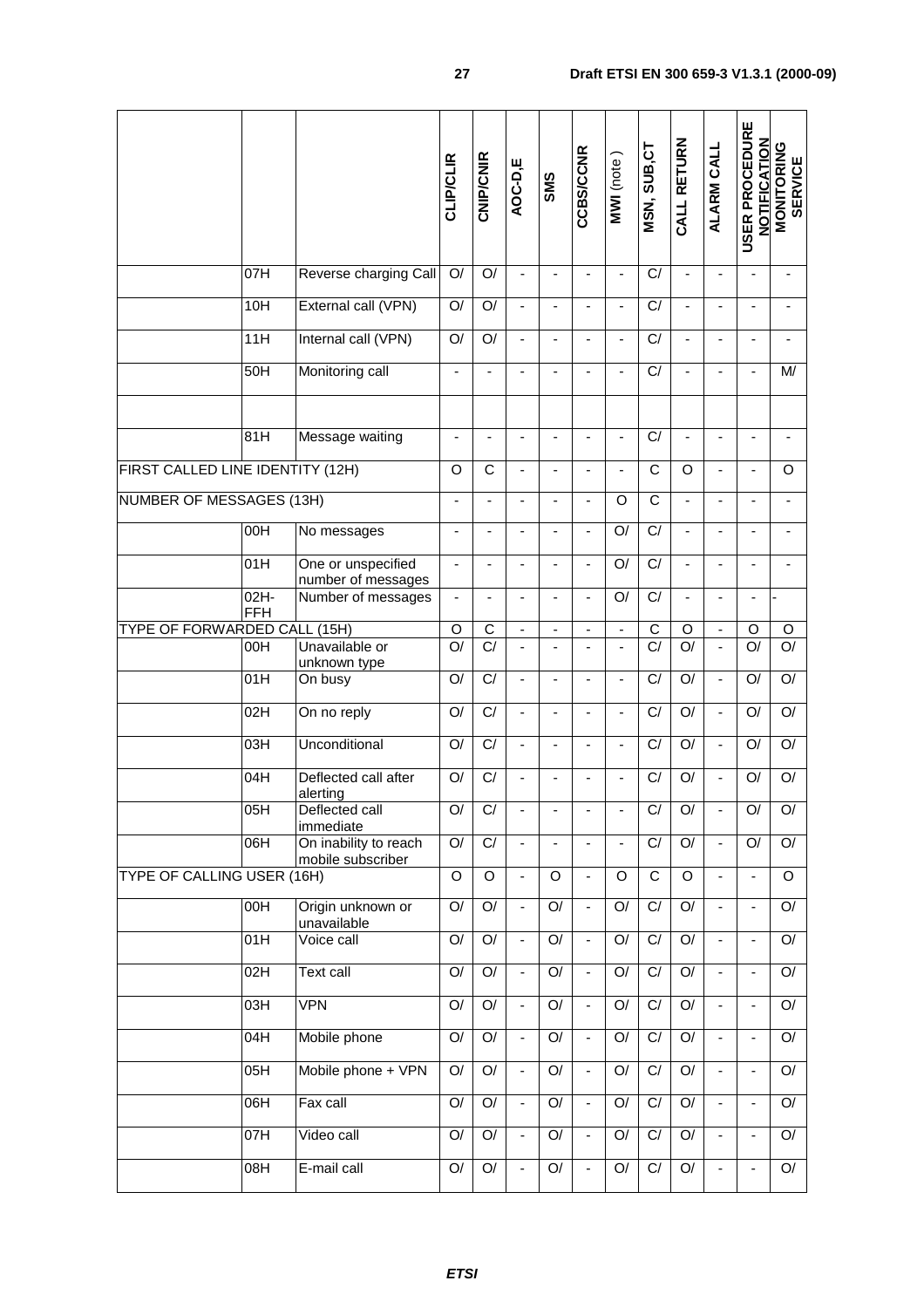|                                                    |                                 |                                     | <b>CLIP/CLIR</b>             | <b>CNIP/CNIR</b>             | AOC-D,E                  | SMS                      | <b>CCBS/CCNR</b>             | MWI (note)               | MSN, SUB, CT             | CALL RETURN              | <b>ALARM CALL</b>        | USER PROCEDURE<br>NOTIFICATION | <b>MONITORING</b><br>SERVICE |
|----------------------------------------------------|---------------------------------|-------------------------------------|------------------------------|------------------------------|--------------------------|--------------------------|------------------------------|--------------------------|--------------------------|--------------------------|--------------------------|--------------------------------|------------------------------|
|                                                    | 09H                             | Operator call                       | O/                           | O/                           | $\blacksquare$           | O/                       | $\overline{a}$               | O/                       | C/                       | O/                       | $\blacksquare$           | $\blacksquare$                 | O/                           |
|                                                    | 0AH                             | Ordinary calling<br>subscriber      | O/                           | O/                           | $\blacksquare$           | O/                       | $\overline{a}$               | O/                       | $\overline{C}$           | O/                       | $\blacksquare$           |                                | O/                           |
|                                                    | $\overline{OBH}$                | Calling subscriber<br>with priority | O/                           | O/                           | $\blacksquare$           | O/                       | $\overline{a}$               | O/                       | $\overline{C}$           | O/                       | $\blacksquare$           |                                | O/                           |
|                                                    | 0CH                             | Data call                           | O/                           | O/                           |                          | O/                       |                              | O/                       | C/                       | $\overline{O}$           |                          |                                | O/                           |
|                                                    | ODH                             | <b>Test call</b>                    | O/                           | $\overline{O}$               | $\blacksquare$           | O/                       | ä,                           | O/                       | $\overline{C}$           | O/                       | ÷,                       |                                | O/                           |
|                                                    | 0EH                             | <b>Telemetric call</b>              | O/                           | $\overline{O}$               | $\blacksquare$           | O/                       |                              | $\overline{O}$           | $\overline{C}$           | $\overline{O}$           |                          |                                | O/                           |
|                                                    | $\overline{OFH}$                | Pay phone                           | O/                           | O/                           | $\blacksquare$           | O/                       | ä,                           | $\overline{O}$           | $\overline{C}$           | O/                       | ä,                       |                                | O/                           |
|                                                    | <b>REDIRECTING NUMBER (1AH)</b> |                                     |                              | $\overline{\text{c}}$        |                          |                          |                              |                          | $\overline{\text{c}}$    | $\overline{O}$           |                          |                                | O                            |
| CHARGE (20H)                                       |                                 |                                     | $\qquad \qquad \blacksquare$ | $\frac{1}{2}$                | M                        | $\overline{\phantom{a}}$ | $\qquad \qquad \blacksquare$ | $\overline{\phantom{a}}$ | $\mathsf C$              | $\overline{\phantom{a}}$ | $\overline{\phantom{a}}$ |                                | $\overline{\phantom{a}}$     |
| <b>ADDITIONAL CHARGE (21H)</b>                     |                                 |                                     | $\blacksquare$               | $\overline{\phantom{a}}$     | $\overline{O}$           | $\overline{\phantom{a}}$ | $\overline{\phantom{0}}$     | $\overline{\phantom{a}}$ | $\overline{C}$           | $\blacksquare$           | $\overline{\phantom{a}}$ |                                |                              |
| <b>DURATION OF THE CALL (23H)</b>                  |                                 |                                     |                              | $\overline{a}$               | O                        | ÷,                       |                              |                          | $\overline{C}$           |                          | ÷,                       |                                |                              |
| NETWORK PROVIDER IDENTITY (30H)                    |                                 |                                     | $\circ$                      | O                            | O                        | O                        | O                            | $\circ$                  | O                        | O                        | O                        | O                              | O                            |
| <b>CARRIER IDENTITY (31H)</b>                      |                                 |                                     | $\overline{\phantom{a}}$     | $\frac{1}{2}$                | O                        | ä,                       | O                            | $\blacksquare$           | $\overline{\phantom{a}}$ | $\overline{\phantom{a}}$ | $\overline{\phantom{a}}$ | ٠                              | $\overline{\phantom{a}}$     |
|                                                    |                                 | SELECTION OF TERMINAL FUNCTION(40H) | $\overline{C}$               | $\overline{C}$               | $\overline{C}$           | $\overline{C}$           | $\overline{C}$               | $\overline{C}$           | М                        | $\overline{\mathsf{C}}$  | $\overline{\text{c}}$    | $\overline{C}$                 | $\overline{C}$               |
|                                                    | 01H                             | Connection type                     | C/                           | C/                           | $\overline{C}$           | C/                       | $\frac{1}{2}$                | $\blacksquare$           | M/                       | C/                       | $\overline{\phantom{a}}$ |                                | C/                           |
|                                                    | 02H                             | <b>MSN</b>                          | C/                           | $\overline{C}$               | $\overline{C}$           | C/                       | C                            | C                        | M/                       | C/                       | C                        | C                              | C/                           |
|                                                    | 03H                             | <b>SUB</b>                          | C/                           | C/                           | $\blacksquare$           | C/                       |                              | $\blacksquare$           | M/                       | C/                       | $\overline{\phantom{a}}$ |                                | C/                           |
| <b>DISPLAY INFORMATION (50H)</b>                   |                                 |                                     | O                            | O                            | O                        | м                        | O                            | $\circ$                  | O                        | O                        | O                        | O                              | O                            |
| <b>SERVICE INFORMATION (55H)</b>                   |                                 |                                     | $\blacksquare$               | $\blacksquare$               | $\blacksquare$           | O                        | $\blacksquare$               | $\overline{\phantom{a}}$ | $\blacksquare$           |                          | $\blacksquare$           | M                              | O                            |
|                                                    | 00H                             | Service not active                  | $\overline{\phantom{a}}$     | $\qquad \qquad \blacksquare$ | $\overline{\phantom{a}}$ | O/                       | $\overline{\phantom{a}}$     | $\overline{\phantom{a}}$ | $\overline{\phantom{a}}$ |                          | $\overline{\phantom{a}}$ | M/                             | O/                           |
|                                                    | 01H                             | Service active                      | $\overline{\phantom{a}}$     | -                            |                          | O/                       |                              |                          | $\overline{\phantom{a}}$ | $\overline{\phantom{a}}$ | $\overline{\phantom{a}}$ | M/                             | O/                           |
| <b>EXTENSION FOR NETWORK OPERATOR USE</b><br>(E0H) |                                 |                                     | O                            | O                            | O                        | O                        | O                            | O                        | O                        | O                        | O                        | O                              | O                            |

#### **REMARKS**

- A: Applicable
- C: When different compatible services are invoked at the same time, their relevant information should be transmitted in a unique message.
- M: Mandatory
- -: Not applicable
- O: Optional
- /: Either of one or more options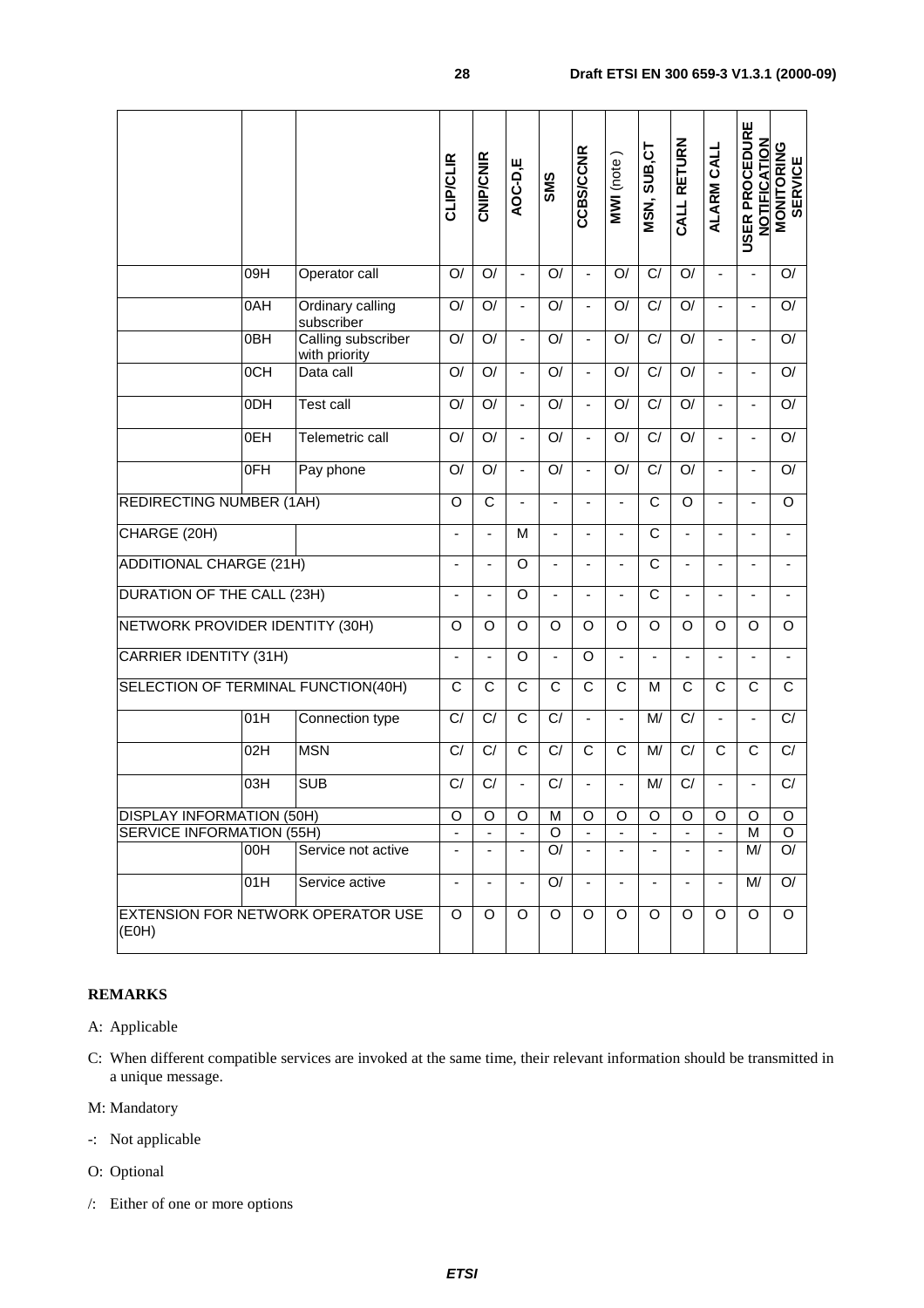NOTE: The LE should use the Message Waiting Indicator message type in data transmission not associated with ringing.

The same information can be transmitted to the TE using the Call Setup message in data transmission associated with ringing. In this context, the mandatory parameter is "Call Type" (parameter type: 11H) coded as "Message waiting call" (81H).

This message (Call Setup) can be completed by optional parameters.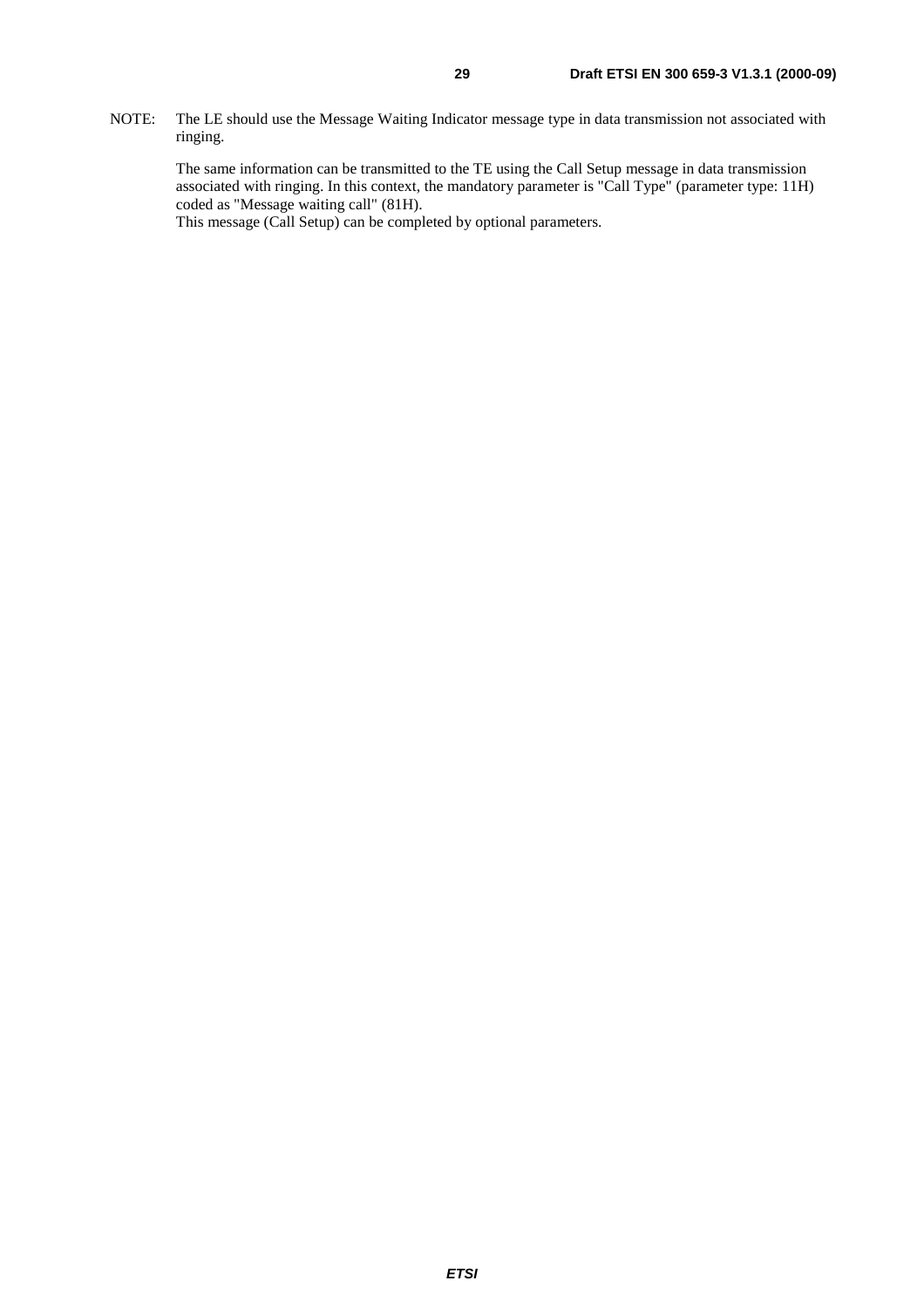## Annex C (informative): International reference alphabet - 7-bit basic code table

|                  |                  |                  |                  | $\mathbf{b}_7$                   | $\boldsymbol{0}$ | $\boldsymbol{0}$ | $\boldsymbol{0}$     | $\boldsymbol{0}$         | $\,1\,$          | $\mathbf 1$      | $\,1\,$            | $\,1\,$                   |
|------------------|------------------|------------------|------------------|----------------------------------|------------------|------------------|----------------------|--------------------------|------------------|------------------|--------------------|---------------------------|
|                  |                  |                  |                  | $b6$                             | $\boldsymbol{0}$ | $\boldsymbol{0}$ | $\,1$                | $\,1\,$                  | $\boldsymbol{0}$ | $\boldsymbol{0}$ | $\,1$              | $\,1\,$                   |
|                  |                  |                  |                  | $b5$                             | $\boldsymbol{0}$ | $\,1$            | $\boldsymbol{0}$     | $\mathbf 1$              | $\boldsymbol{0}$ | $\,1$            | $\boldsymbol{0}$   | $\mathbf{1}$              |
| $\mathbf{b}_4$   | $b3$             | $\mathbf{b}_2$   | $\mathbf{b}_1$   |                                  | $\boldsymbol{0}$ | $\mathbf{1}$     | $\overline{2}$       | 3                        | $\overline{4}$   | 5                | 6                  | 7                         |
| $\boldsymbol{0}$ | $\boldsymbol{0}$ | $\boldsymbol{0}$ | $\boldsymbol{0}$ | $\boldsymbol{0}$                 |                  |                  | SP                   | $\boldsymbol{0}$         | $\circled{3}$    | $\mathbf P$      | $\circledast$      | $\mathbf{p}$              |
| $\boldsymbol{0}$ | $\boldsymbol{0}$ | $\boldsymbol{0}$ | $\mathbf{1}$     | $\mathbf{1}$                     |                  |                  | i                    | $\mathbf{1}$             | $\mathbf{A}$     | Q                | $\mathbf a$        | $\boldsymbol{q}$          |
| $\boldsymbol{0}$ | $\boldsymbol{0}$ | $\,1$            | $\boldsymbol{0}$ | $\overline{2}$                   |                  |                  | $^{\prime}$          | $\overline{2}$           | B                | R                | $\mathbf b$        | $\mathbf r$               |
| $\boldsymbol{0}$ | $\boldsymbol{0}$ | $\,1$            | $\mathbf{1}$     | 3                                |                  |                  | #<br>$\mathbf{f}$    | 3                        | $\mathsf{C}$     | S                | $\mathbf C$        | ${\bf S}$                 |
| $\boldsymbol{0}$ | $\,1$            | $\boldsymbol{0}$ | $\boldsymbol{0}$ | $\overline{\mathcal{A}}$         |                  |                  | $\overline{A}$<br>\$ | $\overline{4}$           | D                | T                | d                  | $\mathbf t$               |
| $\boldsymbol{0}$ | $\,1$            | $\boldsymbol{0}$ | $\mathbf{1}$     | 5                                |                  |                  | $\%$                 | 5                        | E                | U                | e                  | $\mathbf u$               |
| $\boldsymbol{0}$ | $\,1$            | $\,1$            | $\boldsymbol{0}$ | $\boldsymbol{6}$                 |                  |                  | $\&$                 | 6                        | $\mathbf F$      | $\rm V$          | $\boldsymbol{f}$   | $\mathbf V$               |
| $\boldsymbol{0}$ | $\,1$            | $\,1$            | $\mathbf{1}$     | $\boldsymbol{7}$                 |                  |                  | $\pmb{\mathsf{I}}$   | 7                        | G                | $\rm W$          | g                  | W                         |
| $\,1$            | $\boldsymbol{0}$ | $\boldsymbol{0}$ | $\boldsymbol{0}$ | $8\,$                            |                  |                  | $\big($              | 8                        | H                | X                | $\boldsymbol{h}$   | $\boldsymbol{\mathrm{X}}$ |
| $\,1$            | $\boldsymbol{0}$ | $\boldsymbol{0}$ | $\mathbf{1}$     | 9                                |                  |                  | $\mathcal{E}$        | 9                        | I                | Y                | $\mathbf{i}$       | y                         |
| $\,1\,$          | $\boldsymbol{0}$ | $\,1$            | $\boldsymbol{0}$ | $\mathbf{1}$<br>$\boldsymbol{0}$ |                  |                  | $\ast$               | $\ddot{\cdot}$           | ${\bf J}$        | Z                | $\dot{\mathbf{j}}$ | Z                         |
| $\,1$            | $\boldsymbol{0}$ | $\,1$            | $\mathbf{1}$     | $\mathbf{1}$<br>$\mathbf{1}$     |                  |                  | $\! + \!$            | $\frac{1}{2}$            | K                | $\circledZ$      | $\mathbf k$        | $\circled{2}$             |
| $\,1$            | $\mathbf 1$      | $\boldsymbol{0}$ | $\boldsymbol{0}$ | $\mathbf{1}$<br>$\overline{2}$   |                  |                  | ,                    | $<\,$                    | L                | $\circled{2}$    | $\mathbf{l}$       | $\circled{2}$             |
| $\,1$            | $\,1$            | $\boldsymbol{0}$ | $\,1$            | $\mathbf{1}$<br>3                |                  |                  |                      |                          | M                | $\circled{2}$    | ${\bf m}$          | $\circled{2}$             |
| $\,1$            | $\,1$            | $\mathbf{1}$     | $\boldsymbol{0}$ | $\mathbf{1}$<br>$\overline{4}$   |                  |                  |                      | >                        | N                | $\circled{2}$    | $\mathbf n$        | $\circled{2}$             |
| $\,1$            | $\,1$            | $\,1$            | $\,1$            | $\mathbf 1$<br>5                 |                  |                  | $\overline{1}$       | $\overline{\mathcal{L}}$ | $\overline{O}$   |                  | $\mathbf 0$        | $\rm{DEL}$                |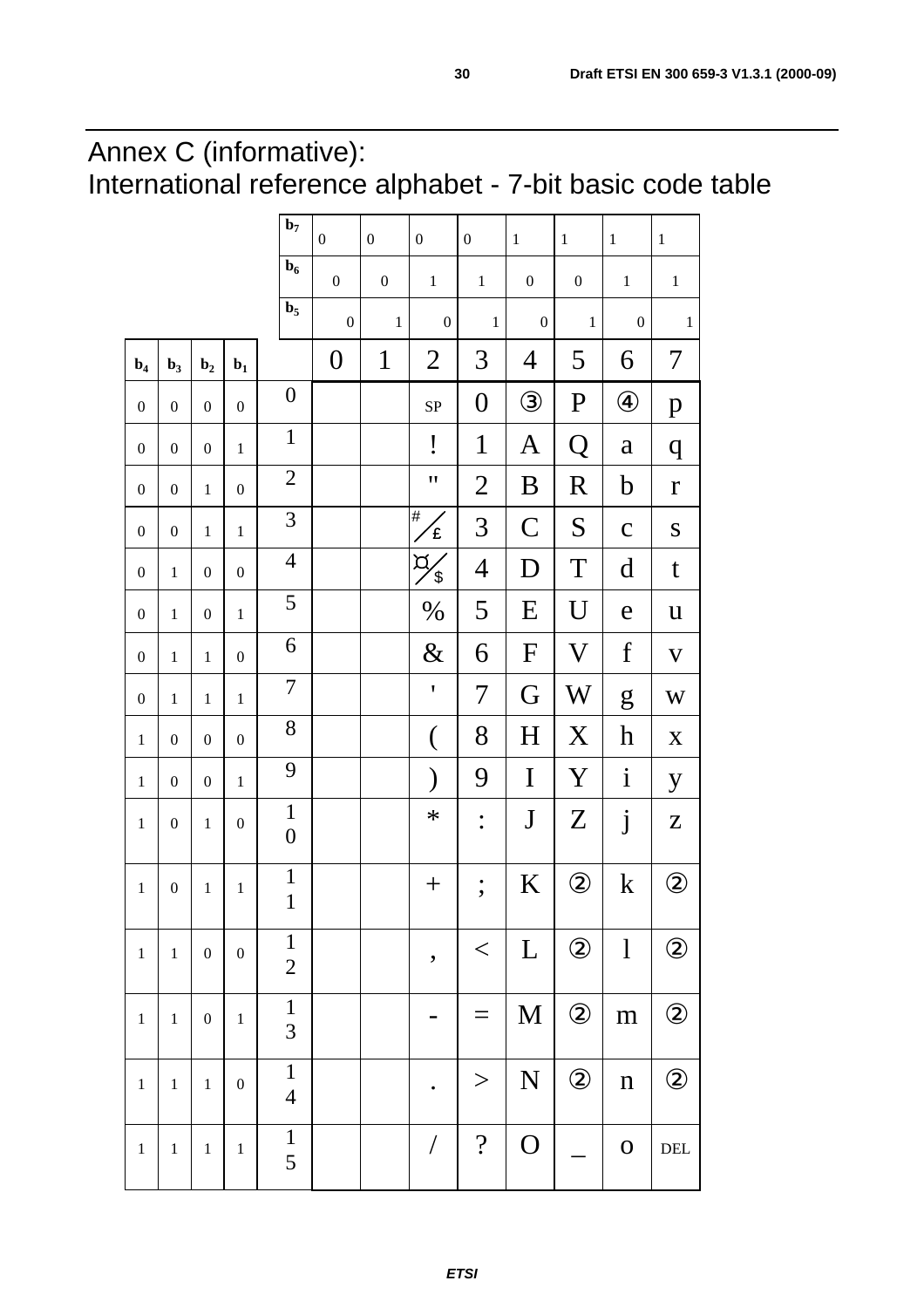- ②: These codes can be used for national characters.
- ③: This code should be used for "@" within an email-address.
- $\circledast$  : This code should be used for the Euro-Sign "E".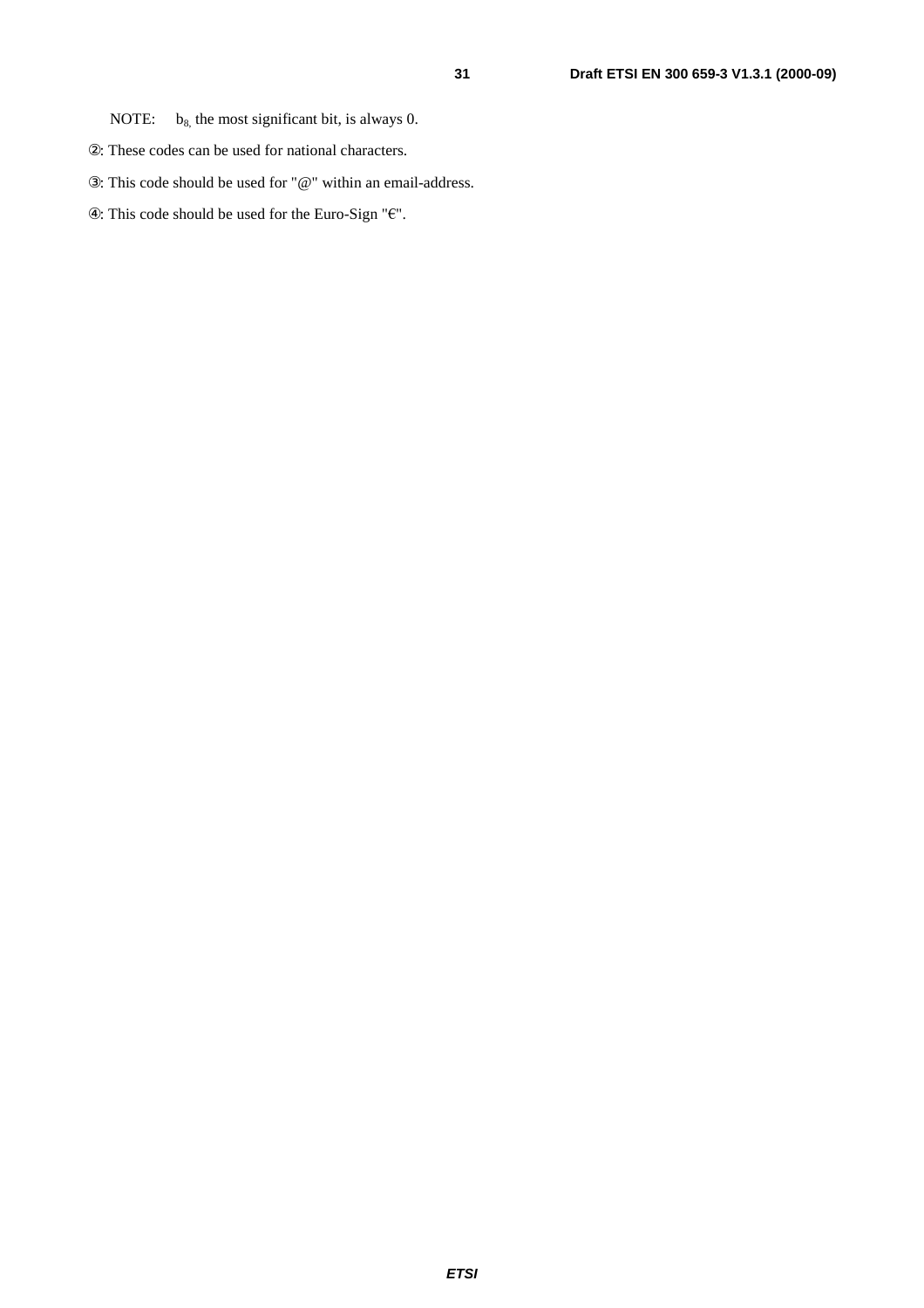## Annex D (informative): Examples for charge parameter use

## D.1 Example: Currency amount (23,45 FRF)

| Octet          | <b>Binary</b> | <b>Hexadeci</b> | <b>Content</b>                               |  |  |  |  |  |
|----------------|---------------|-----------------|----------------------------------------------|--|--|--|--|--|
| number         | coding        | mal             |                                              |  |  |  |  |  |
|                |               | coding          |                                              |  |  |  |  |  |
| 1              | 0010 0000     | 20H             | Charge                                       |  |  |  |  |  |
| $\overline{2}$ | 0000 1110     | 0EH             | Parameter length (14)                        |  |  |  |  |  |
| 3              | 0100 0110     | 46H             | Currency: Character 1 "F"                    |  |  |  |  |  |
| $\overline{4}$ | 0101 0010     | 52H             | Currency: Character 2 "R"                    |  |  |  |  |  |
| 5              | 0100 0110     | 46H             | Currency: Character 3 "F"                    |  |  |  |  |  |
| 6              | XXX0 0000     | 00H             | bit $1 = 0$ : Normal charging                |  |  |  |  |  |
|                |               |                 | bit $2 = 0$ : Total (AOC-E)                  |  |  |  |  |  |
|                |               |                 | bit $3 = 0$ : Normal charging                |  |  |  |  |  |
|                |               |                 | bit $4 = 0$ : Charging information available |  |  |  |  |  |
|                |               |                 | bit $5 = 0$ : Currency amount                |  |  |  |  |  |
|                |               |                 | bits 6 and $7 = 00$ : Current Call charge    |  |  |  |  |  |
| $\overline{7}$ | 0011 0000     | 30H             | Cost: Digit 1 "0" (most significant digit)   |  |  |  |  |  |
| 8              | 0011 0000     | 30H             | Cost: Digit 2 "0"                            |  |  |  |  |  |
| 9              | 0011 0000     | 30H             | Cost: Digit 3 "0"                            |  |  |  |  |  |
| 10             | 0011 0000     | 30H             | Cost: Digit 4 "0"                            |  |  |  |  |  |
| 11             | 0011 0000     | 30H             | Cost: Digit 5 "0"                            |  |  |  |  |  |
| 12             | 0011 0010     | 32H             | Cost: Digit 6 "2"                            |  |  |  |  |  |
| 13             | 0011 0011     | 33H             | Cost: Digit 7 "3"                            |  |  |  |  |  |
| 14             | 0010 1100     | 2CH             | Cost: Digit 8","                             |  |  |  |  |  |
| 15             | 0011 0100     | 34H             | Cost: Digit 9 "4"                            |  |  |  |  |  |
| 16             | 0011 0101     | 35H             | Cost: Digit 10 "5" (least significant digit) |  |  |  |  |  |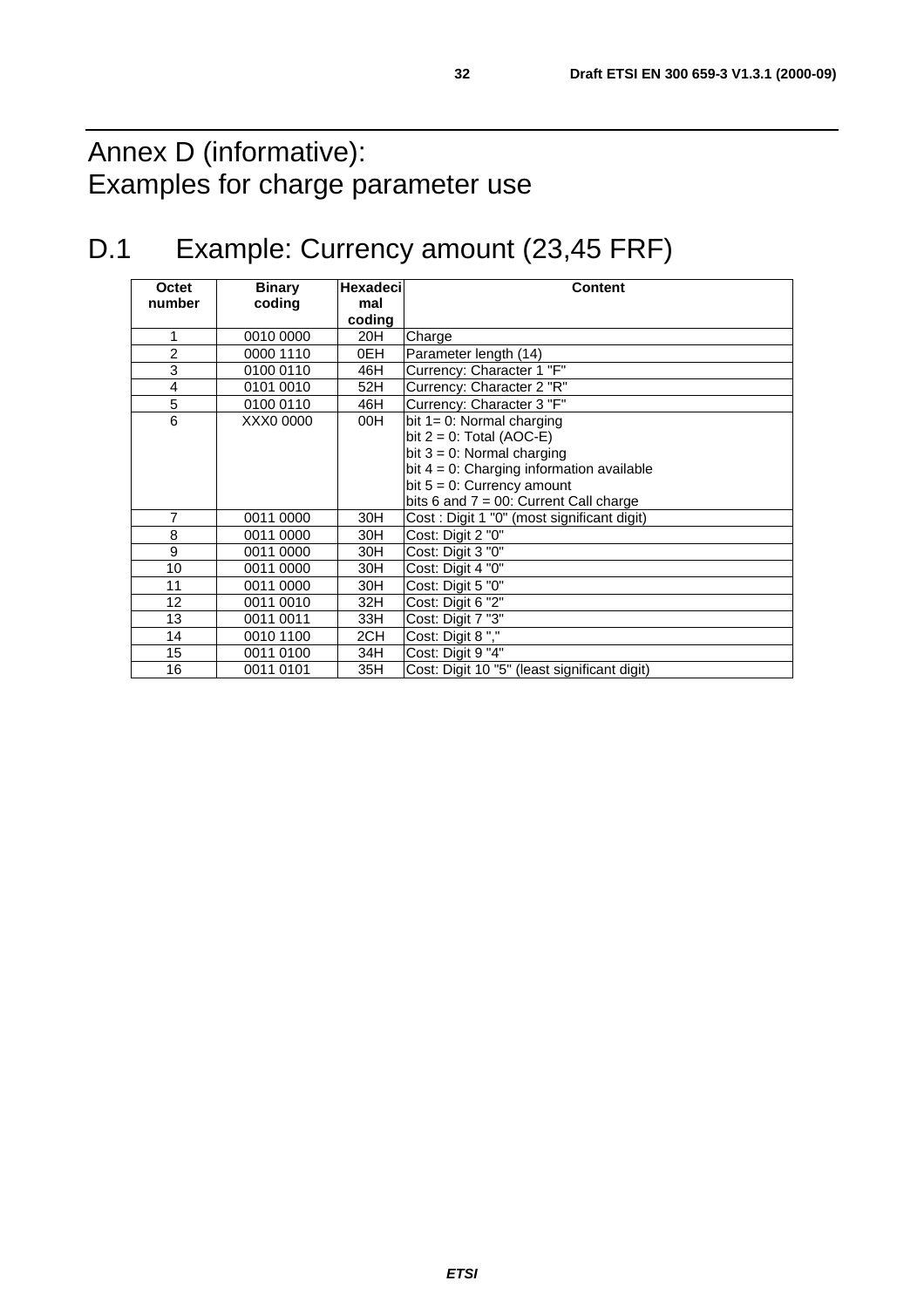| Octet          | <b>Binary</b> | <b>Hexadeci</b> | <b>Content</b>                                                   |  |  |  |  |  |
|----------------|---------------|-----------------|------------------------------------------------------------------|--|--|--|--|--|
| number         | coding        | mal             |                                                                  |  |  |  |  |  |
|                |               | coding          |                                                                  |  |  |  |  |  |
| 1              | 0010 0000     | 20H             | Charge                                                           |  |  |  |  |  |
| $\overline{2}$ | 0000 1110     | 0EH             | Parameter length (14)                                            |  |  |  |  |  |
| 3              | 0010 1101     | 2DH             | Currency: Character 1 "-"                                        |  |  |  |  |  |
| 4              | 0010 1101     | 2DH             | Currency: Character 2 "-"                                        |  |  |  |  |  |
| 5              | 0010 1101     | 2DH             | Currency: Character 3 "-"                                        |  |  |  |  |  |
| 6              | XXX1 0000     | 10H             | bit $1 = 0$ : Normal charging                                    |  |  |  |  |  |
|                |               |                 | bit $2 = 0$ : Total (AOC-E)                                      |  |  |  |  |  |
|                |               |                 | bit $3 = 0$ : Normal charging                                    |  |  |  |  |  |
|                |               |                 | bit $4 = 0$ : Charging information available                     |  |  |  |  |  |
|                |               |                 | bit $5 = 1$ : Charged units or, charged units and price per unit |  |  |  |  |  |
|                |               |                 | bits 6 and $7 = 00$ : Current Call charge                        |  |  |  |  |  |
| $\overline{7}$ | 0011 0000     | 30H             | Units: Digit 1 "0" (most significant digit)                      |  |  |  |  |  |
| 8              | 0011 0000     | 30H             | Units: Digit 2 "0"                                               |  |  |  |  |  |
| 9              | 0011 0000     | 30H             | Units: Digit 3 "0"                                               |  |  |  |  |  |
| 10             | 0011 0000     | 30H             | Units: Digit 4 "2"                                               |  |  |  |  |  |
| 11             | 0011 0010     | 32H             | Units: Digit 5 "3" (least significant digit)                     |  |  |  |  |  |
| 12             | 0010 1101     | 2DH             | Price per units: Character 1 "-"                                 |  |  |  |  |  |
| 13             | 0010 1101     | 2DH             | Price per units: Character 2 "-"                                 |  |  |  |  |  |
| 14             | 0010 1101     | 2DH             | Price per units: Character 3 "-"                                 |  |  |  |  |  |
| 15             | 0010 1101     | 2DH             | Price per units: Character 4 "-"                                 |  |  |  |  |  |
| 16             | 0010 1101     | 2DH             | Price per units: Character 5 "-"                                 |  |  |  |  |  |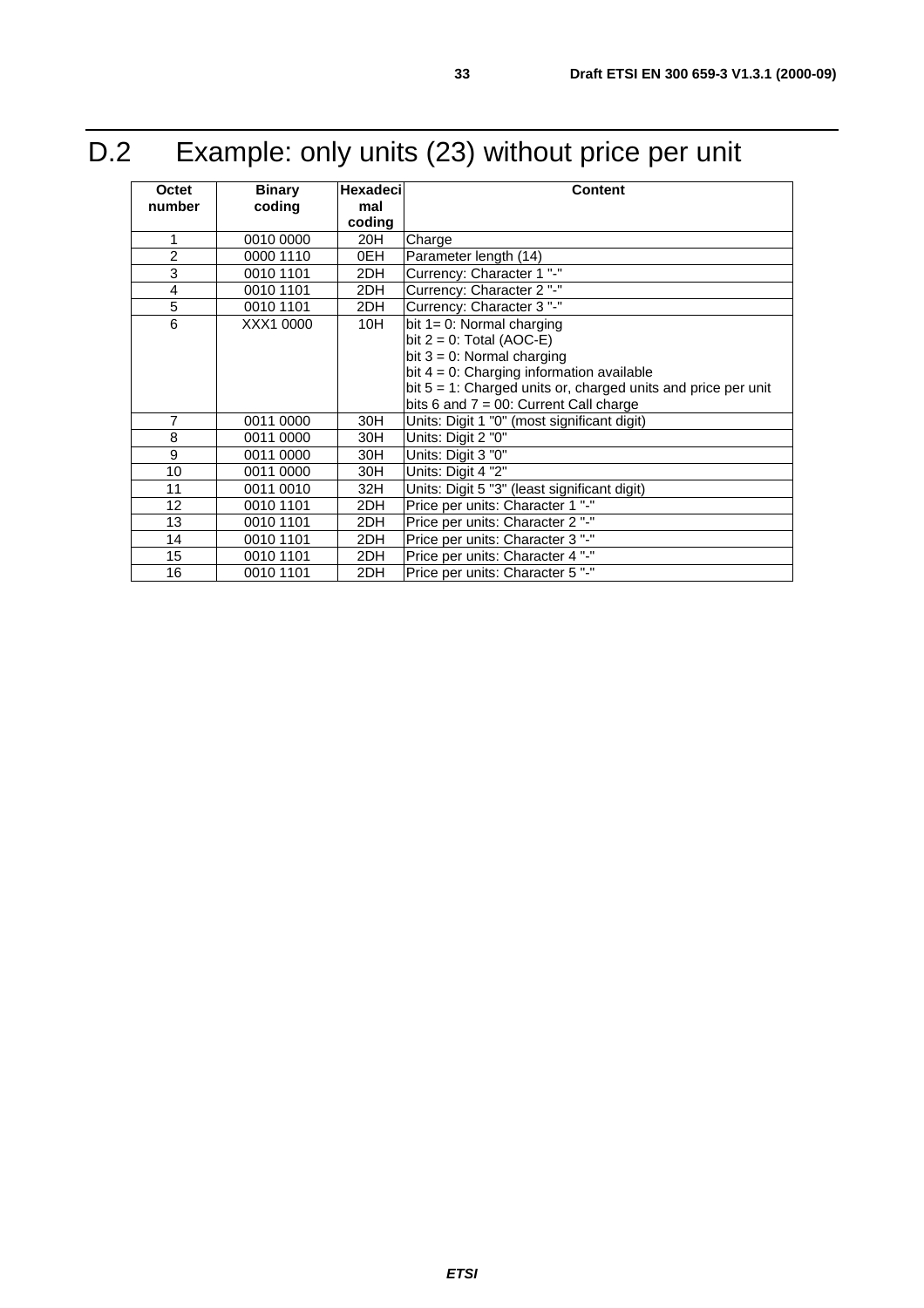## D.3 Example: units (78) with price per unit (0,12 DEM)

| <b>Octet</b>   | <b>Binary</b> | <b>Hexadeci</b> | <b>Content</b>                                                   |  |  |  |  |  |
|----------------|---------------|-----------------|------------------------------------------------------------------|--|--|--|--|--|
| number         | coding        | mal             |                                                                  |  |  |  |  |  |
|                |               | coding          |                                                                  |  |  |  |  |  |
| 1              | 0010 0000     | 20H             | Charge                                                           |  |  |  |  |  |
| $\overline{2}$ | 0000 1110     | 0EH             | Parameter length (14)                                            |  |  |  |  |  |
| 3              | 0100 0100     | 44H             | Currency: Character 1 "D"                                        |  |  |  |  |  |
| $\overline{4}$ | 0100 0101     | 45H             | Currency: Character 2 "E"                                        |  |  |  |  |  |
| 5              | 0100 1101     | 4DH             | Currency: Character 3 "M"                                        |  |  |  |  |  |
| 6              | XXX1 0000     | 10H             | bit $1 = 0$ : Normal charging                                    |  |  |  |  |  |
|                |               |                 | bit $2 = 0$ : Total (AOC-E)                                      |  |  |  |  |  |
|                |               |                 | bit $3 = 0$ : Normal charging                                    |  |  |  |  |  |
|                |               |                 | bit $4 = 0$ : Charging information available                     |  |  |  |  |  |
|                |               |                 | bit $5 = 1$ : Charged units or, charged units and price per unit |  |  |  |  |  |
|                |               |                 | bits 6 and $7 = 00$ : Current Call charge                        |  |  |  |  |  |
| $\overline{7}$ | 0011 0000     | 30H             | Units: Digit 1 "0" (most significant digit)                      |  |  |  |  |  |
| 8              | 0011 0000     | 30H             | Units: Digit 2 "0"                                               |  |  |  |  |  |
| 9              | 0011 0000     | 30H             | Units: Digit 3 "0"                                               |  |  |  |  |  |
| 10             | 0011 0111     | 37H             | Units: Digit 4 "7"                                               |  |  |  |  |  |
| 11             | 0011 1000     | 38H             | Units: Digit 5 "8" (least significant digit)                     |  |  |  |  |  |
| 12             | 0011 0000     | 30H             | Price per units: Digit 1 "0" (most significant digit)            |  |  |  |  |  |
| 13             | 0011 0000     | 30H             | Price per units: Digit 2 "0"                                     |  |  |  |  |  |
| 14             | 0010 1100     | 2CH             | Price per units: Digit 3","                                      |  |  |  |  |  |
| 15             | 0011 0001     | 31H             | Price per units: Digit 4 "1"                                     |  |  |  |  |  |
| 16             | 0011 0010     | 32H             | Price per units: Digit 5 "2" (least significant digit)           |  |  |  |  |  |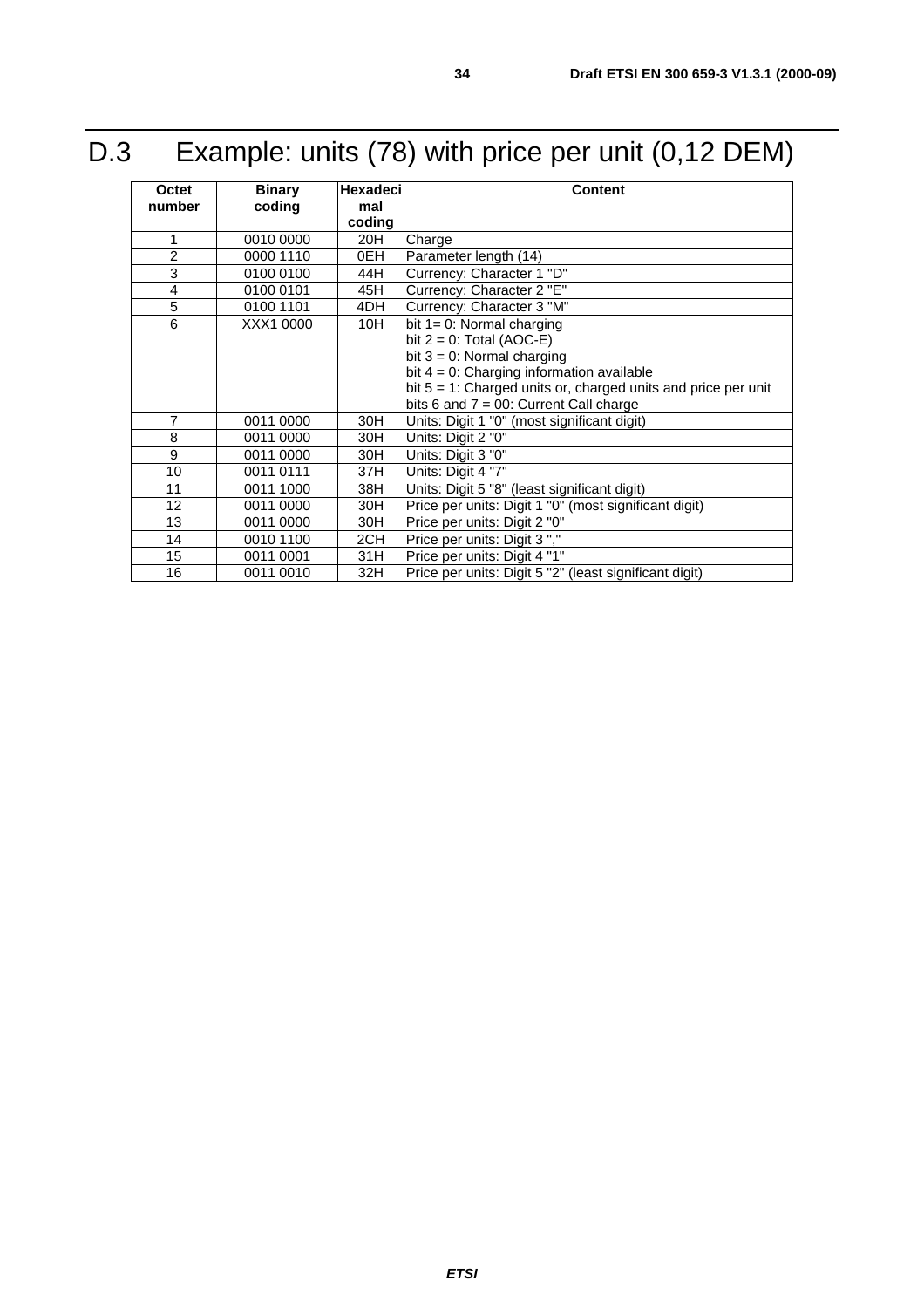## Bibliography

The following material, though not specifically referenced in the body of the present document (or not publicly available), gives supporting information.

- Bellcore GR-30-Core (1994): "LSSGR: Voiceband Data Transmission Interface". Section 6.6.